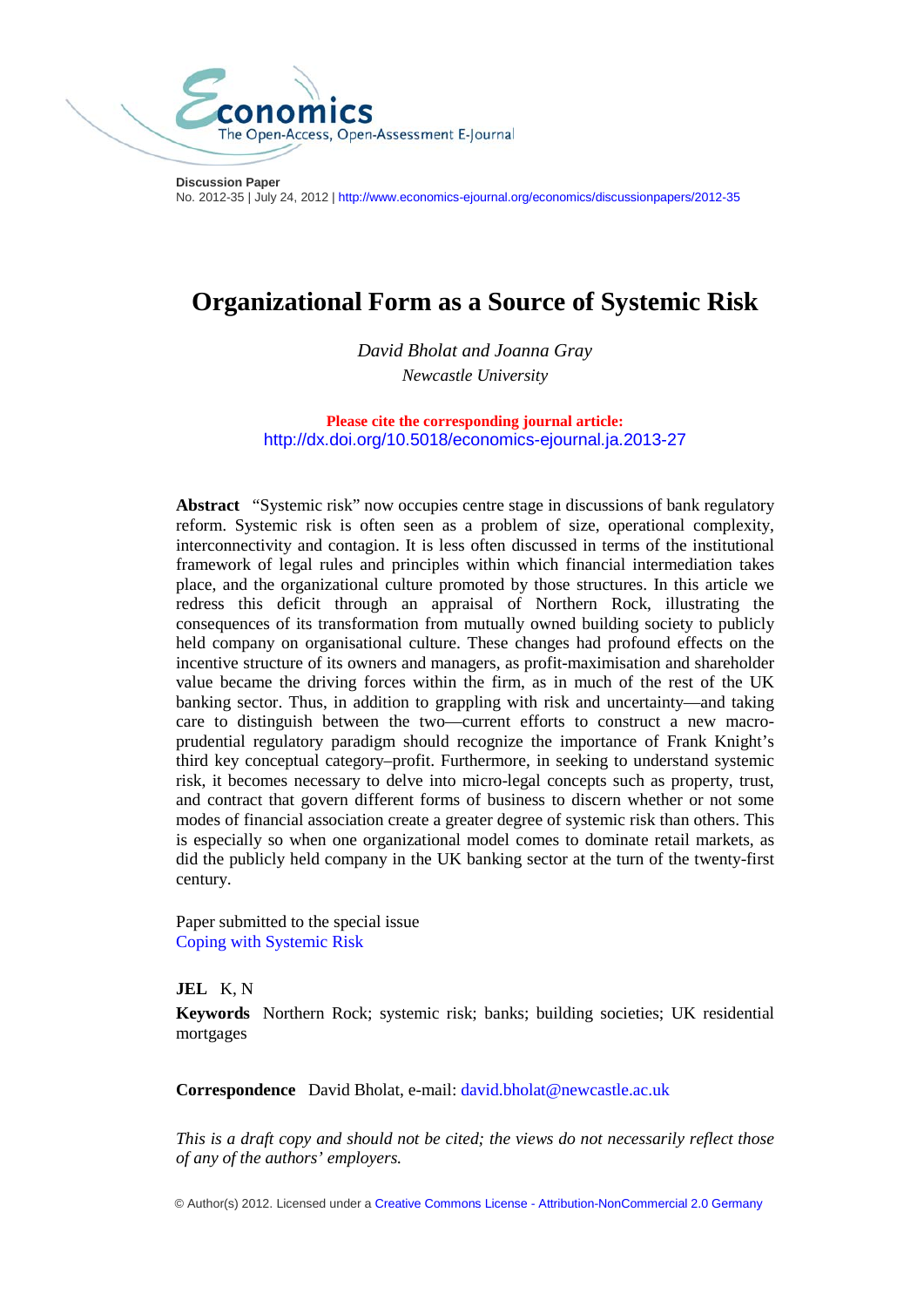The premise in antitrust analysis is that more competition is good for welfare, especially given its focus on consumers. Could banking, however, be special in this sense? Is more competition always good?...Is it possible that too much competition is problematic in banking, where externalities on risk taking may lead to systemic crises? (Dick and Hannan 2012: 425)

In his influential *Economics*, Paul Samuelson defined the discipline per tradition as the scientific study of efficiently dealing with scarcity (2010: 4). Today that definition of economics appears antiquated. Instead 'risk' has replaced 'scarcity' as the key concept around which much of the literature is organized. Here the shifting emphasis placed on these theoretical categories can be understood historically, as more generally reflecting the changing challenges businesses face in practice.<sup>1</sup> In particular, modern risk discourse gained prominence following the economic crisis of the 1970s, which weakened the salience of both post-War Keynesian macroeconomics, and the government-centred growth plans that paradigm intellectually underpinned (Postone 2012: 227). Set against the subsequent background of capital liberalisation and the globalisation of production, private risk management strategies emerged attempting to replicate the investment predictability previously afforded by sovereign state regulation (most notably fixed currency exchange rates) but which, by the 1980s, for various reasons, had lost both political persuasiveness and economic efficacy (LiPuma and Lee 2004).

Taking care to observe the contingent and context-specific conditions favouring the recent success of modern risk discourse is not an arcane matter for intellectual historians but directly relevant to the future of finance. Arguably the current crisis has as one of its sources an insufficient sensitivity to history among financial agents who wrongly believed that 'this time was different,' to invoke the fortuitous phrase of Reinhart and Rogoff (2009). In part, the

<sup>&</sup>lt;sup>1</sup> From a post-Keynesian perspective, casting the realities of modern banking in conventional terms of scarcity is especially inapt. On this view, the supply of credit by the banking system is not primarily determined by naturally scarce inputs, but is instead determined by banks and borrowers balancing of the trade-off between expected profits and the risk of default (Moore 1979; Lavoie 1984; Wray 1990; Desai 1991; Goodhart 2010).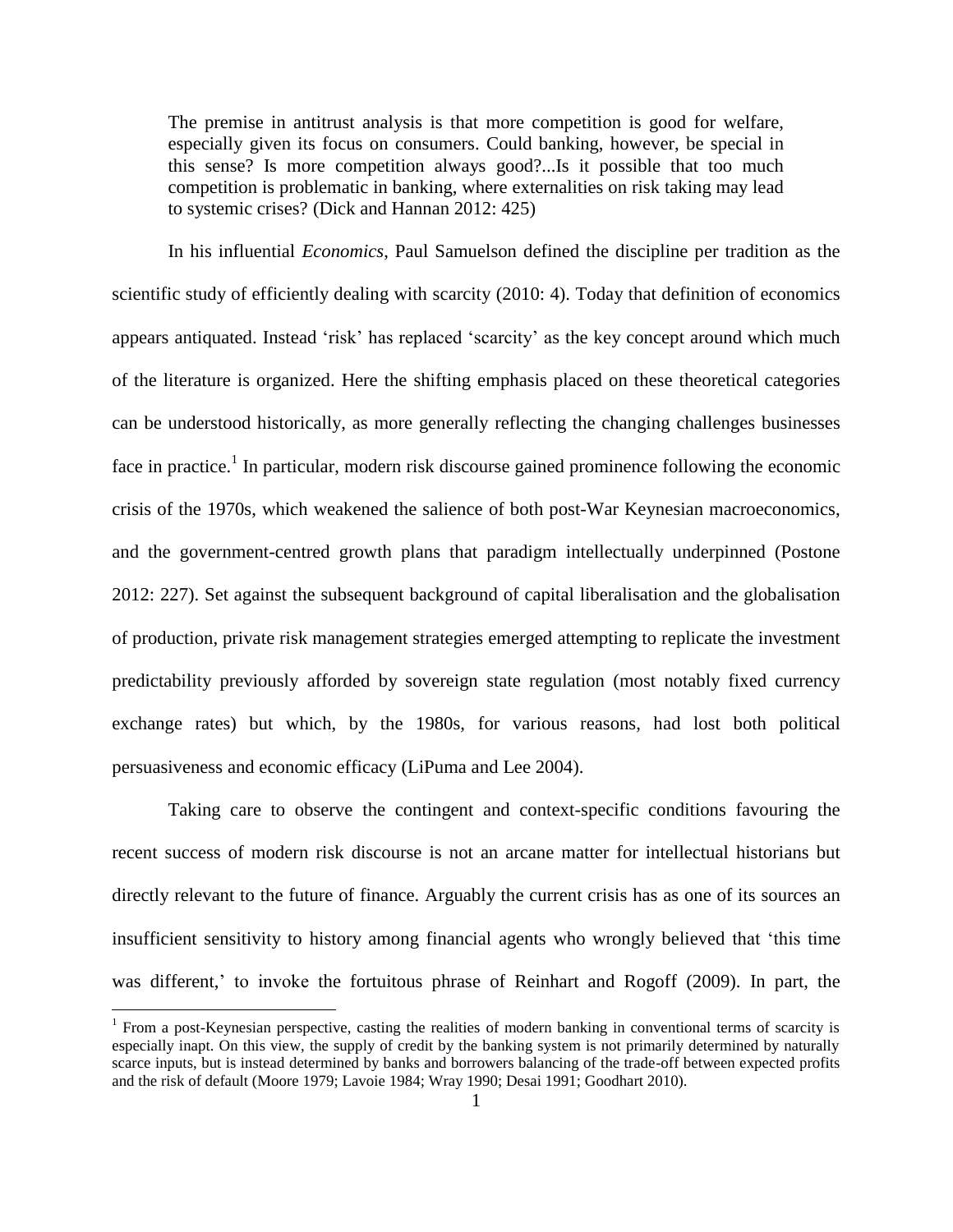forgetting of economic history by financial agents, as well as an inadequate self-understanding of the partiality and thus incompleteness of their own taken-for-granted terms, can also be understood within context, as exacerbated in the last thirty years by the predominant shift of economics away from the study of large-scale historical patterns to focus instead on apparently timeless problems in microeconomics such as asymmetric information and adverse selection (Postone 2012: 246).

Noting the historical specificity of risk discourse thus matters to the extent that it marks the non-necessity of this framing and raises awareness that the real world facts which "systemic risk" is meant to capture could be described otherwise.<sup>2</sup> The terms in which problems are cast matters because they suggest certain remedial actions rather than others (Hayek 1973: 61). For instance, if recent events are a "business cycle," this terminology naturalises them and suggests they are unpreventable.<sup>3</sup> By contrast, employing the term "systemic risk" implies that crises are manageable and measurable with the proper forecasting and macro-prudential tools. The fundamental question this special issue of *Economics* thus raises is whether "systemic risk" grasps the problem it purports to do, or recapitulates a paradigm that itself has conceptual problems. There are reasons for scepticism. For instance, in the period immediately preceding the crisis, the risk-weighted assets (RWAs) of the four largest UK-headquartered banks were falling precisely when it appears risks to the banking system and for the broader economy were building (Independent Commission on Banking 2011: 98). Thus in the same historical moment

 $2$  The roots of risk discourse (as distinct from its preponderance) can be found in the nineteenth century, part and parcel of a larger embrace of probabilistic reasoning in the Anglo-American world (Hacking 1990; Bernstein 1998).<br><sup>3</sup> In fact, banking crises are institutionally contingent. As the distinguished British banking historian F (2011: 4) has pointed out, "Fractional reserve banking is a pre-requisite for financial crises…it is difficult to see how

a banking crisis…gets underway before there has developed a banking multiplier of some significance…In England it is not until the beginning of the nineteenth century that that point is reached."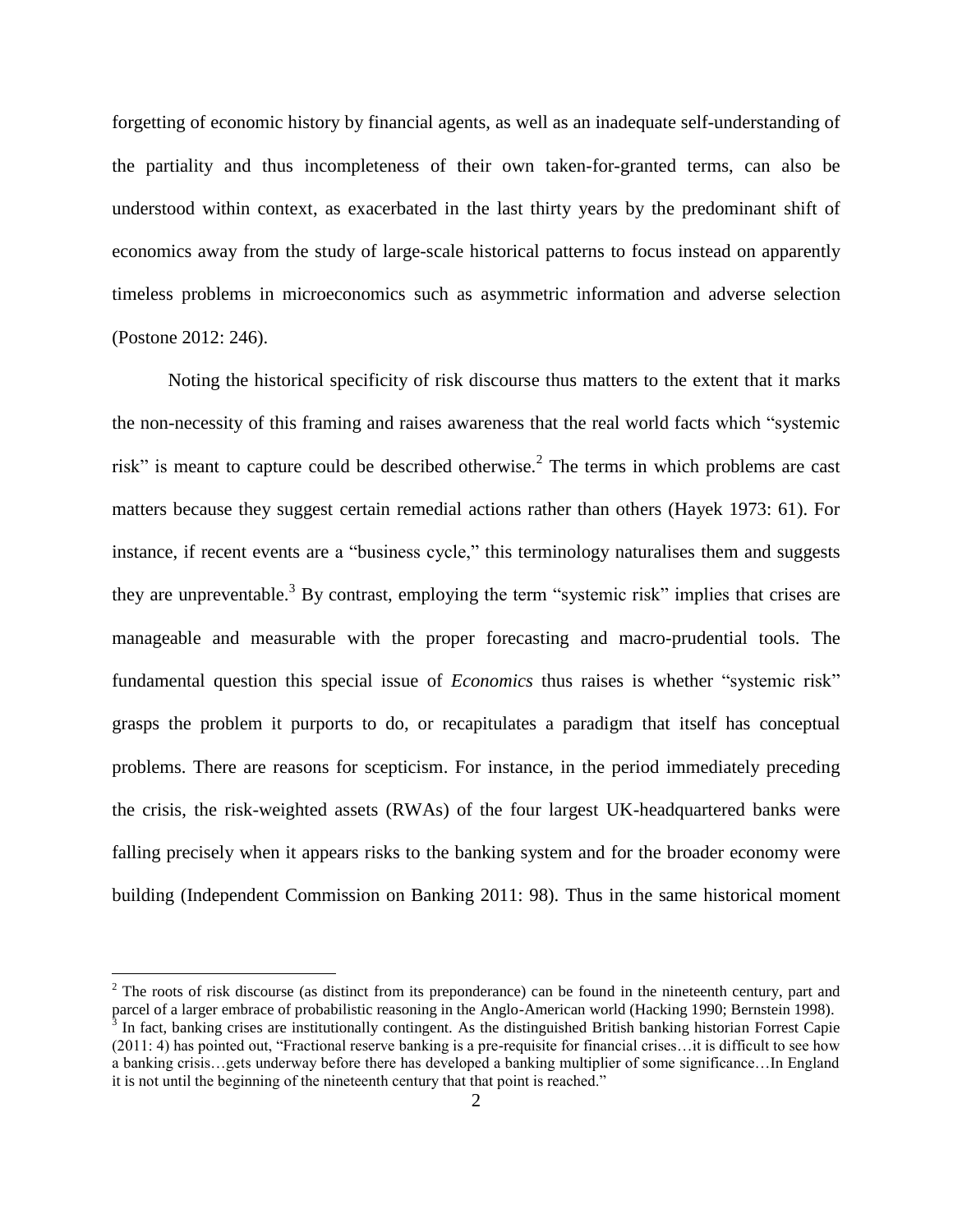when risk-based discourse has proliferated, there has ironically been an increasing incidence of financial crises or "systemic risk" (Wolf 2008; cf. Laeven and Valencia 2008).

In particular, one of the problems with the concept of "systemic risk" is the analytical imprecision which arises from the multiple meanings currently attached to it. As a recent Bank for International Settlements paper noted "a precise definition of systemic risk is still lacking" (Cerutti et al. 2012: 1fn. 2). However, although it remains a contested term, there is some convergence toward common usage in the literature. 4 Specifically, many scholars define "systemic risk" as the chance that all or a large portion of the financial system fails (Beale et al. 2011). In many instances, the sources of "systemic risk" are identified as common exposures that propagate problems at a single firm across several. The exact channels of contagion can be direct or indirect (Dow 2000: 5).<sup>5</sup> For example, direct channels of contagion include payment settlement delays and interbank exposures, particularly when firms have interconnected, concentrated funding. Viewed from the other side of the ledger, indirect channels of contagion also exist. In many stylized models of systemic risk, solvency shocks at one firm can lead to their selling assets, depressing their market price more generally, leading to losses at other firms similarly exposed, particularly under a mark-to-market accounting regime (Allen and Carletti 2008). At the same time, declines in asset prices reduce the value of collateral and thus the availability of bank loans to borrowers (Bernanke et al 1998). Cumulatively, this can cause the banking system to deleverage, shrinking the money supply, with spill-over effects on output and

<sup>&</sup>lt;sup>4</sup> A common but crude use of the term 'systemic' is to attach that label to particular firms because they are large in terms of their assets or because of their role in the payment system. However, the conflation of particular firms with the system undermines its intent by creating an implicit subsidy for those firms, potentially contributing to the very problem such labeling is meant to identify. More generally, the equation of systemic risk with risk to "systemically important financial institutions" overlooks the fact that what constitutes a systemically important institution depends on context; the insolvency of even a small or medium sized bank can have large-scale ramifications in a heightened period of financial stress.

 $\delta$  The term 'contagion' signals a shift in economics away from metaphors like equilibrium drawn from physics and toward those drawn from biology (Erturk et al. 2011).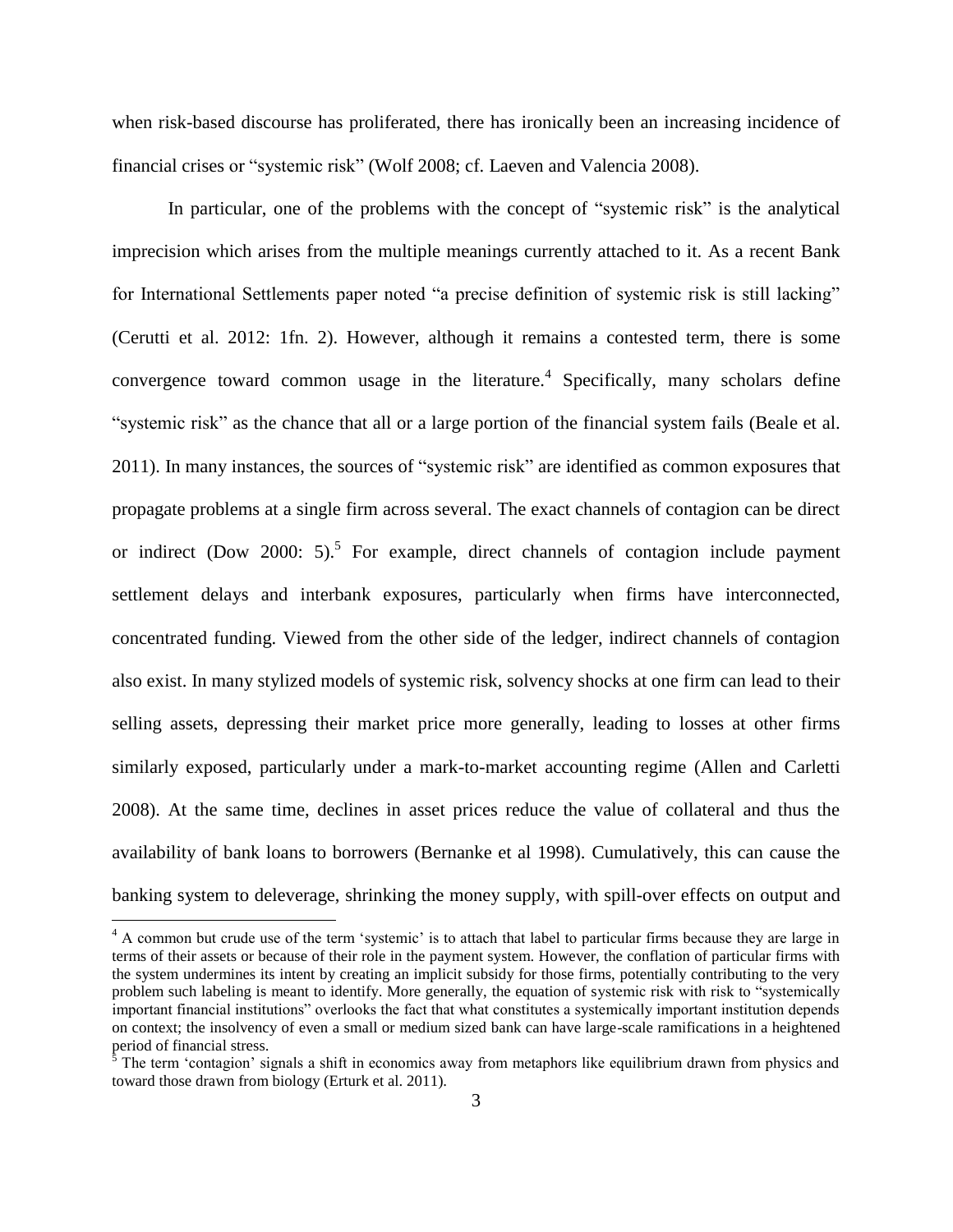employment in other sectors of the economy because of declines in the volume and increases in the price of credit, given sticky wages and nominally fixed liabilities.<sup>6</sup>

Although illuminating, the key limitations with these stylized models of systemic risk is their identifying mechanisms which magnify shocks but often without explaining their fundamental source. Furthermore, the crisis is grasped belatedly and superficially if primarily understood as a "credit crunch." On the contrary, there is an emerging consensus that the crisis was caused in the first instance by asset price inflation, particularly in the financial, insurance, and real estate (FIRE) sectors (Pozsar et al. 2010; International Monetary Fund 2011; Lo Duca and Peltonen 2011; Schularick and Taylor 2011).<sup>7</sup> Within global financial markets, sources of asset price inflation included practices such as re-hypothecation, pyramiding, stock repurchases, and double leverage (Gorton 2010; Geanakoplos 2010; Lazonick  $2012$ ).<sup>8</sup> As well—and with particular acuity in the UK—asset price inflation has been correlated with a rapid expansion of bank credit to the economy, captured by a ratio of credit-to-GDP exceeding long-term trends (Bank of England 2011: 11).<sup>9</sup> Consequently, the balance sheets of British banks now exceed the size of other UK financial sectors, with much of this growth starting just prior to the millennium (Davies et al. 2010: 325). The critical question is why.

Here we take inspiration from the father of modern risk discourse, Frank Knight. As is well-known, Knight (2010) posited an analytical distinction between risk and uncertainty,

 $6$  Here the recent literature owes an often unacknowledged debt to Fisher (1933).

<sup>&</sup>lt;sup>7</sup> Between 1998 and 2008 sterling loans from British banks to financial companies grew by over 200 percent relative to GDP, compared to 50 and 60 percent for the household and private non-financial sectors, respectively (Independent Commission on Banking 2011: 50).

 $8$  Pyramiding involves using the increasing value of assets to purchase more assets. Re-hypothecation is the reuse by a creditor of collateral pledged by a borrower to secure the creditor's own borrowings (Kettering 1999). Stock repurchases involve a corporation buying back its own shares so as to increase the price and trading volume of the stock. Double leverage describes a situation where holding companies raise debt on top of the debt raised by their subsidiaries.

<sup>&</sup>lt;sup>9</sup> The 'Great Moderation' may also have been its own undoing, with stability breeding instability in the form of over-exuberant optimism which also contributed to rising asset prices (Minsky 1991).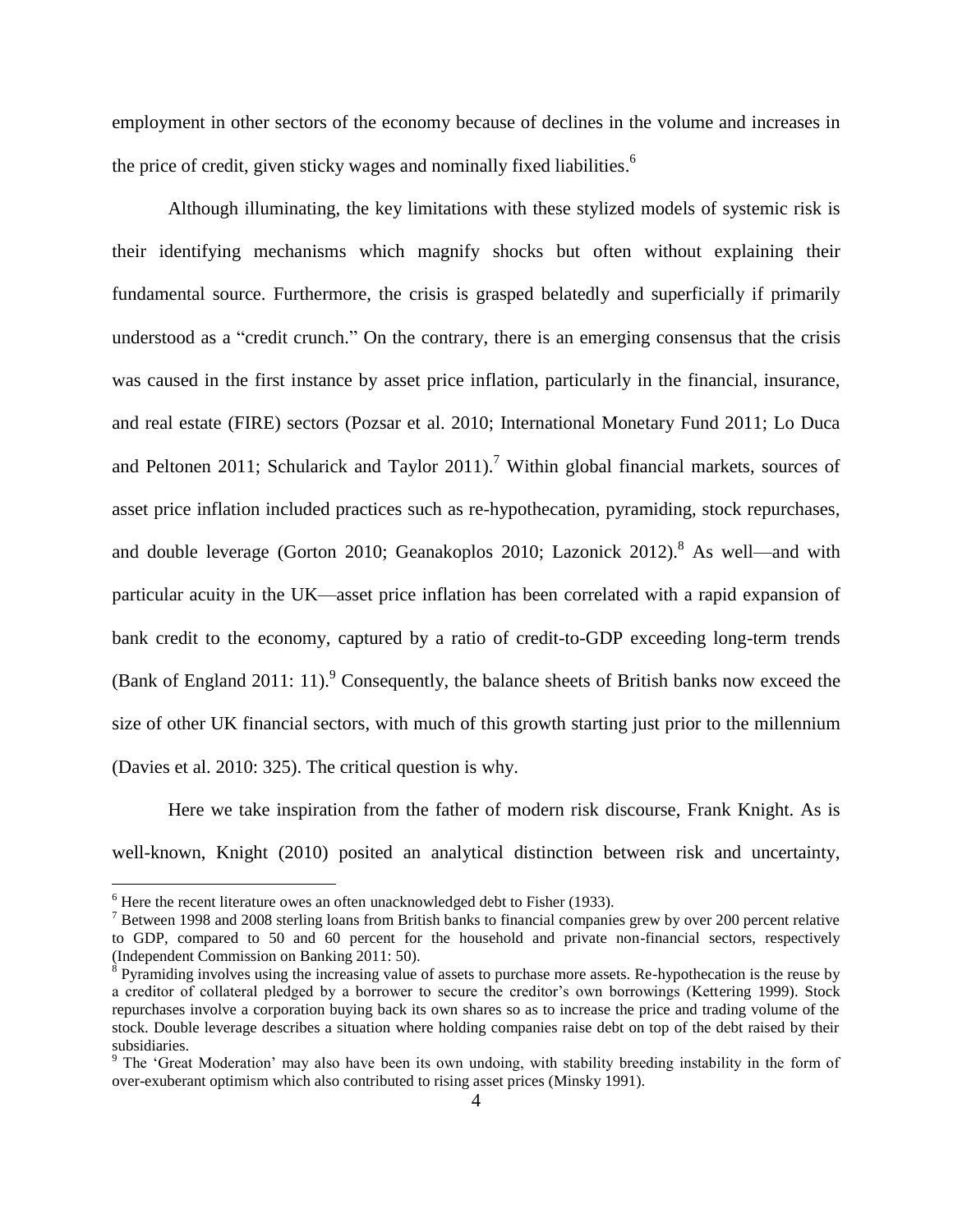defining the former as events reducible to a probability distribution with a high confidence interval, while denoting by the latter events whose frequency and timing are unknown and possibly unknowable (Herring 2011). In subsequent iterations of Knight's ideas this distinction has been blurred. In banking this has in part occurred because of the proliferation of value-at-risk (VaR) calculations that try specifying probability values and numerical thresholds of *unexpected* losses (Sollis 2009). Consequently much of what is ordinarily encompassed under the category of risk is really uncertainty (King 2004). But even less minded than the subtle distinction between risk and uncertainty is their relation to the third but often neglected term in Knight's troika—profit. $10$ 

In response, this article seeks to link the concept of "systemic risk" to the issue of the profit rate in the banking system. In particular, we observe that material changes in corporate governance and the competitive environment which place greater pressure on banks to return profits, while simultaneously or subsequently decreasing the actual profit rate of their banking books, create conditions ripe for crisis by inducing banks to assume new risks. As per convention, the profit rate of the banking book may be measured by net interest margin (NIM), a ratio expressing net interest income relative to average interest-earning assets. Thus although profits before tax for the Major British Banking Groups (MBBG) increased in the years leading up to the crisis, NIM across the sector actually decreased (Figure 1).<sup>11</sup> With the rate of return on their banking book reduced, MBBG responded by pursuing trading and fee income, which rose

 $10$  According to Knight, the intractable endurance of uncertainty—even at the level of our own personal preferences, which are often revised by "stimulus and suggestion" (1997: 42)—explains why some firms return profits and others loss (cf. Obrinsky 1983). Robb (2009) has written an innovative paper further developing the implications of Knightian uncertainty for microeconomics.

<sup>&</sup>lt;sup>11</sup> Major British Banking Groups is an aggregate category produced by the British Bankers' Association composed of Santander UK Group, Alliance & Leicester Group, Barclays Group, Bradford & Bingley Plc (up to and including 2009), HBOS Banking Group, Lloyds Banking Group, HSBC Bank Group, Lloyds TSB Group, Northern Rock, and the Royal Bank of Scotland Group.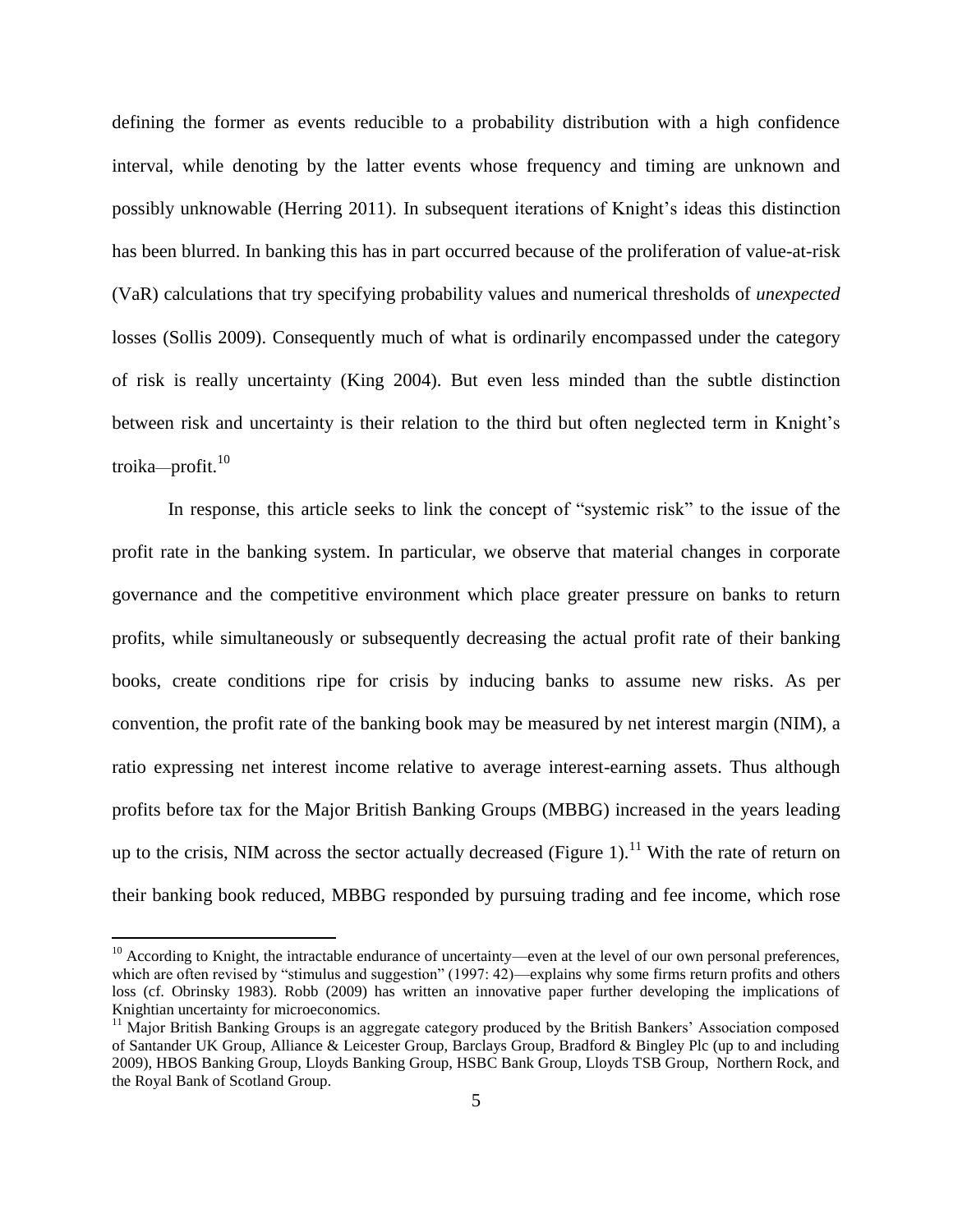to nearly 60 percent of their profits, having been a minor component three decades ago (Davies et al. 2010:  $324$ ).<sup>12</sup> To the extent that non-interest income was generated via securitisation, these developments inflated the supply of credit which, viewed retrospectively as an equal and opposite accounting entry, generated debt in excess of obligors' capacity to make good on their promises to pay.

In this article we do not aim to add to the many excellent general surveys and formal models of systemic risk within the economics literature (De Bandt et al. 2012). Rather, our aim is to flesh out how systemic risk developed concretely in our historical period through changes in the management, organisation, and culture of British banks. In particular, our article focuses on how systemic risk crystallized at and through Northern Rock, a firm whose crisis we have both explored in-depth (Bholat et al. 2012; Gray and Akseli 2011). As Figure 1 reveals, Northern Rock had the lowest NIM among MBBG before the crisis. Northern Rock thus embodied, in highly concentrated form, a wider trend in British banking. Although Northern Rock was largely a domestic bank, its special significance in making the larger global crisis is widely recognized by scholars, with prominent Princeton economist Hyun Shin's (2009) commenting that Northern Rock was "the bank run that heralded the financial crisis." Northern Rock's crisis particularly resonated on local and national scales. At the time of its 2007 crisis, Northern Rock was the largest private sector employer in North East England (Walters 2008: xi) and the fifth-largest lender by mortgage assets in the UK (Brummer 2008: 12).

There already exists an established economics literature on Northern Rock, focused mainly on explaining the firm's crisis as a function of its dependence on wholesale funding and

 $12$  Not coincidentally, as bank tellers were transformed into sellers of a myriad of financial products (Rogers 1999), conduct at the retail banking level appears to have suffered, with successive incidences of widespread mis-selling of retail financial products payment protection insurance being the most recent example (BBC News 9 May 2011).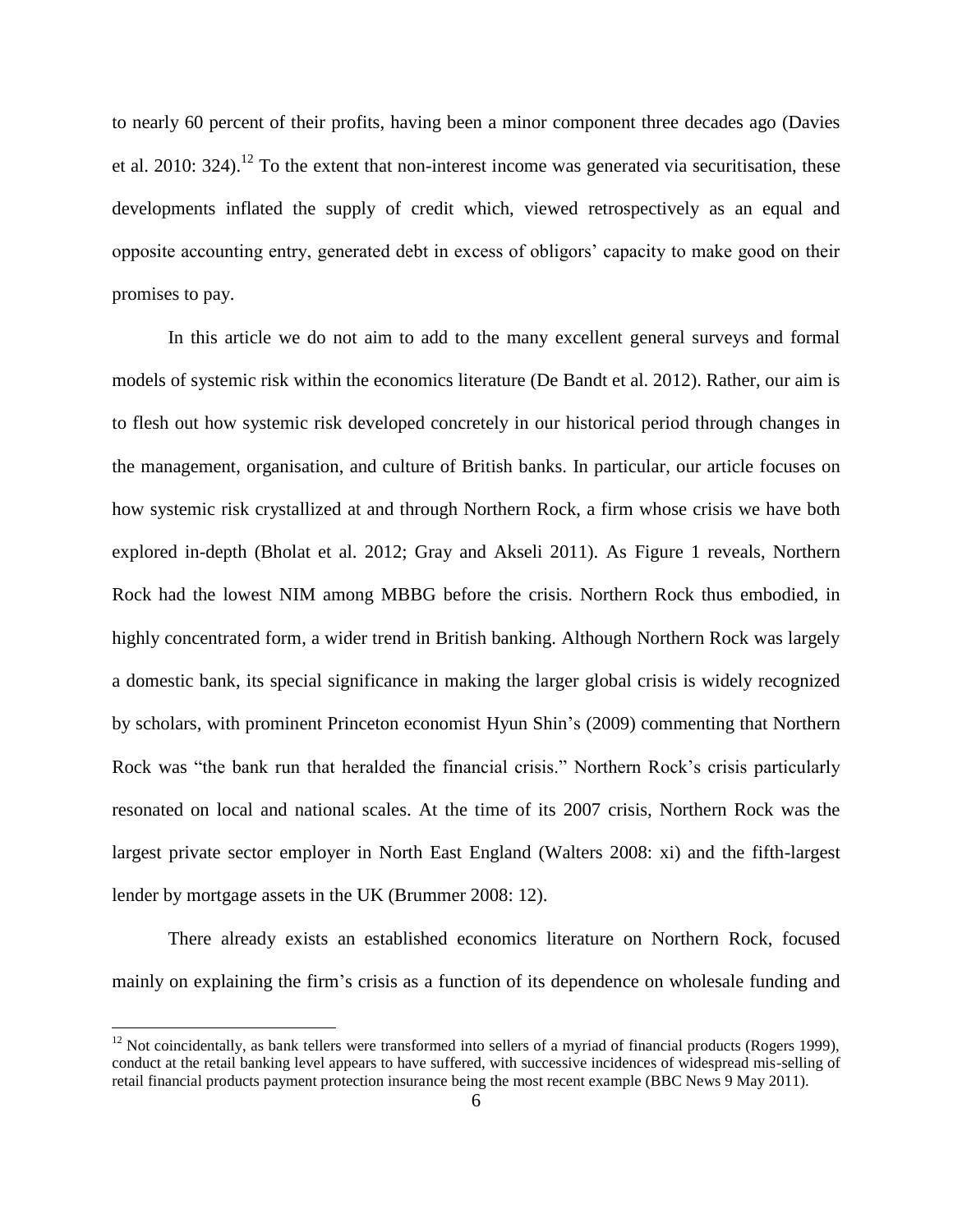mortgage securitisation (Weale 2007; Chick 2008; Milne and Wood 2008; Rafferty 2008; Congdon 2009; Hamalainen 2009). But while this explanation is correct as regards the immediate cause, it begs the question when and why the firm developed this business model in the first place. Here what needs to be stressed is not only that Northern Rock sold mortgages in secondary markets, but also the relatively novel fact that equity in the firm was sold at all. Dating back to the nineteenth century, Northern Rock operated as a mutual building society for most of its history. As a mutual society, its shares were held by its users (depositors and borrowers) and the firm operated by legal statute on the philanthropic premise of increasing home ownership. But in 1997, Northern Rock converted to a corporation listed on the London Stock Exchange, part and parcel a larger demutualisation wave of British building societies. But the intervening years have shown a misplaced faith on the part of those who 'converted' (Warner 1997). All eleven building societies that demutualised in the 1990s have since lost their operational independence, either because they have been acquired by other banks, or because they have received public bailout, such as Bradford & Bingley and Northern Rock (Marshall et al. 2011: 26). The impact of these developments on the structure of the UK residential mortgage market has been profound. Between 1945 and 1980, building societies consistently originated over 80 percent of all mortgages in Britain (Watson 2004). But by 1997, the building societies' share of mortgages was reduced to one-quarter (Stephens 2001: 336) and 65 percent of the sector's assets had been transferred to the corporate banking sector (Drake 1997: 1).

In thus setting Northern Rock's crisis within the longer context of British building society demutualisation, this article aims to remedy some of the historical deficit in the systemic risk literature we made note of at the start. It also aims to add depth to the existing scholarship on Northern Rock by detailing the business model and management philosophies behind the firm's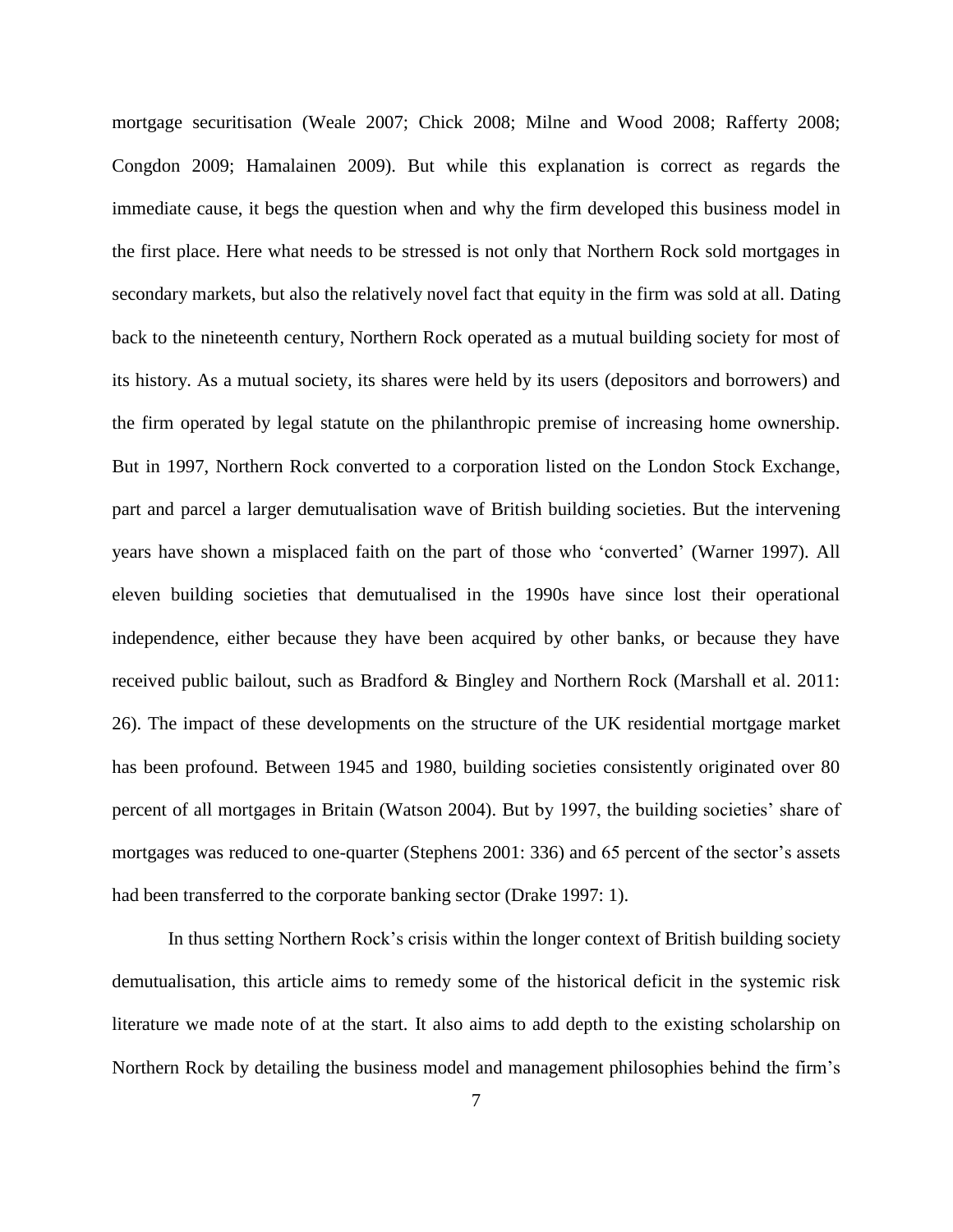spectacular rise and fall on the basis of detailed analysis of annual reports and accounts, interviews, and archival research. In addition, by emphasising the historical novelty of British banks prominence in the UK residential mortgage market, the article has relevance for policy debates today. Many analysts have argued that the practice of mortgage securitisation was responsible for the crisis at Northern Rock and other banks. The basic argument is that securitization created perverse incentives for banks to originate mortgages without due regard to credit risk, since these loans could be sold off-balance sheet to investors (Morris 2008). However, as more acute analyses have revealed, this argument oversimplifies the behaviour of banks. Banks as a sector remained significantly exposed to securitized mortgages through the holding of their own or other banks' mortgage-backed securities (MBS), as well as through credit guarantees to special purpose investment vehicles and conduits selling MBS (Acharya et al. 2009: 21; Calomiris 2008: 34). As this article argues, this implies that the interesting issue is not mortgage securitization per se but, more precisely, the preference of banks to hold mortgages as assets, which is a recent development since the 1980s. At least in the UK case, emphasizing the novelty of mortgage securitization skips a step, passing over the more fundamental question of when, why, and with what impact mortgages became important to the asset portfolio of banks.

Finally, in placing emphasis on "risk-inviting rules" in banking (Calomiris 2010) such as insurance for depositors and limited liability for investors, our article endeavours to show how legal structures writ large foment system-wide risk. From our perspective, the current crisis has thus been 'legal' as much as it has been 'economic'. Critical legal distinctions between branches and subsidiaries (Wade 2009), encumbered versus unencumbered assets (Deryugina 2009), and between default and bankruptcy, attained significance over the course of the crisis to an extent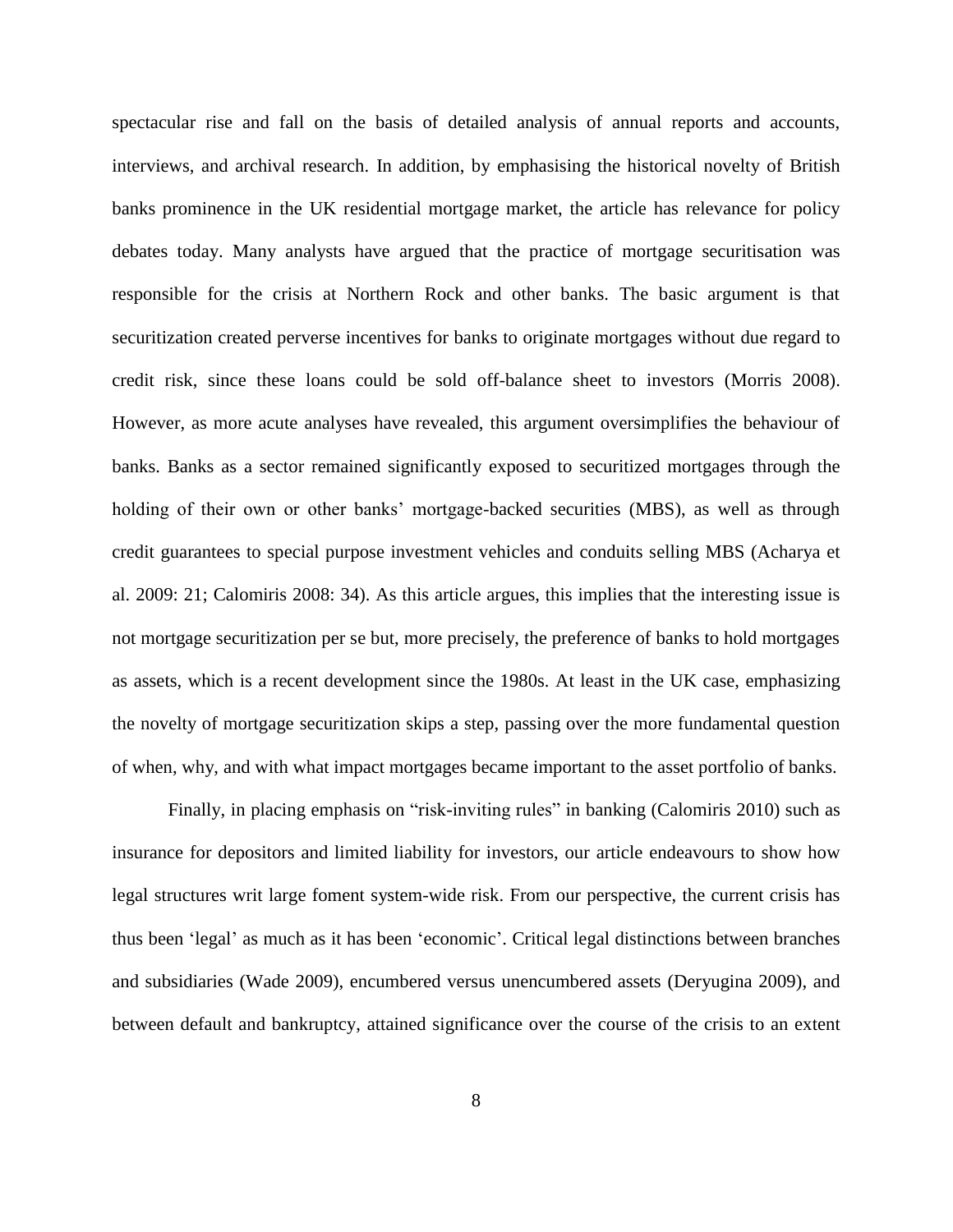many equilibrium models in economics inadequately capture.<sup>13</sup> In particular, as this article illustrates with reference to Northern Rock, the crucial legal shift from mutual cooperatives to limited liability corporations as the key commercial enterprises responsible for writing residential mortgages may have been an important factor in structurally propagating systemic risk across the British banking system in recent years.

## **Building "Society"**

 $\overline{a}$ 

Northern Rock's roots reach back to 1849 when the Newcastle upon Tyne and Northern Counties Freehold Land Society was established by a group of townspeople "with the object of purchasing land on which to build houses for the deserving and thrifty" (Aris 2000: 12). At inception, the Northern Counties Freehold Land Society was a building society in the literal sense of an organisation engaged in the collective purchase and building of houses for its 300 members (Bab 1938: 56). Although the chief advantage for members was their ability to purchase land at wholesale prices, the society was also formed with the ambition of helping members gain the right to vote, given various property qualifications then applicable in England (Boléat 1987: 3). With housing complete, the Northern Counties Freehold Land Society was wound down after a year.

Soon thereafter, another Newcastle-based building society modelled on the first society was started. But the new firm differed organisationally from its predecessor. As Stephen Aris (2000: 23) in his excellent official history of Northern Rock notes:

<sup>&</sup>lt;sup>13</sup> As Goodhart (2009) has pointed out, most dynamic stochastic general equilibrium models are premised on real business cycle theory, where shocks are exogenous and the transversality condition rules out defaults and minimize the role of money and banks. In other words, they make residual what distinguishes monetary from barter economies (Ingham 2004).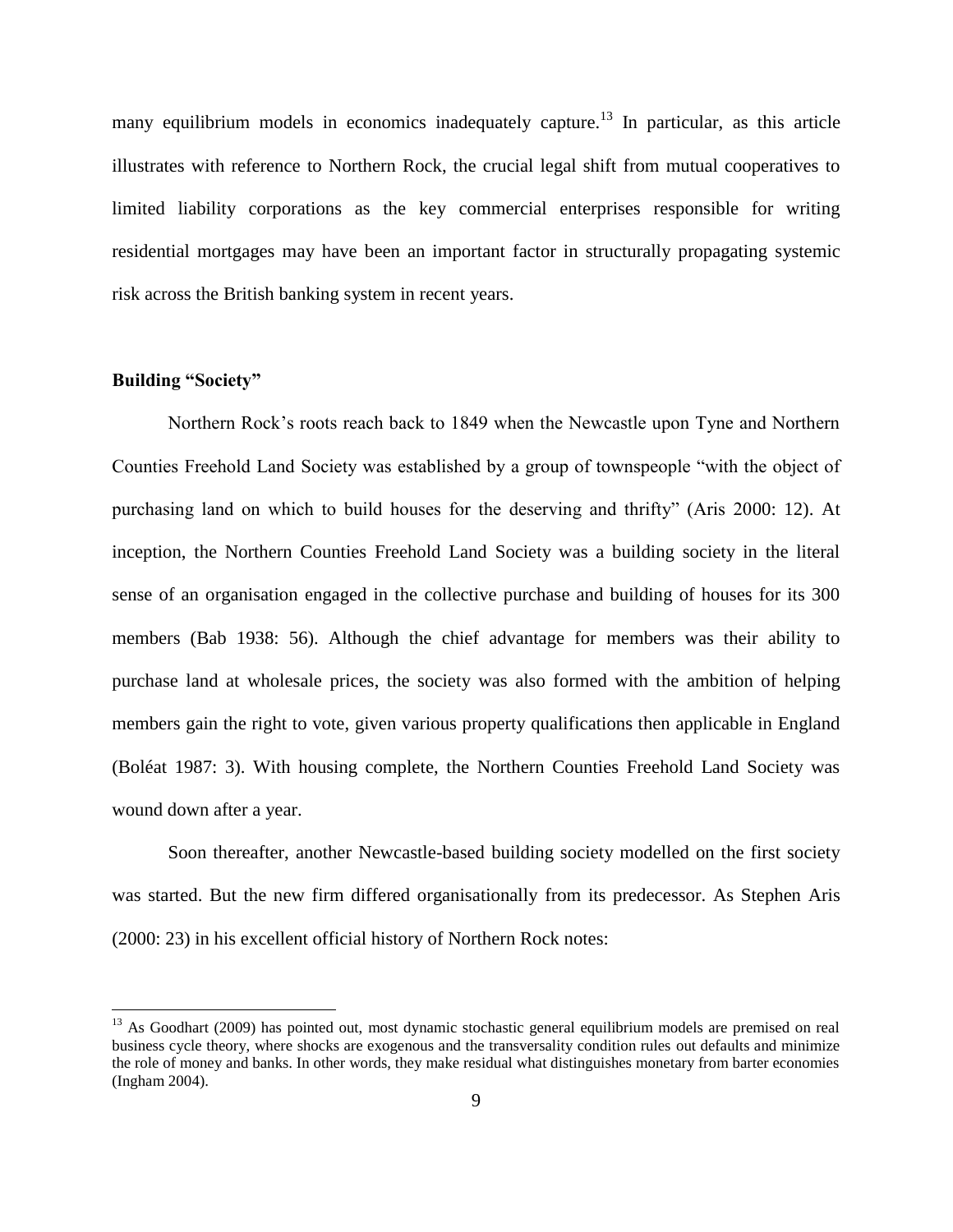The trades-people and shopkeepers were in a majority on the board, and it was they who set the tone this time, rather than the politically motivated lawyers and other professionals. Much less was to be heard about providing decent housing for the deserving poor, and much more about the excellent returns available on a preeminently safe investment. The accent was more on money and its accumulation than on land and its development.

This change in organisational culture was reflected in the changed legal architecture of the new enterprise. Whereas the mandate of the original society had been to house a particular set of people, the new society was founded to operate in perpetuity. Furthermore, the changed emphasis on "the building society as a home for savings rather than saving for a home" (Ibid: 19) expressed itself in the fact that the new society began to offer interest on deposits—and in step started charging interest on loans. As Aris notes, "the introduction of preference and paid-up shares (the latter being a full value share available to non-subscribers) was a watershed" because it created "a lump sum investment pure and simple with no direct connection with house purchase or home ownership" (Ibid: 46-47).

The local development of the Northern Counties Permanent Benefit Building and Investment Society over the next century mirrored the broader national trajectory of building societies in Britain. As late as 1950, the market for residential mortgage finance was small, primarily because only 25 percent of UK households at that point in time were owner-occupiers (Cook et al. 2001: 10). But between 1950 and 1980, the number of homeowners doubled, reflecting rises in real median incomes and changes in consumer preferences.<sup>14</sup> Northern Rock proper was born against this backdrop, the product of a 1965 merger between the Northern

<sup>&</sup>lt;sup>14</sup> Government policy played a role in shaping this preference because of government tax relief on mortgage interest and capital gains tax exemption on real estate transactions (Fforde 1983: 369). Government policy also played a role on the supply side, with rent controls constricting the supply of private lets, such that by the late 1970s, the choice for British households in terms of mode of dwelling was limited to owner-occupation or public housing. Furthermore, the implementation of the Housing Act 1980 giving tenants in council houses the option to buy properties at reduced properties transferred 630,000 dwellings to the private sector retail mortgage market in its first four years (Dicks 1988: 36).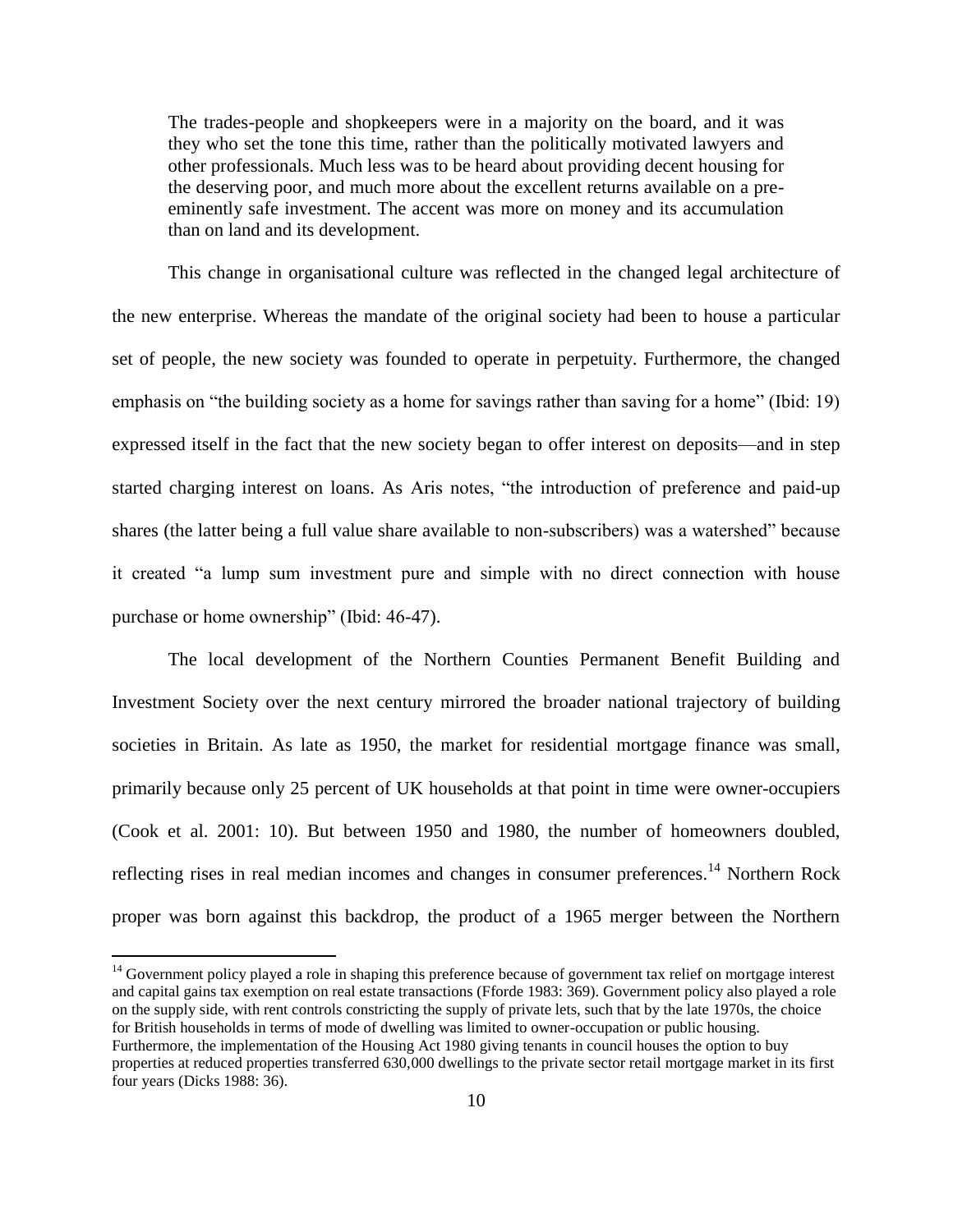Counties Permanent Benefit and Investment Building Society and the Rock Building Society, another North East organisation founded in 1865. While the newly amalgamated society continued to focus on making mortgages within the North East, the broader national demand for residential mortgage finance offered a rationale for the firm's strategy of pursuing growth through acquisitions. From the launch of the new firm in 1965 until 1997, Northern Rock bought 53 other building societies, mostly in the North East (Walters 2008: 5).

It is noteworthy that while the post-war boom in owner occupation and housing construction benefitted building societies like Northern Rock, British banks generally issued less than 5 percent of residential mortgages during this period. This continued a historical pattern; traditionally, British banks concentrated their portfolios in short-term assets such as bills of exchange and rolling overdrafts. In fact, long-term lending or maturity transformation particularly for housing with the exception of loans secured on large gentry owned estates—was generally considered imprudent within banking circles, in part because of the association of such advances with populist organisations such as building societies and land banks (Rogers 2007). Moreover, even if they wanted to compete in the residential mortgage market, British banks in the post-war period could not have easily availed themselves of the discretionary funds to do so. During the 1950s and 1960s, British banks often held two-thirds of their assets in the form of gilts and government securities because of lending controls put in place to fight inflation and maintain the convertibility of the pound under the Bretton Woods system (Congdon 2011: 64).<sup>15</sup>

<sup>&</sup>lt;sup>15</sup> During the nineteenth century, financial capital flowed freely out of Britain at rates relative to output that are still unprecedented today (Dintenfass 1992: 43). Capital controls in the twentieth century first emerged as weapons in the arsenal of the British government in a very literal sense (Artis and Taylor 1989). They were enacted at the start of the Great War to pay for soldiers and supplies. Although these controls ended in 1925, they returned for the same reasons in 1939 (Wood 1985). They continued to exist after the War because of prominent Keynesian arguments that capital controls "should be a permanent feature of the post-war system" (Keynes, as quoted in McKinnon 1993: 13). This followed from the perception that capital flows had prolonged the Great Depression (Bordo 1992: 12).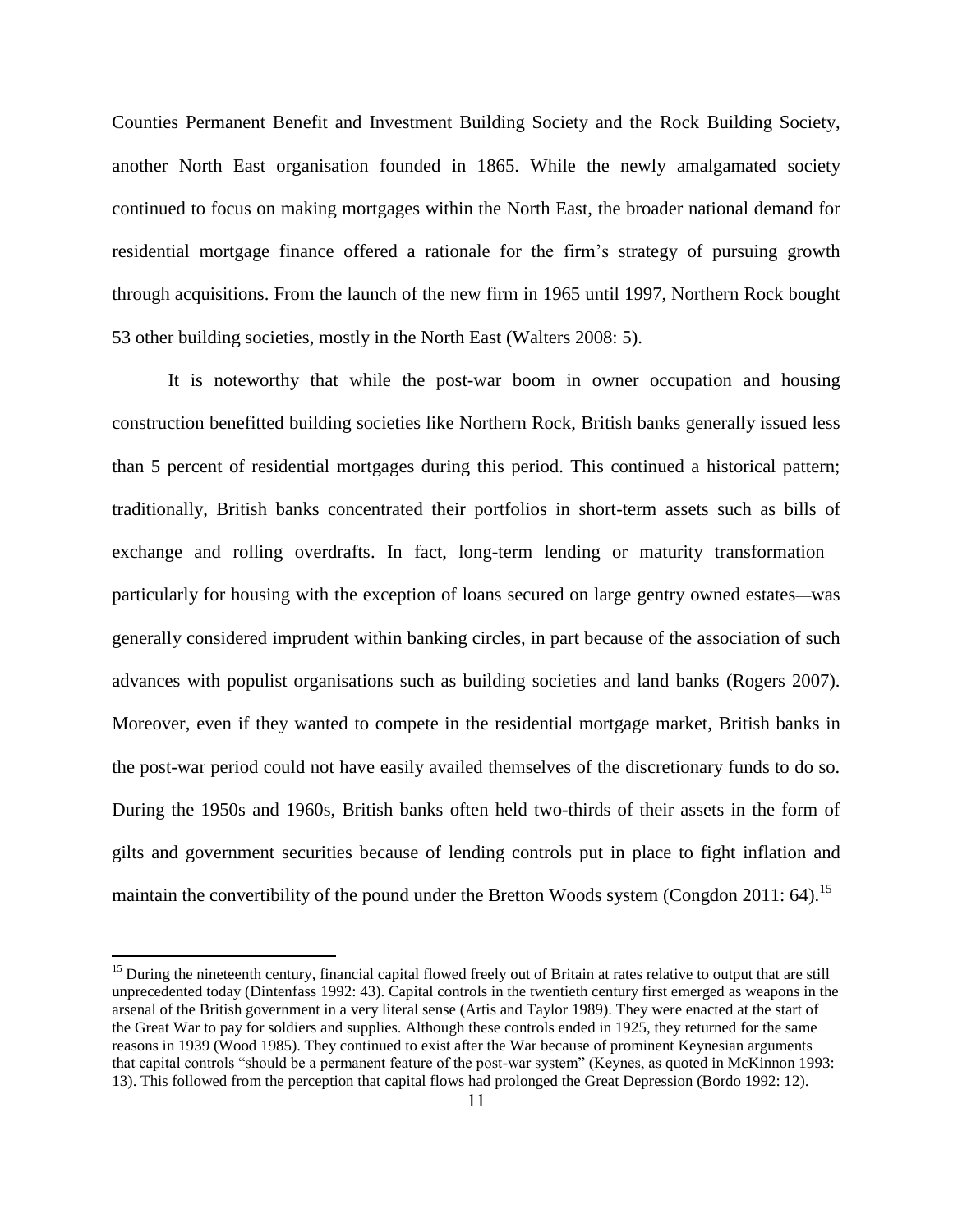In spite of holding most of their assets in highly marketable but relatively low yield securities, firms enjoyed healthy rates of profitability because the 'Big Five' banks operated a de facto oligopoly. Consequently, the role of profits as a meaningful category for bankers was very different in the post-war period than it is today. In part, this stemmed from the fact that British banks did not publish their true profits until 1969, so banks and their investors could not easily compare financial performance across firms (Capie and Billings 2004: 71). Consequently, bank dividends remained constant for long intervals, and bank stock tended to be regarded as fixed interest securities by investors (Capie and Billings 2001: 387). More generally, the culture within British banks was fundamentally different than their current culture.<sup>16</sup> As Charles Goodhart (2011: 139-140) has described the situation with characteristic wit:

There was no call for financial innovation; bank manager were trained to say 'no,' rather than 'yes;' and they, and their counterparts in mortgage banking, followed the 3:6:3 rule, i.e. borrow at 3 percent, lend at 6 percent and on the golf course by 3 p.m. Lunches were long and liquid.

Speaking about shareholder value and profit maximisation within this context would be anachronistic. Whatever the resulting inefficiencies and inequities within British banks during this period—and no doubt they were legion—the system produced stable profits for firms and thus financial stability. Suffice to recall that the safety of the system was such that until 1973 the Bank of England employed just one senior official to oversee supervision of the entire financial sector (Capie et al. 1994: 74).

During the Depression, as prices fell, expected profitability did as well, leading investors to sell the pound. Although officials tried to re-attract investors by raising interest rates, they did so at a time when, from a proto-Keynesian view, they ironically needed to be reduced (Mishkin 1999: 7-8). Article VI of the Bretton Woods agreement encouraged countries to use capital controls to achieve full employment and domestic growth, notably through regulation of overseas securities investment (Miller and Wood 1979: 44).

<sup>&</sup>lt;sup>16</sup> Historically, the boards of British banks consisted of local aristocrats and so-called "Johnny Seventeens" i.e. nonuniversity educated, lower middle class persons who had worked themselves up to the boardroom from clerk level. But starting in the late 1970s, British banks followed the lead of foreign (mostly American) rivals to whom they were losing business, and began hiring MBA talent from across the globe to fill executive and managerial positions (Lascelles 2005).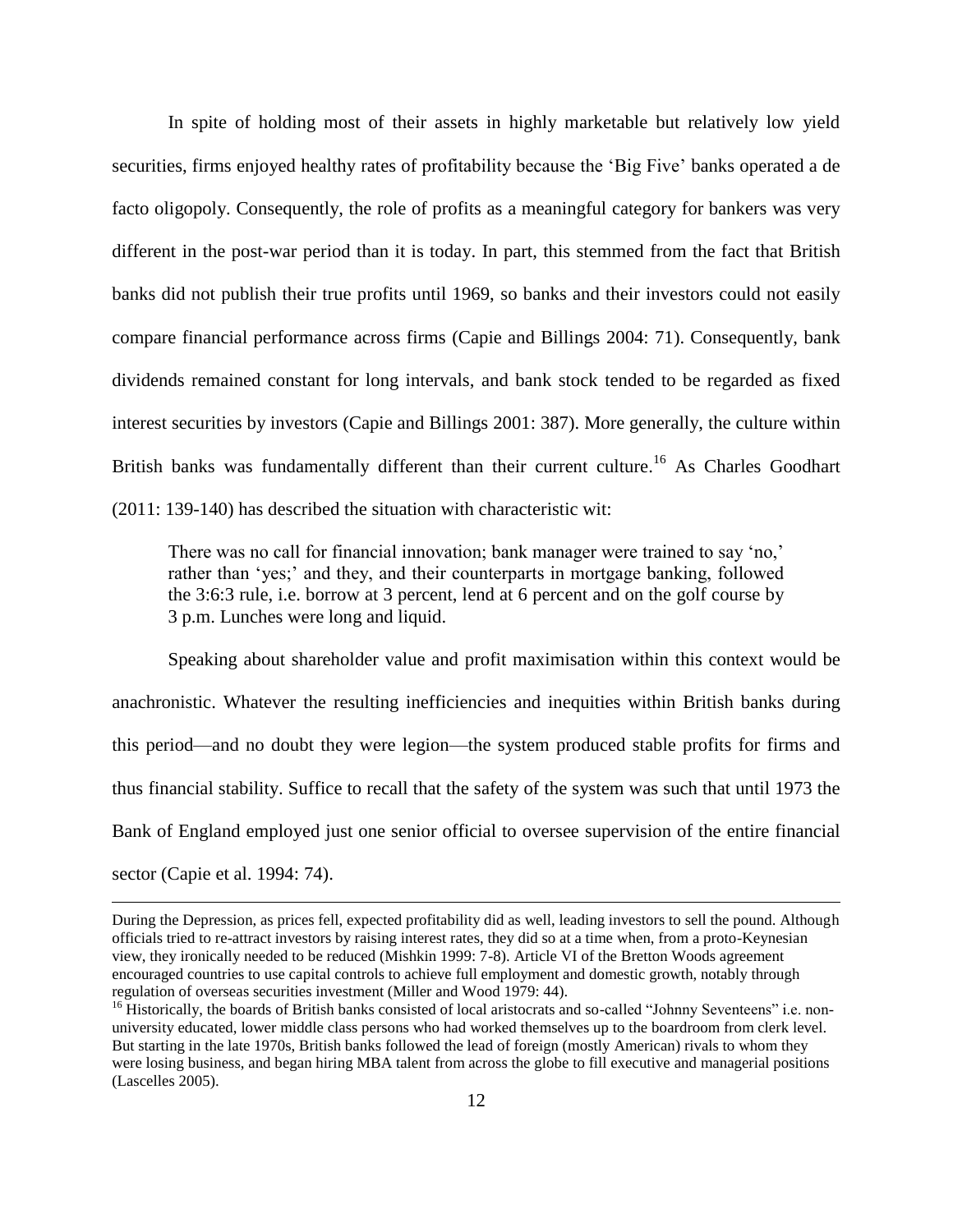However, changes in British banks' competitive environment began with the implementation of a more liberal regulatory regime in 1971 shorthanded Competition and Credit Control "after the document that had preceded the implementation of the changes" (Moran 1984:  $2$ ).<sup>17</sup> As well, starting in the 1970s, banks' profits were pinched from both sides of the balance sheet. Specifically, the emergence of mutual and pension funds caused disintermediation, reducing banks' retail funding. As a consequence of this shift in household savings, a mass market for corporate securities emerged, so large UK firms started making recourse to capital markets instead of banks to satisfy their external financial needs (Toporowski 2005: 9). At the same time, the increasing presence of foreign banks operating in London also pushed down British banks' profits.

Against this background, in 1979, the Thatcher government permanently suspended capital controls. This undermined the remaining quantitative restrictions on the growth of bank balance sheets (the Supplementary Deposit Scheme or so-called 'corset'). With capital now able to flow freely across sovereign space, British banks could redirect clients to their overseas subsidiaries in order to issue loans they could not make directly from their home offices, while the non-bank public also started to avail themselves of funding in Euro-sterling markets (Howe 1994: 152). Given the ineffectiveness of bank credit controls in the context of capital liberalization, quantitative restrictions were abolished in 1980, followed by the abolition of the cash reserve ratio in 1981.<sup>18</sup>

<sup>&</sup>lt;sup>17</sup> Most significantly, Competition and Credit Control mean banks no longer set their interest rates collectively.

<sup>&</sup>lt;sup>18</sup> Geoffrey Howe, then Chancellor of the Exchequer, later recounted that the end of capital controls had been "an ambition that a number of us [Conservatives] had long cherished" but it had been "too sensitive to feature in our 1979 Manifesto" (Howe 1994: 130-131). A number of key contingences aided the Conservatives in the realization of their ambition, most notably the appreciation of sterling on foreign exchange markets following the discovery of North Sea oil and the crisis in the Middle East (Freud 1979). The abolition of exchange controls was also promoted by the City as a response to the lifting of capital controls in the US in 1974 (Helleiner 1994: 151).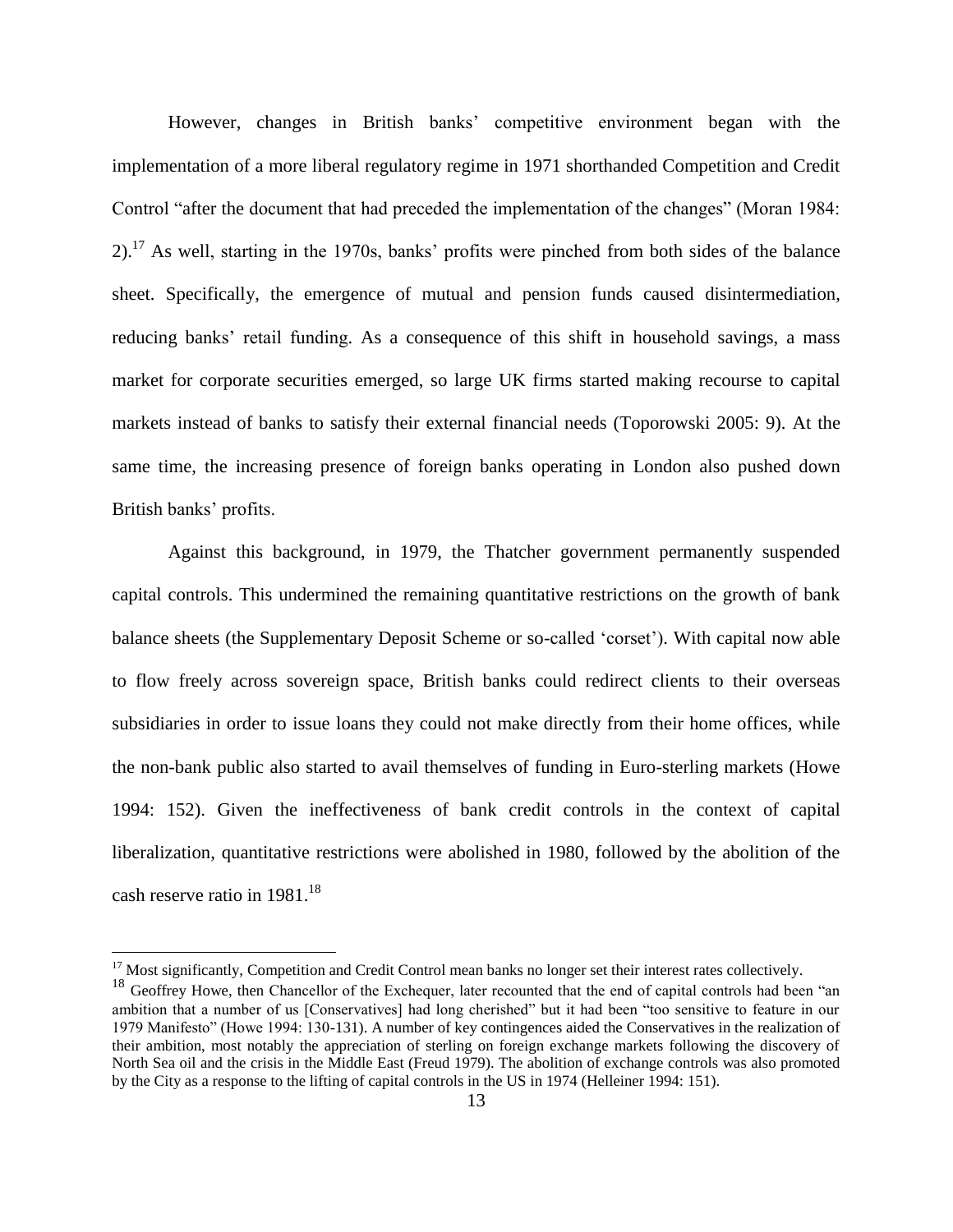Freed from balance sheet restrictions, and with profits from wholesale lending reduced, British banks entered the retail mortgage market on an amplified scale in 1980-81, in part to reattract retail deposits.<sup>19</sup> This shift in business strategy had a profound impact. In the short-term, intensified price competition undercut building societies' profits. This contributed to the breakdown of the Building Societies Association (BSA) cartel in the 1980s which had been in place since 1939, once it became evident that, while the cartel protected building societies from one another, it did nothing to protect them from banks (Boléat 1987: 178).<sup>20</sup> In the medium term, the new competition building societies faced encouraged them to lobby the government for regulatory reform, encapsulated in the 1986 Building Societies Act. The Act subsequently blurred the operational distinction between banks and building societies. As one building society senior manager at the time reflected:

When the Building Societies Act came in 1986, as of 1987 the word profitability existed for the first time . . . as opposed to surplus of income over expenditure, stick it in the reserves. So people said 'ooh profitability', and that took them down the appropriate commercial road. 'Well if we're a business and now it is expected to make profits and maintain capital ratios we've got to have people from plc worlds that are used to doing that type of thing'...So then, 'ooh crumbs, we are competing with [banks and other building societies], we are not just cosy lunch clubs anymore.' That doesn't happen anymore, life is tough, we are one wolf pack against another wolf pack (quoted in Marshall et al. 2003: 741).

Although the 1986 Act contained a number of important provisions, its long-term legacy

was to create the legal conditions of possibility for building societies to become banks at the

close of the twentieth century; a demutualisation wave that would generate more new

 $19$  Given the inflationary context, houses were a good investment for banks since in case of foreclosure they could expect to possess title to an appreciating asset.

 $20$  The BSA cartel was originally formed to temper price competition between building societies during a period of low interest and profit margins (Boléat 1987). In later years, the cartel was justified as consistent with the philosophy of mutualism (Barnes 1984: 3) even though, as one critic later complained, if you were "single, or gay, or self-employed, and so on, then the building society was not interested" (Hird 1996: 42). With home mortgage loans constrained, mortgage queues were quite common in England during the 1960s and 1970s (Callen and Lomax 1990: 503).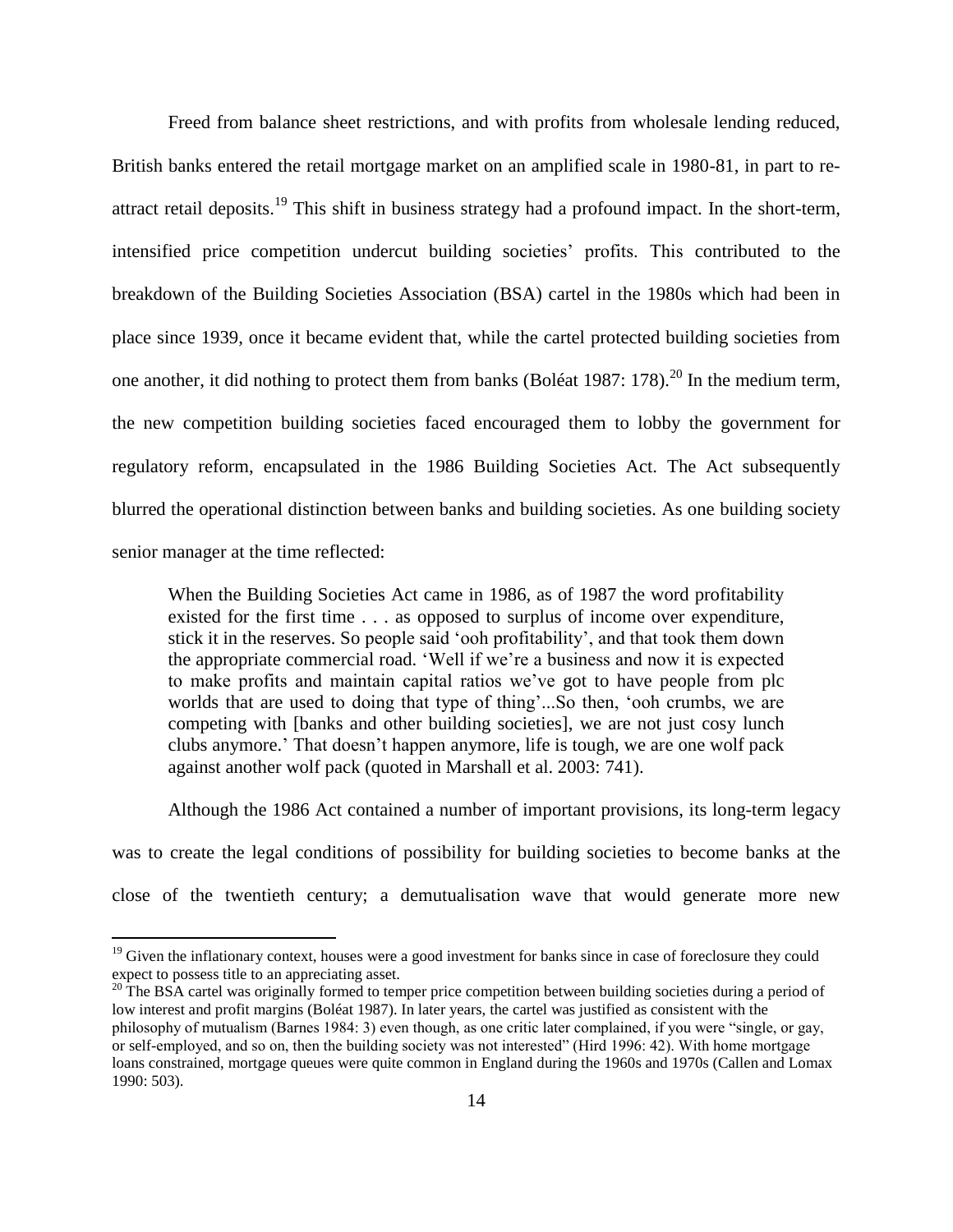shareholders in the UK than all the other privatisations of British industry in the 1980s and 1990s *combined* (Martin and Turner 2000: 229). In 1997, Northern Rock, along with a number of other British building societies, became a corporate body independent of the natural persons constituting it.

#### **Northern Wrecked**

 $\overline{a}$ 

From a legal perspective Northern Rock's changed status from mutual building society to a proprietary corporation freed it from the restrictions imposed by the Building Societies Act 1986 (hereafter 'BS Act')<sup>21</sup> on permissible purpose or principal purpose (BS Act 1986, s 5(1) (a)), the range of powers it could exercise  $(BS \text{ Act } 1986, \text{ ss } 9(A) \text{ and } 9(B))$  and the characteristics of its balance sheet (ss  $6 - 8$  BS Act 1986). It also changed the nature of its membership so that members no longer had to be either borrowers or share account holding investors (savers) in the society (BS Act 1985, s 119, Sched 2 para 5). Instead the register of members was opened up to any legal person and the involvement of external, often institutional, shareholders led to a real shift in the expectations and entitlements of investors. Indeed the differences between the two forms of organisation changed the context in which Northern Rock operated to such an extent that it reoriented the way Northern Rock's directors perceived and discharged their duties and functions as a governing body in substantive ways that had profound effects a decade later.

This was so despite the fact that the literal legal duties of directors of companies, being so broadly expressed, may not seem very different to the behaviours that Courts have expected from

 $^{21}$  As subsequently amended by the Building Societies Act 1997 and the Financial Services and Markets Act 2000 but nothing in that amending legislation affects the points we make herein.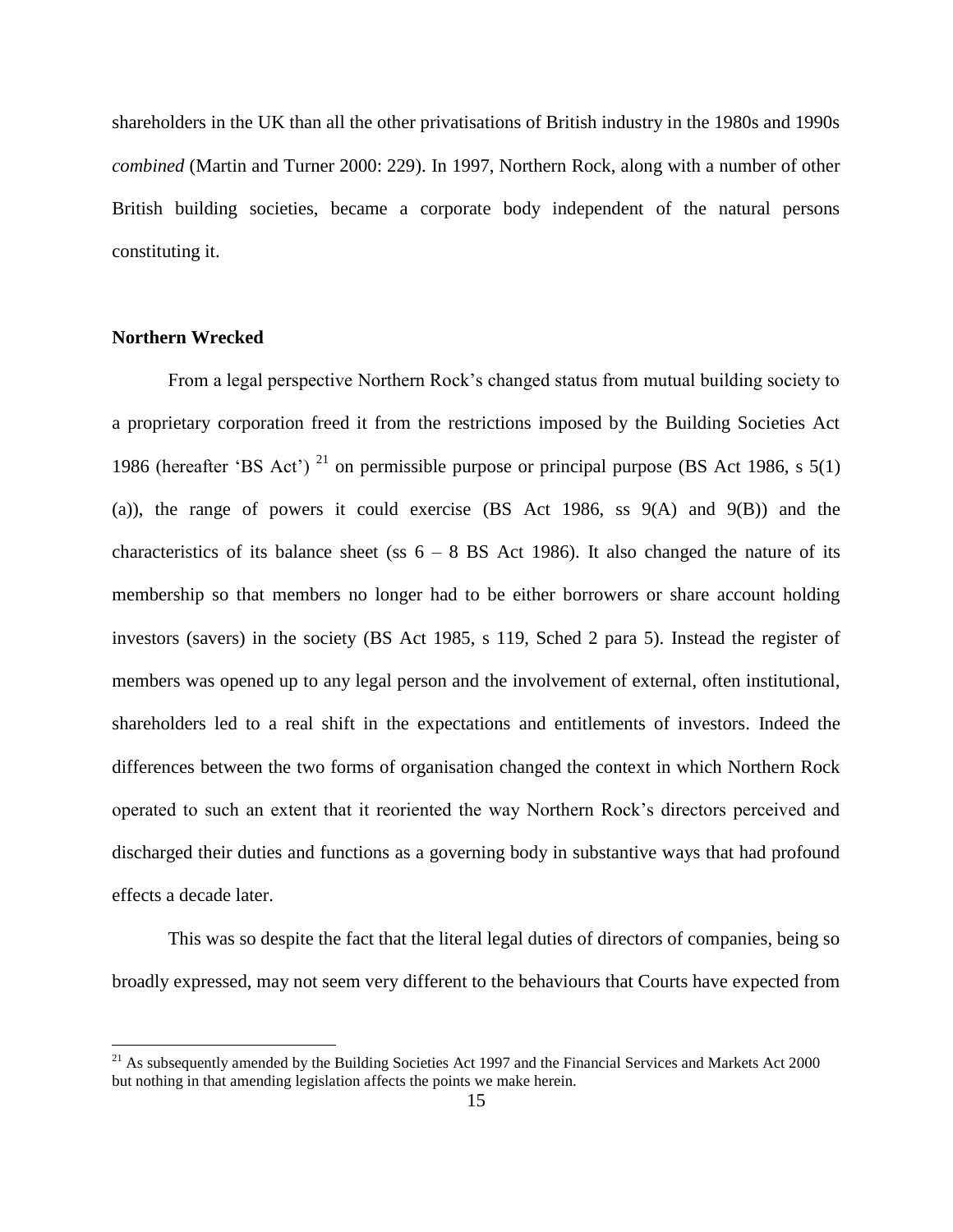the officers of a building society in the course of their conduct of the business of the society in accordance with the society's constitution as case law such as the 19<sup>th</sup> Century case of *Sheffield and South Yorkshire Permanent Building Society v Aizlewood and others* illustrates. This is no surprise since the Chancery Court borrowed from the long familiar duties of trustees when formulating the powers and duties of the officers of companies and building societies, which presented them with novel challenges in nineteenth century Britain The duties owed at law by the members of building societies' governing bodies are simply stated and widely understood as being to conduct the business of the society subject to the statutory framework set out in the BS Act  $1986.<sup>22</sup>$  To this end, the Building Societies legislation envisaged that the membership of the society upon its establishment would take the lead in delimitation of the powers and duties of the board of directors (BS Act 1986, schedule 2, Part I paras 2(3) and 3(4)) subject to various statutory restrictions on interested contracts and self-dealing by directors similar to those contained in Companies legislation (BS Act 1986, Part VII). The memorandum of association by which a building society is formed and the constitutional rules by virtue of which it is governed, are expressed to bind its officers, as well as its members (BS Act 1986, sched 2, part I para 3(2)). This marks an important difference between building societies and companies because the constitutional documents of companies incorporated under Companies legislation have contractual effect so as to bind the company and the members (Companies Act 1985, s14 replaced in 2009 by Companies Act 2006, s33) but *not* its officers who have historically been seen by the Courts as "outsiders" to the company for the purposes of giving the constitutional documents direct contractual effect as against the Directors, a principle that has flavoured

 $^{22}$  As amended by BS Act 1997 and now of course, since building societies require FSA authorisation, within the broader regulatory framework of the Financial Services and Markets Act 2000 Part V of which has imposed more specific obligations under the members of a governing body of a building society through the Approved Persons regime just as it does to directors of banks.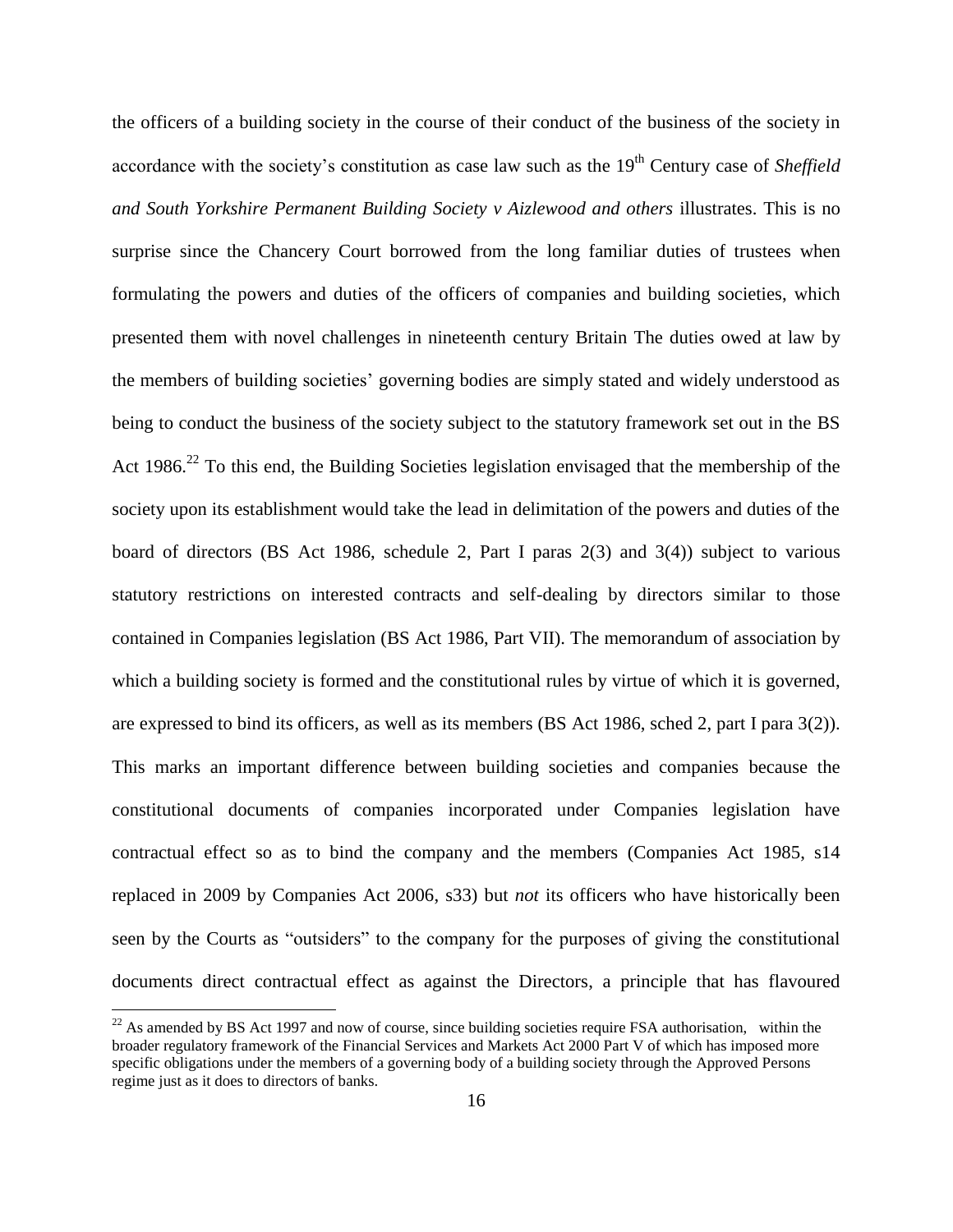company law since it was first established in the 1915 case of *Hickman v Kent & Romney Marsh Sheep Breeders Association Ltd.*

At first glance, this may seem little more than a technical legal point, but it resonates with our earlier research findings that, post-demutualisation, long standing (often employee) members of Northern Rock began to feel a far more tenuous link with the directors of the company, perceiving them as outsiders on a number of levels, to their original perceptions of the leadership of the organisation (Bholat et al. 2012). In 1997 when Northern Rock became a public company limited by shares incorporated under the (then applicable) Companies Act 1985, the duties owed by its Directors to the new company became those owed by all company directors, namely a bundle of fiduciary and common law duties represented by the accretion of over 100 years of case law precedent, overlaid by specific statutory rules designed to buttress the fiduciary duty. Land mark decisions among this vast body of precedent range from the middle of the nineteenth century *Aberdeen Railway Co v Blaikie Bros* (1854) to more recent decisions such as *Re D'Jan* (1993), and examine in specific detail the responsibilities of both executive and non-executive directors in every size and type of company, in almost every sector. The net effect of all this case law, in which the judiciary strove to develop appropriate behavioural codes and liability rules for company directors charged with stewardship of incorporated enterprise behind the veil of limited liability, was to require them to act in the best interests of the company in good faith, with absolute integrity, and with a reasonable degree of competence and professionalism.

Note that the duty is owed to the company and *not*, as a general rule, to the shareholders either collectively or individually (*Percival v Wright* (1902); *Peskin v Anderson* (2000), and nowhere in companies legislation or in case law have the functions of company directors been expressed as being to maximise the financial value of the shareholders stake in the company.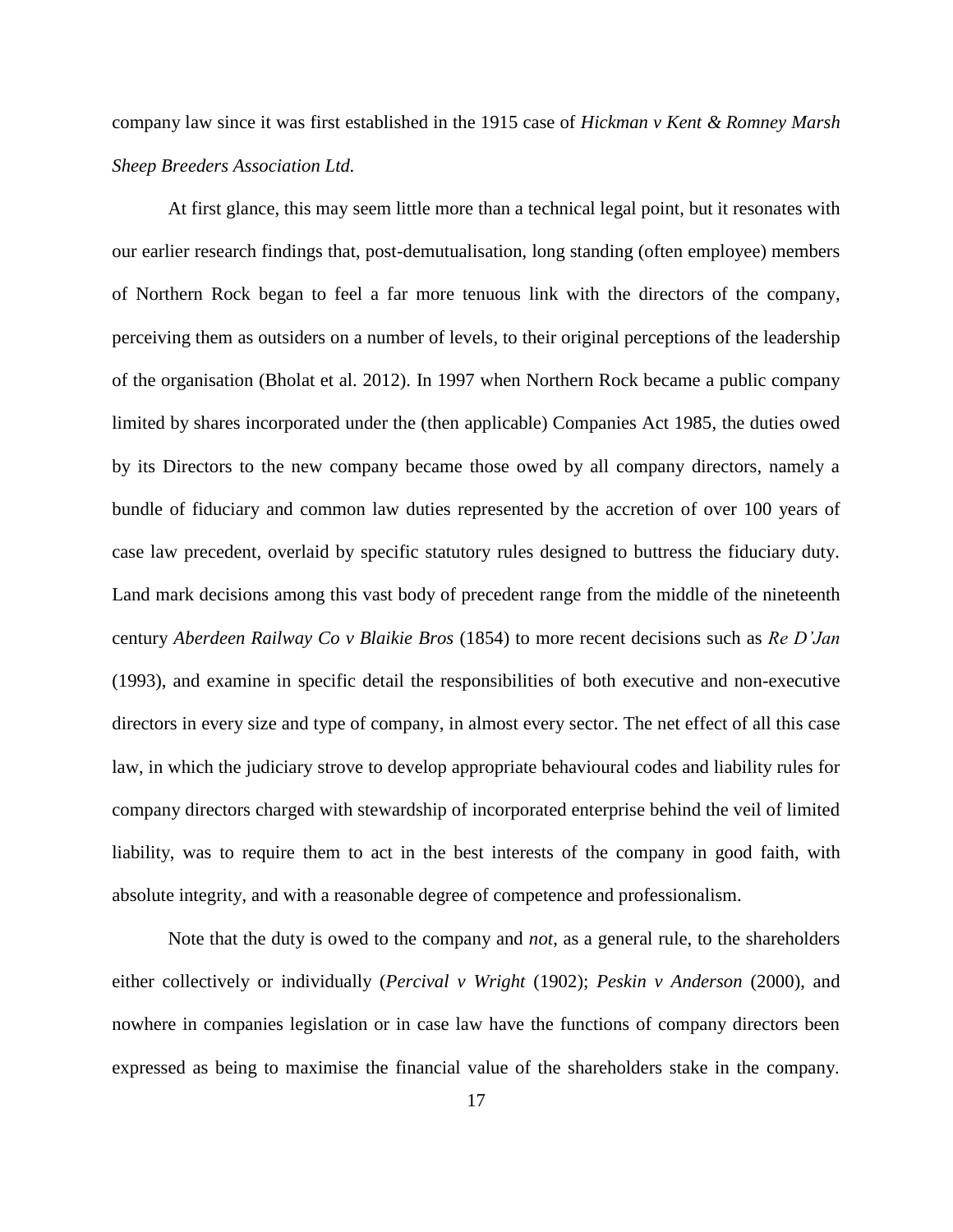Nonetheless Boards of Directors of public companies in Anglo-American jurisdictions have in practice seen "the interests of the company" as coterminous with "shareholder value" on the grounds that equity holders are not guaranteed a fixed return like other creditors and contractors, so maximizing the residual income available for distribution to stock investors optimises the performance of the firm as a whole (Martin et al. 2007: 81). While viewed by some scholars as a solution to the problem of separation of ownership and control identified by Berle and Means (1991) in their seminal work, the primacy of shareholder value has also been seen by critics as inconsiderate to the interests of other corporate stakeholders, such as suppliers, employees, managers, creditors, and the community more broadly (Lazonick and O'Sullivan 2000; Fligstein 2001). This general critique of shareholder value strategy has particular purchase in the banking sector given that very little bank funding comes from equity (Macy and O'Hara 2003: 94). This has led to a host of legislative and non-legislative initiatives designed to enable the corporate governance framework to promote some of these interests when "the interests of the company" are under consideration by the Board.<sup>23</sup>

But in practice this has been difficult to achieve. Why so considering that the literal nature of the legal duties owed by the directors of mutual and corporations are not so very different? What *is* so very different between the two organisational forms is the context in which those directors' duties are exercised as a result of the differences between the nature and expectations of the voting membership of a public company from that of the voting membership of a building society. The members of a mutually owned building society do not have the same kind of financial interests that shareholders in a company do. Their expectations as to financial

 $23$  The most potentially significant legislative reform to date has been the adoption of the "enlightened shareholder" value" test for Directors' decision making whereby they are directed to have regard to a range of other interests beyond those of the shareholders, enshrined in section 172 Companies Act 2006.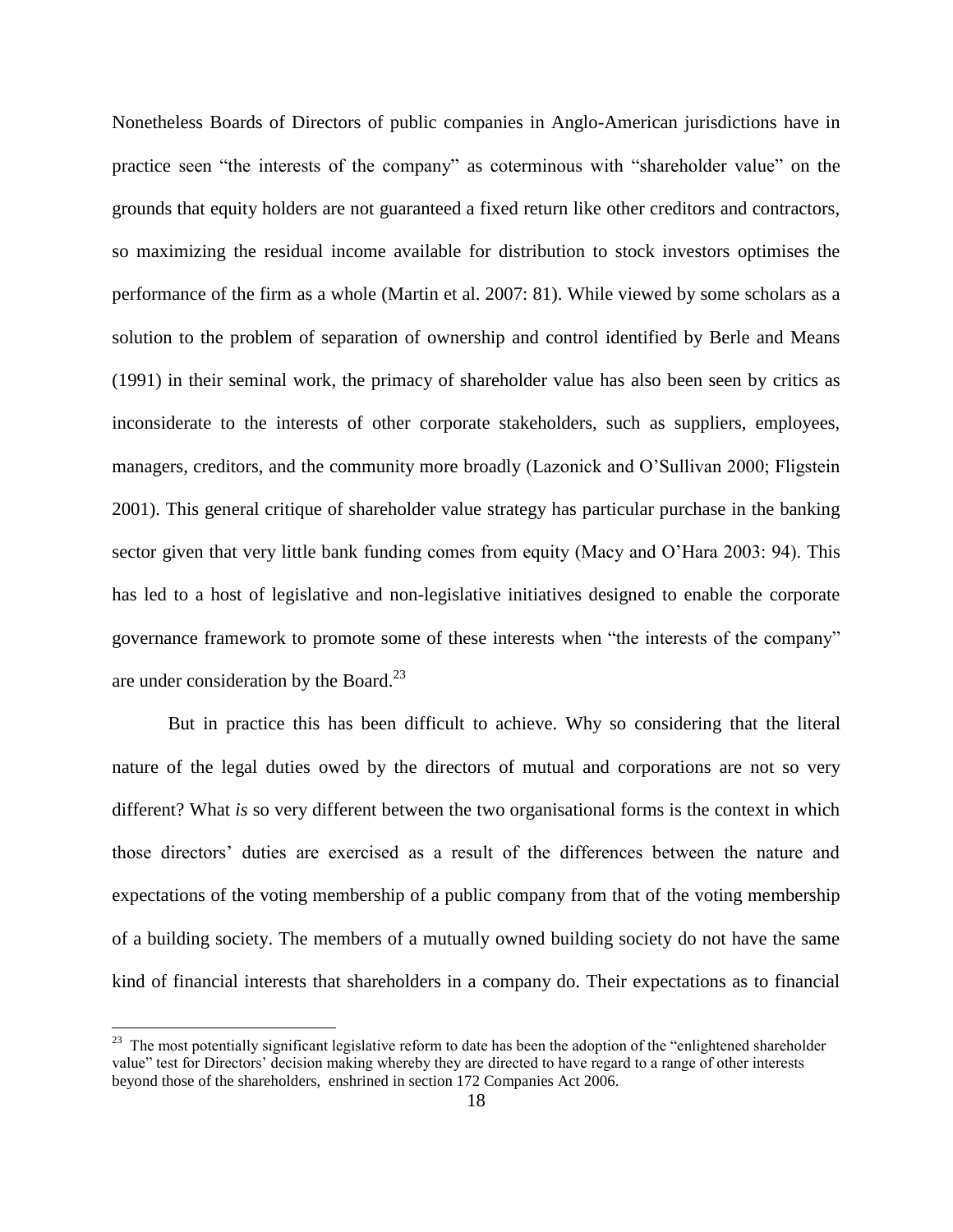participation in the assets of the society are to share in the distribution of any surplus in the reserves upon its winding up. Beyond that, the Courts have refused to see membership in a mutual society as conferring any kind of free standing financial value or rights to participate financially in the society's surpluses while it is a going concern (*Money Markets International Stockbrokers Ltd v London Stock Exchange Ltd* (2001); Needler *Financial Services Ltd v Taber* (2001)). This is in stark contrast to the bundles of rights that the Courts see a share in a company as conferring, for these *are* seen generally to confer a right to participate financially in the company's surpluses by way of dividends while it is a going concern:

A share in a company could not properly be likened to a sum of money settled upon and subject to executory limitations to arise in the future; it was rather to be regarded as the interest of the shareholder in the company, measured, for the purposes of liability and dividend, by a sum of money, but consisting of a series of mutual covenants entered into by all the shareholders inter se (*Borland's Trustee v Steel Bros & Co Ltd* (1901))

So too, when it comes to the voting rights of members. There are material differences in the governance framework between the two organisational forms, since building society members exercise their interests through voting in a manner that is unrelated to the size of their financial interest but instead relates simply to their membership in the society. Building society members are individual savers with and borrowers from the society whose franchise at general meeting is usually along a one-member, one-vote pattern, with the size of their share or loan with the society irrelevant to their influence. In theory, there thus exists a shorter chain of connectivity between the governing body of a building society and the constituent members of the society than is the case in the governance framework that exists between public company directors and the anonymous institutions that largely own them, for these institutional investors will often have their own long chains of accountability to diverse and anonymous ultimate investors and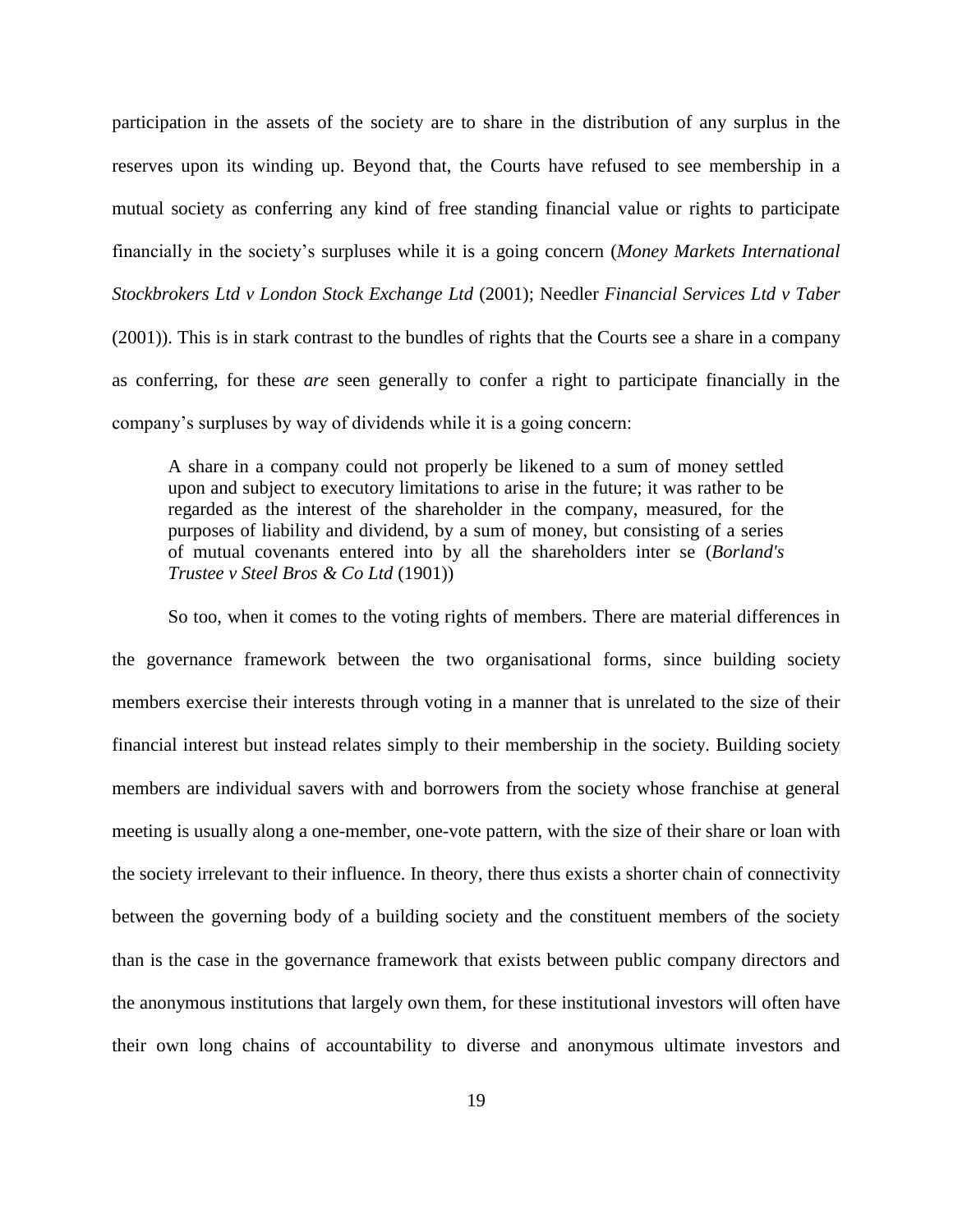beneficiaries in which real identities and voice can get lost, leading to further weakening of governance incentives (Gray 2004). This has a very real effect on the incentives operating on the Directors of each type of organisation and the strategies they pursue, as highlighted by the BSA in its response to the review of corporate governance of UK banks and other financial industry entities (2009):

The relationship between the board and those to whom it is accountable is different in a mutual and a PLC. Building societies have individual members rather than the institutional shareholders that banks have. There are differing financial objectives in mutuals compared to PLCs—for example, in normal times many mutuals seek to narrow their margins in order to give their customers—who mostly are also their members, a better deal. PLCs tend to seek to widen margins in order to deliver dividends to shareholders.

Despite the fact that, ever since the decision in *Percival v Wright*, directors of companies have been told time and again by the Courts that their duties are owed in law to the company *as a whole* and not directly to the shareholders individually or collectively, just like many other companies across the Anglo-American world, Northern Rock's board after demutualisation conflated its duties to the firm to duties to shareholders. As the former Chairman of the Northern Rock Board Sir John Riddell once declared, "I have no time for the argument that concentration on shareholder value conflicts with the interests of other stakeholders. A single-minded drive to increase shareholder value carries with it, necessarily, the primacy of first-class service to the customer, and support for our workforce and for the North-East" (Northern Rock 2001: 4).

Figure 2 encapsulates the strategic vision of the firm in a business model the company referred to as "the virtuous circle." The circular metaphor was apropos: while the firm's pursuit of profits generated frequent changes in products and pricing, its goal remained the same: "Northern Rock's strategy (plan) is to keep growing" (Northern Rock 2006a: 1). In general, Northern Rock delivered on its ambition. Between 1997 and 2007, Northern Rock's total assets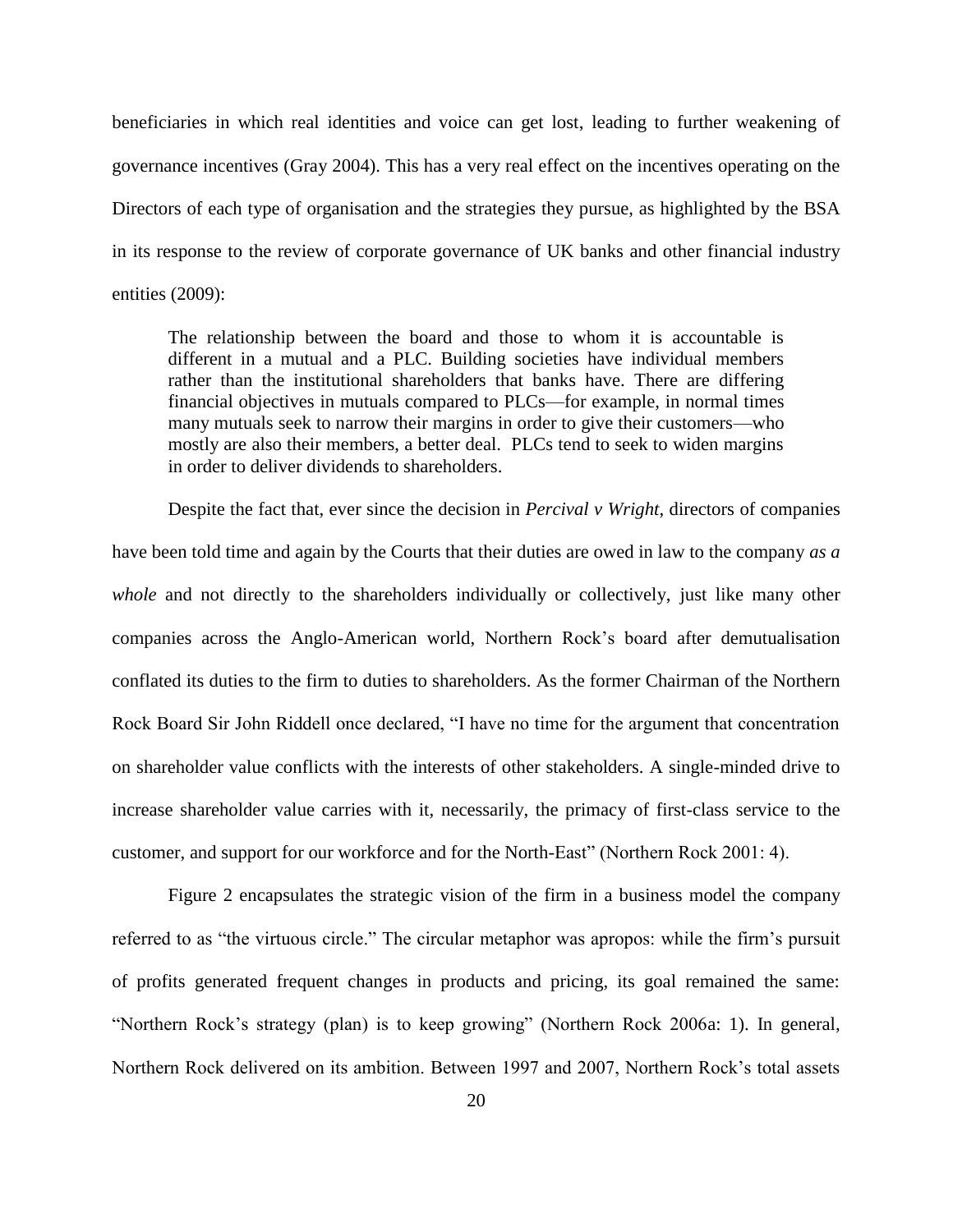grew from £18 billion to £113.5 billion, equivalent to an annual growth rate of 23.2 percent (Shin 2009: 103), while its pre-tax profits increased 250 percent (Marshall et al. 2011: 4). The primary means through which Northern Rock hit its profit targets was by keeping costs low, particularly by leveraging low-cost labour in the North East. As the company stated in a *Times 100* business case study titled *Pursuing a Growth Strategy*, "A key advantage (of Northern Rock) over rivals is that its Head Office and key operational units are located in north east England where wages are, on average, lower than in the rest of the UK" (2006: 123). As a consequence, even as the company increased its staff by 3,000 people between 1997 and 2007, employment growth was primarily in low-skill, relatively low-wage work "comprising approximately one third call centre staff such as telesales and data processing, one third retail and commercial banking staff, and the remainder in administration, processing, and general management predominately supporting telebanking" (Marshall et al. 2011: 5).

Thus although Northern Rock was often viewed before the crisis as "a symbol of the North East's renaissance" (Elliot and Atkinson 2008: 49), the reality was that the firm reentrenched the region's precarious position within the national and international division of labour "where it has relied on call centres, administrative and clerical support offices in the public and private sector to replace traditional industrial and manufacturing branch plant decline" (Dawley et al. 2011: 5). Moreover, the spatial agglomeration of the company's staff in the North East also contained costs by reducing rental and property costs. In 2007, the company had only 72 branch offices (House of Commons Treasury Committee 2008: 67). In lieu of an elaborate branch network, Northern Rock instead generated sales through independent financial advisers (IFAs). By 2007, 90 percent of Northern Rock's new mortgage business was coming through intermediaries (Sage and Patel 2007: 3) and 90 percent of all mortgage applications were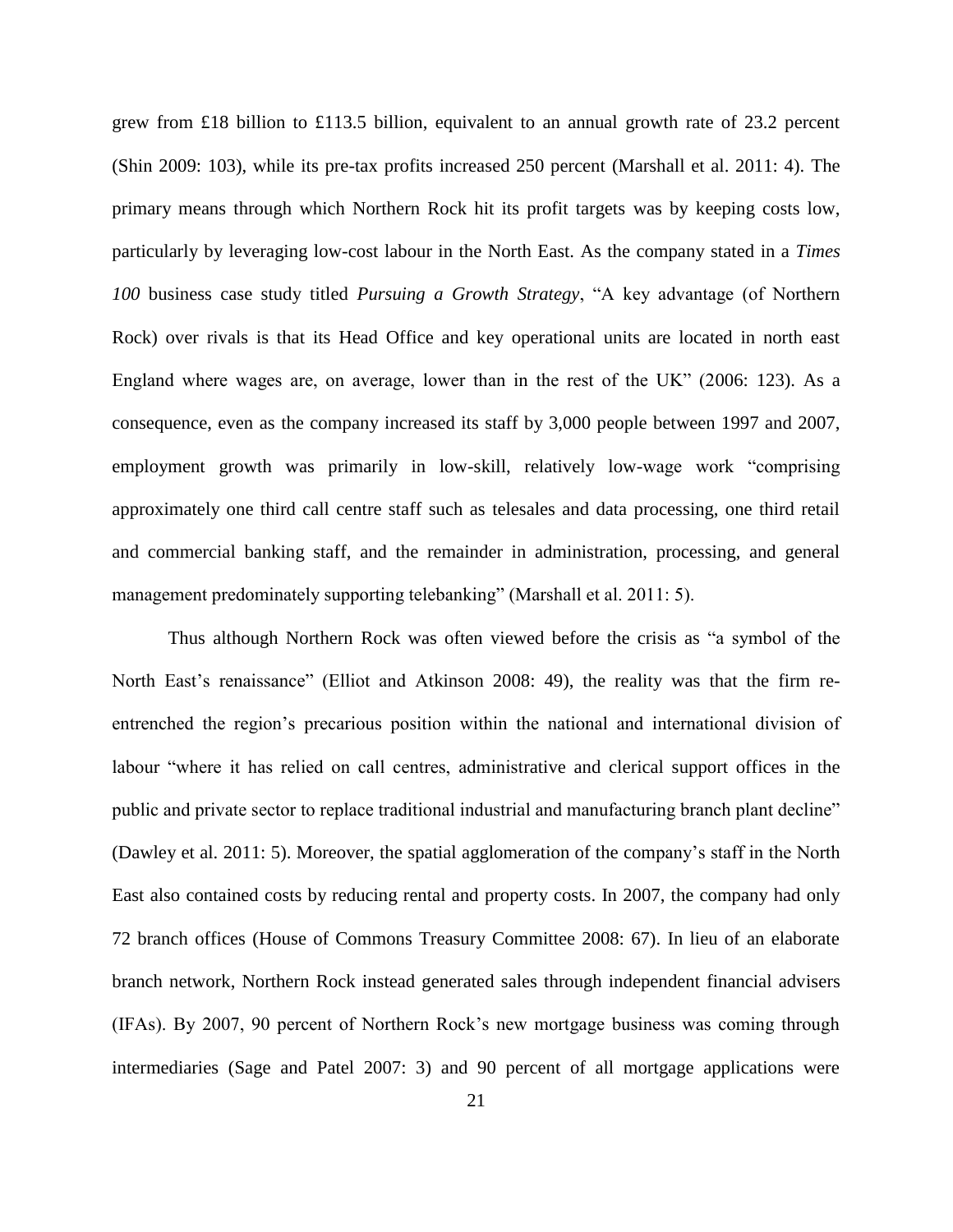submitted via the Internet through Northern Rock's digital platform "Tracker Online" (Northern Rock 2007: 6). In this respect, Northern Rock exemplified a larger pattern within the British banking sector in recent years whereby the origination, funding, servicing, and monitoring of loans have become discrete and fragmented processes (Casu et al. 2006: 248).

Together, Northern Rock's limited infrastructure and low-cost labour enabled the firm to have the lowest cost-to-income ratio among British banks in the years leading up to the crisis. In turn, the company passed these savings on to consumers in the form of lower rates on mortgages, especially during the 1990s and early 2000s when the firm's often market-leading rates attracted a large volume of potential borrowers, from which the firm selected those with the lowest credit risk. Specifically, Northern Rock operated a policy that required seven out of every ten new customers to have a history of credit repayment (Northern Rock 2006b: 8). As a result of this policy, most of Northern Rock's lending was to second-time home buyers and for remortgages (Northern Rock 2006b: 41), with net lending to first-time home buyers averaging just 25 percent. The logic behind the strategy was that by lending to borrowers with certified credit histories, the company would have lower default rates and overall lower costs compared to rivals. As one financial analyst report concluded in 2004, "Northern Rock has the lowest risk profile of any UK bank" (Hamilton and Bergoe 2004: 1).

Indeed the remarkable aspect of Northern Rock's growth story is that it largely occurred without any noticeable decline in conventional key risk indicators. In general, Northern Rock regularly reported mortgage arrears at or below half the bank industry average, and recorded similarly low repossession rates. These impressive results were the product of Northern Rock's generally solid underwriting standards. The company had limited exposure to loans in what are conventionally viewed as higher risk areas, such as business lending, credit cards, and insurance.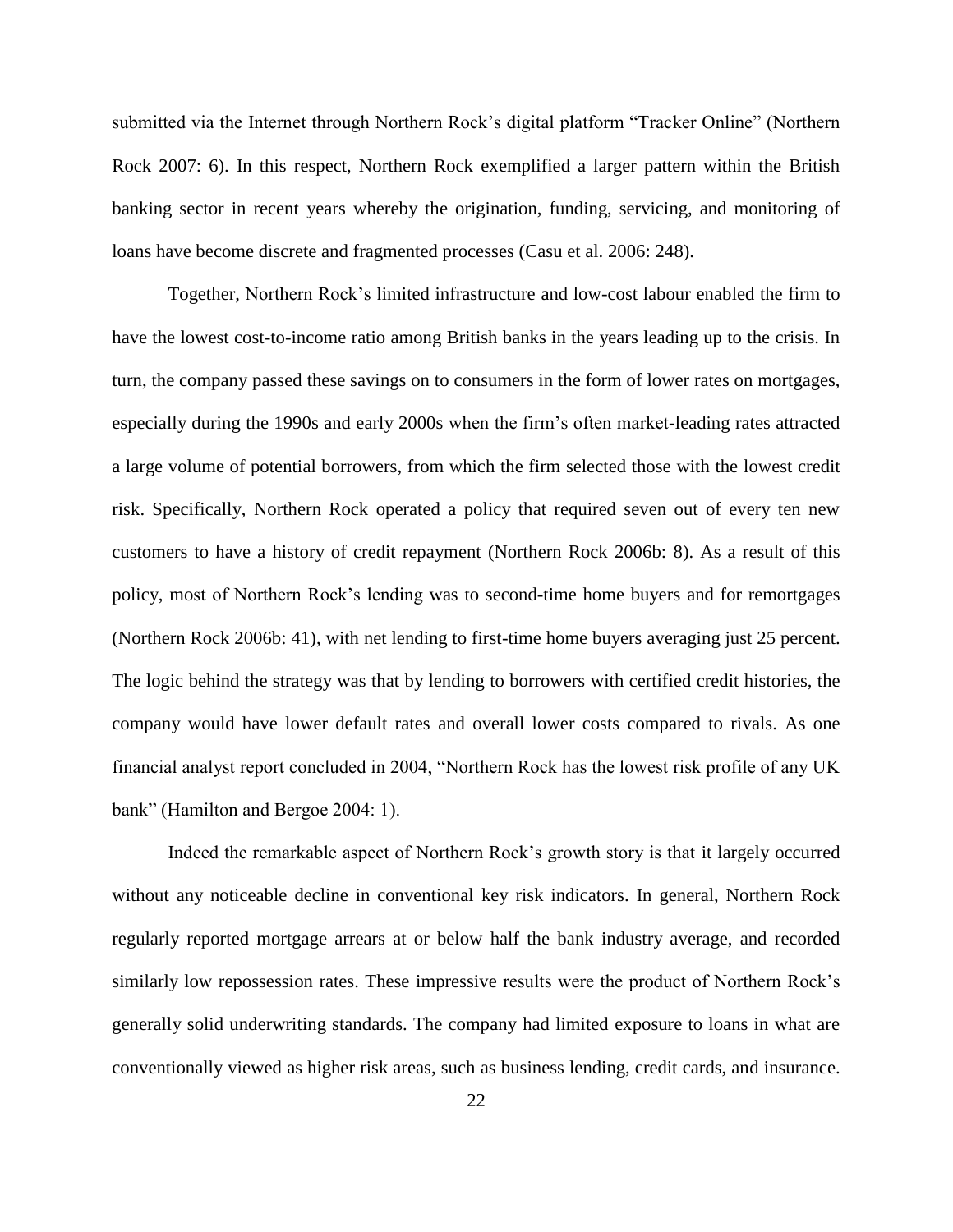In terms of residential lending, the company diversified nationally and had a limited number of buy-to-let and second charge mortgages on its books. The company also had limited exposure to large loans, with only about 5 percent of residential mortgages exceeding £500,000 in 2006. This remarkable, apparently riskless growth left many financial analysts with the impression that the firm had few faults. As equity analysts at ill-fated ABN AMRO wondered, "Northern Rock: How does it do it?" (Davies et al. 2003). The company was thus riddled with contradictions even the brightest analysts could not solve. Here was a firm both geographically expansive in its sources of funding and highly concentrated in terms of its labour force; the highest rated bank stock in Europe at the start of 2007, but also the most highly leveraged (Onado 2009: 104).

But with hindsight the virtuous circle was not without its vices. The embrace of the ethos embodied in the virtuous circle caused the company to adopt a range of strategic targets by which to measure its performance, most prominently, 20 percent growth in profits to shareholders, plus or minus 5 percent, and 20 to 25 percent return on equity (Northern Rock 2007: 34). At the same time, and particularly after 2003, the Rock lost its cost competitive edge, as other mortgage providers replicated the firm's products and pricing. Here the challenges Northern Rock faced should not be viewed in isolation but seen as symptomatic of the banking sector as a whole in the period after the millennium. These challenges are explicable by the interpretive framework outlined in the article's introduction. Specifically, the challenges banks faced occurred because exuberant profit targets, justified on the basis of shareholder value, generated price competition; competition reduced net interest margins and the rate of return of banking books; and lower profit rates induced the banking system as a whole to increase the volume of debt, thus making its cumulative repayment less and less likely. While these dynamics appeared as exogenous profit pressures from the perspective of each individual bank, they were,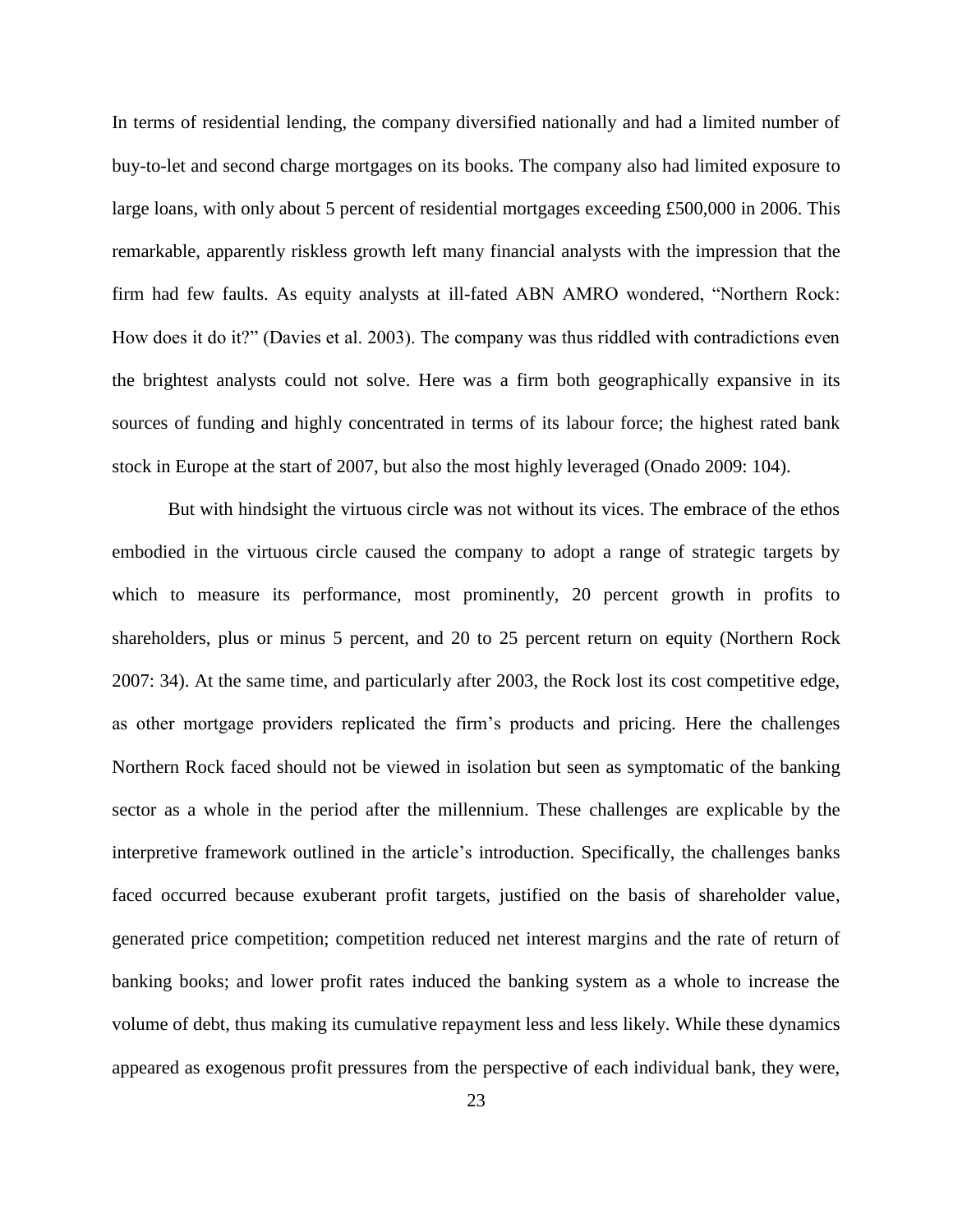in fact, endogenously constituted by the system as a whole (Bisias et al. 2012: 48). From this perspective, banks played a constitutive role in their own crisis. <sup>24</sup>

Northern Rock is illustrative. As its NIM narrowed, the firm massively increased the volume of loans to return profits (Figure 3). By the first half of 2007, Northern Rock's share of net mortgage lending had increased to 18.9 percent, making it the UK's biggest mortgage lender during that period (Chen 2007: 2). As part of these efforts, Northern Rock began marketing its now infamous "Together Loan" through which borrowers received loans for 125 percent of the market value of their home purchase, and up to six times their annual income (Brummer 2008: 10). Rather than hold these mortgages on balance sheet, Northern Rock increasingly marketed them to investors. Consequently, the percentage of customer loans securitized by Northern Rock increased from 0.6 percent in 1999 (the first year Northern Rock sold residential mortgagebacked securities) to 46 percent by 2006 (Milne and Wood 2008: 10). At the same time, the firm tried to increase its non-interest income by marketing insurance policies written by Legal & General Assurance Company, as well as by selling sub-prime mortgages on behalf of soon-to-bedoomed American investment banking firm Lehman Brothers.

The rest of the Northern Rock story is well-known. In order to fund its mortgage securitisation program, Northern Rock increasingly relied on wholesale funding rather than retail deposits, in a fashion similar to what occurred at Royal Bank of Scotland (Financial Services Authority 2011). As a result, on 9 August 2007, when inter-bank markets came to a standstill

<sup>&</sup>lt;sup>24</sup> The endogenous view of the banking crisis can be contrasted with exogenous views that explain it on the basis of high rates of savings in Asian economies, most notably China. According to this view, the resultant "global savings glut" (Bernanke 2005) lowered global interest rates, which in turn increased (financial) investment in recipient countries, most notably the US, whilst such low interest rates additionally inspired a "search for yield" among investors, encouraging their holding of comparatively riskier assets, such as US sub-prime mortgage backed securities (Financial Services Authority 2009: 14). For a critical view of the exogenous narrative see Borio and Disyatat (2011).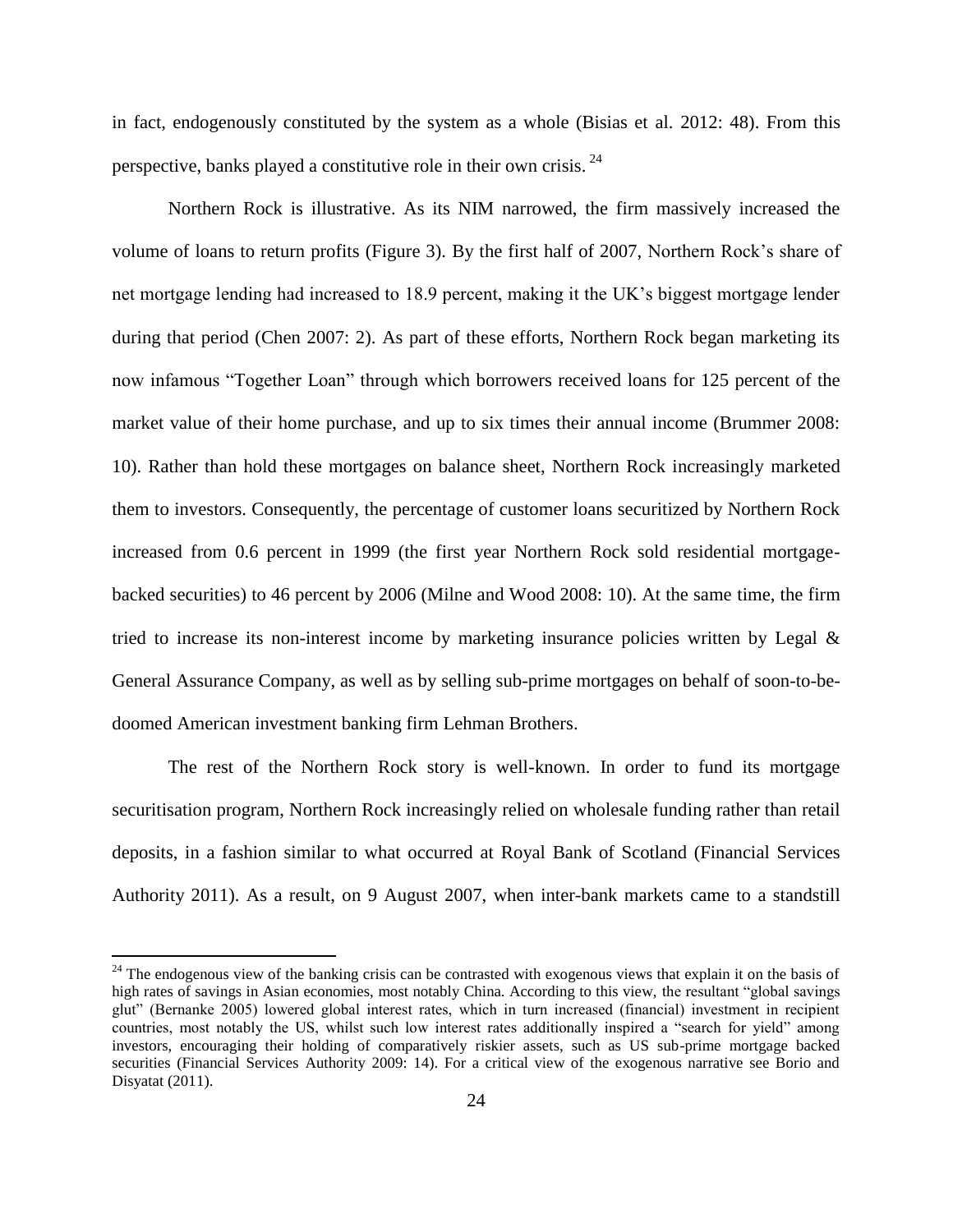following months of bad news in financial markets, Northern Rock was acutely compromised. Although the retail queues outside the bank were still a month away, a run on the Rock by institutional investors had occurred invisibly because of their unwillingness to roll over the firm's short-term debt. As CEO Adam Applegarth later lamented, "The world changed on August 9" (as quoted in Jones 2007).

#### **Conclusion**

Much of the emergent literature on systemic risk focuses on the problems posed from network homogeneity rooted in positive asset correlations and common counterparty exposures. The basic argument is that high degrees of firm integration potentially render the financial system less durable and more vulnerable to collapse. This negative appraisal of the effects of bank interconnectedness on financial stability is historically remarkable. Suffice to recall that many economic historians credit Britain's highly concentrated branch network system for helping her weather the Great Depression, while one-third of firms failed in the unit bankdominated US system (Billings and Capie 2011). Such considerations, however, by no means undermine the fundamental insight of the nascent systemic risk literature that diversification in assets and ideas matters mightily to the long-term viability of the financial system (Haldane 2009).

In that spirit, this article has identified organisational sources responsible for imposing uniformity in financial services beyond balance sheet linkages. In particular, an historical perspective on Northern Rock and the residential mortgage market in the UK offers a cautionary tale against legal reductionism i.e. the tendency to conflate financial firms with the limited liability corporate form, to the exclusion of other enterprise models, such as partnerships,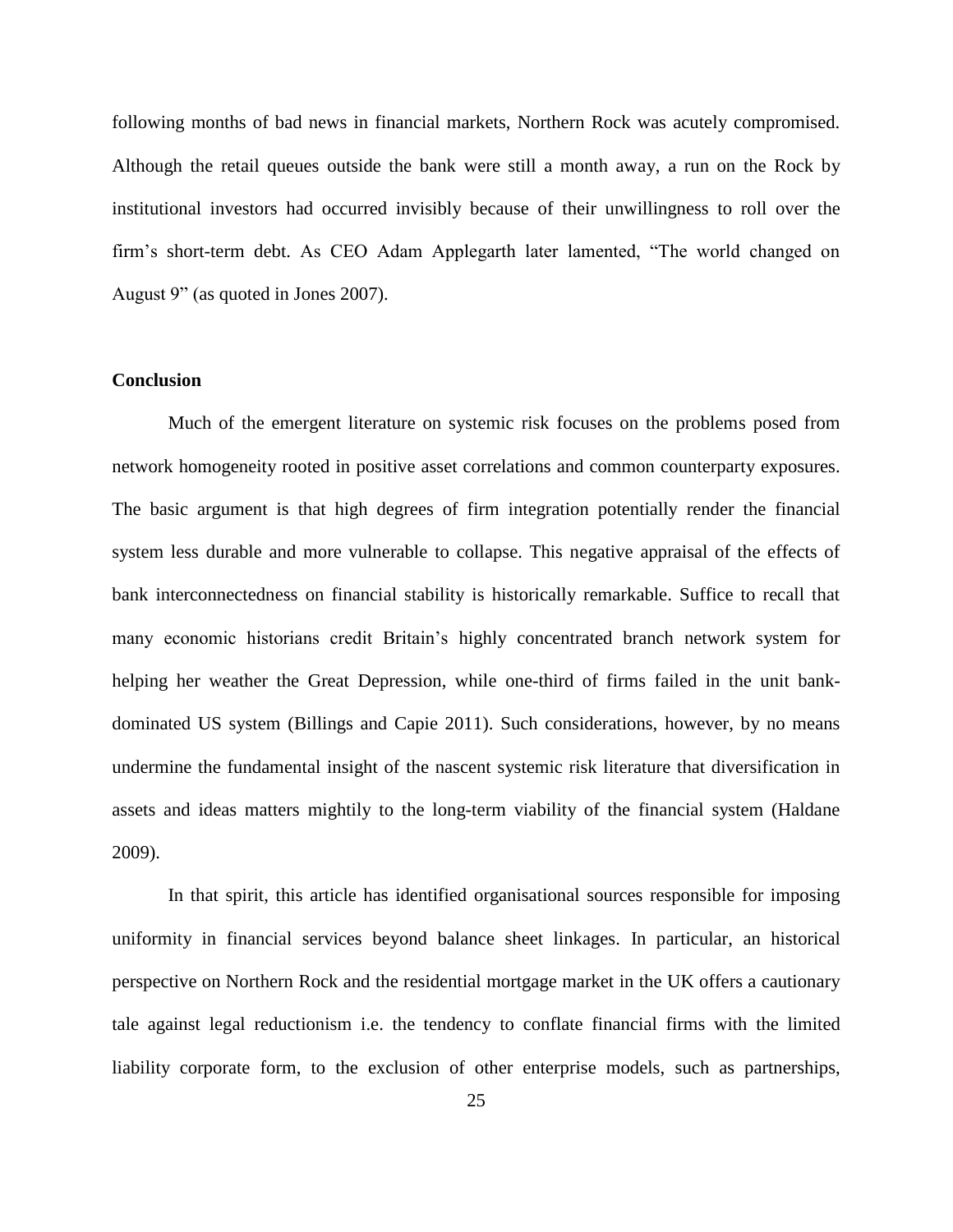producer cooperatives, the consumer mutual, and, of particular significance in the history of British commerce, the family firm (Herrigel 2006). As a recent report by the Oxford Centre for Mutual & Employee-owned Business (2009: 10-11) concluded, "A financial system populated by a diversity of ownership structures is likely to be...systemically less risky than one populated either by all plcs or all mutuals" because "the more diversified is a financial system in terms of size, ownership and structure of businesses, the better it is able to weather the strains produced by...an uncertain market environment" (cf. Haldane and Nelson 2012: 20).

In particular, this article has suggested that the spread of a corporate monoculture in banking valorising shareholder value has been an important, historically specific source of systemic risk. As the back offices of corporate banks have substituted for locally based building society branches as the main providers of mortgage finance in Britain, valuable grounded knowledge of the local economy may have been lost, displaced by numerical credit scores that, by themselves, may be poor indicators of credit risk (Rajan 2010: 129). Of course, building societies and the mutual form are hardly perfect, as the recent Dunfermline crisis makes plain. Our aim has thus not been to advocate any particular policy, but more humbly to emphasise that the predominance of the profit-maximizing, limited liability corporate organisation in British banking is contextually contingent. Before the twentieth century, most banks were private partnerships, and most deposit takers were cooperatives.<sup>25</sup> To the extent that corporate banks did exist, the unlimited liability of their investors balanced their risk-reward calculus.<sup>26</sup>

The issue of organisational diversity and legal plurality we have raised in this article acquires renewed purchase at present. In January 2012 new legislation was implemented to

<sup>&</sup>lt;sup>25</sup> Monetary financial institutions encompass banks, building societies, and credit unions; in other words, institutions taking deposits and granting loans.

 $26$  Bank shareholders gained statutory permission for limited liability in 1862.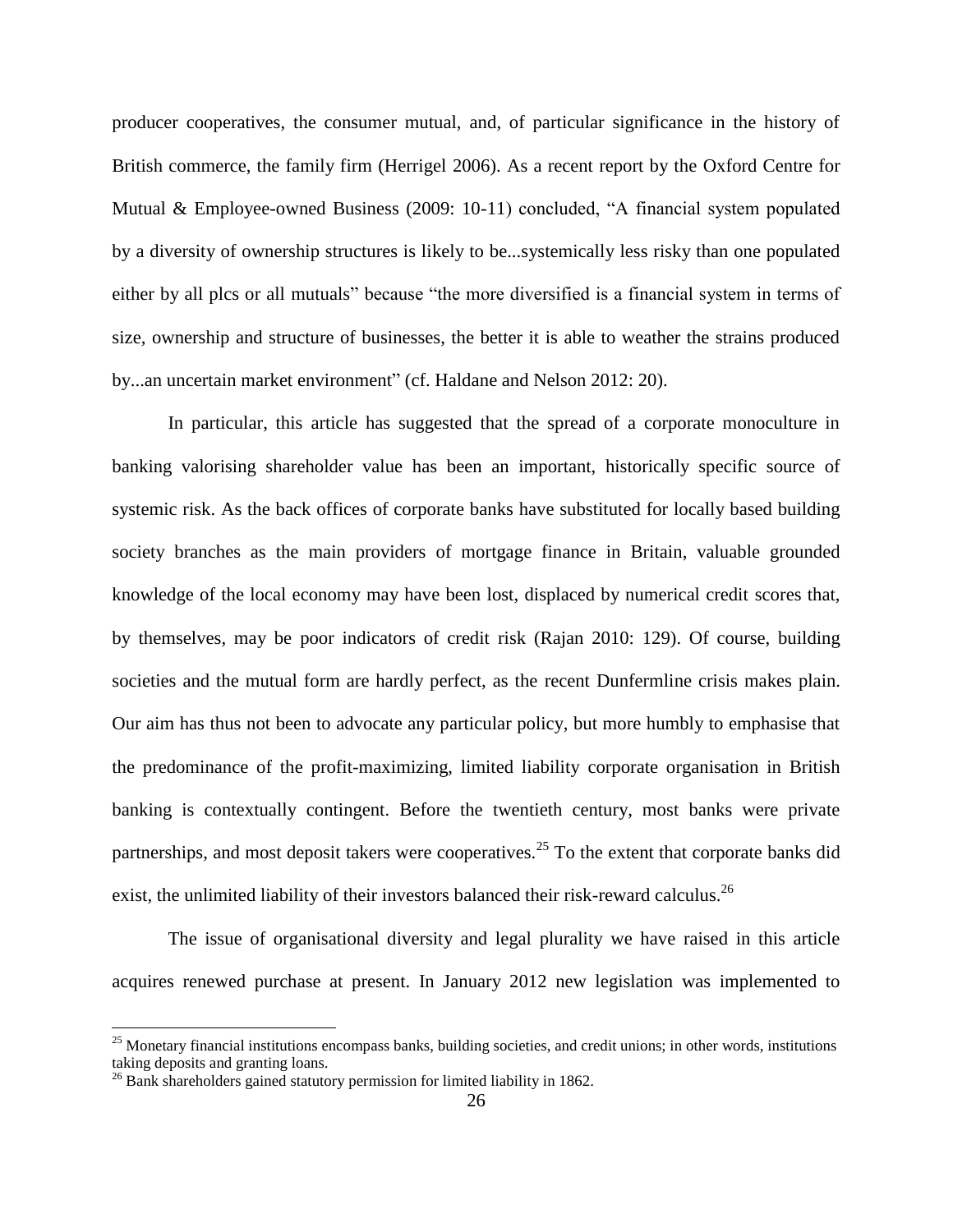govern the UK credit union sector.<sup>27</sup> Among other provisions, the Legislative Reform (Industrial and Provident Societies and Credit Unions) Order 2011 relaxed criterion for credit union membership, allowing the admittance of corporations as members for the first time.<sup>28</sup> In addition, credit unions are now able to offer fixed interest-bearing deposits, and the dividend they pay on member shares is no longer capped at eight percent per year. In implementing these legislative reforms, the stated goal has been to remove "obstacles to profitability" (HM Treasury 2009: 18) which have purportedly hampered the growth of British credit unions. Thus credit unions are now able to charge their members for payment services above cost i.e. for-profit.

But in reflecting on these legislative changes, the history of British building societies should give pause for reflection. As the Northern Rock story shows, legal reforms that prospectively increase profit pressures on mutual cooperatives and render them more similar to contemporary corporate banks carries potential risks both for those firms and the financial system as a whole. In an uncertain world, history teaches that long-term economic innovation and social resilience is best promoted by cultivating a plurality of activities and values, rather than creating an institutional environment in which the maximization of short-term profitability enjoys singular prominence.

 $^{27}$  Like banks and building societies, credit unions take deposits and grant loans, with the caveat that loans are generally granted only to those with deposits ("member shares").

 $^{\text{28}}$  As well, credit union members no longer need to demonstrate a single "common bond" but can be related through "common bonds" (plural), and the percentage of non-common bond membership permitted has been increased.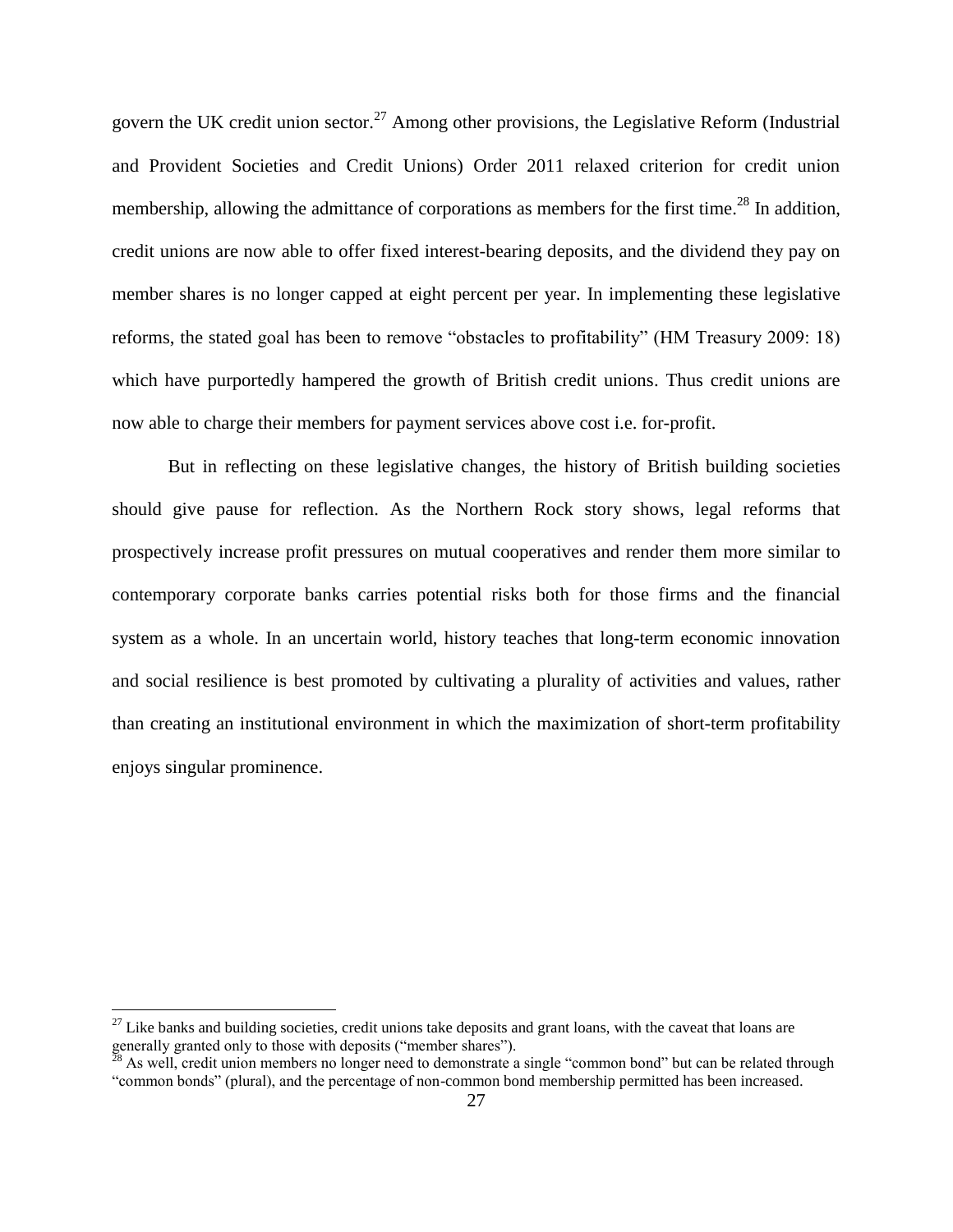#### **References**

*Aberdeen Railway Co v Blaikie Bros* 1854 1 Macq. 461.

Acharya, V., Philippon, T., Richardson, M., and Roubini, N. (2009). [The financial crisis of](http://onlinelibrary.wiley.com/doi/10.1111/j.1468-0416.2009.00147_2.x/abstract) [2007–2009: Causes and remedies.](http://onlinelibrary.wiley.com/doi/10.1111/j.1468-0416.2009.00147_2.x/abstract) In V. Acharya and M. Richardson (Eds.), *Restoring financial stability: How to repair a failed system*. New York, NY: New York University Press.

Allen, F., and Carletti, E. (2008). [Mark-to-market accounting and liquidity pricing.](http://ideas.repec.org/a/eee/jaecon/v45y2008i2-3p358-378.html) *Journal of Accounting and Economics* 45: 358-78.

Aris, S. (2000). *Building the Northern Rock*. London: James and James (Publishers) Ltd.

Artis, M., and Taylor, M. (1989). [Abolishing exchange controls: The UK experience.](http://ideas.repec.org/p/cpr/ceprdp/294.html) Centre for Economic Policy Research Discussion Paper 294, URL: http://www.cepr.org/pubs/dps/DP294.asp.

Bab, H. (1938). [The evolution of the British building society.](http://www.jstor.org/stable/2589967) *Economic History Review* 9(1): 56- 63.

Bank of England. (2011). [Instruments of Macroprudential Policy: A Discussion Paper,](http://www.bankofengland.co.uk/publications/Documents/other/financialstability/discussionpaper111220.pdf) URL: http://www.bankofengland.co.uk/publications/Documents/other/financialstability/discussionpape r111220.pdf.

BBC News. (2011). Banking [industry gives up on PPI mis-selling battle](http://www.bbc.co.uk/news/business-13330858), URL: http://www.bbc.co.uk/news/business-13330858.

Beale, N., Rand, D., Battey, H., Croxson, K., May, R., and Nowak, M. (2011). [Individual versus](http://www.pnas.org/content/early/2011/07/13/1105882108.full.pdf+html)  [systemic risk and the Regulator's Dilemma.](http://www.pnas.org/content/early/2011/07/13/1105882108.full.pdf+html) *Proceedings of the National Academy of Sciences of the United States of America*, URL: http://www.pnas.org/content/early/2011/07/13/1105882108.full.pdf+html.

Berle, A., and Means, G. (1991). *The Modern Corporation and Private Property*. Brunswick, New Jersey: Transaction Publishers.

Bernanke, B. (2005). [The global saving glut and the U.S. current account deficit](http://www.federalreserve.gov/boarddocs/speeches/2005/200503102/default.htm), URL: http://www.federalreserve.gov/boarddocs/speeches/2005/200503102/default.htm.

Bernanke, B., Gertler, M., and Gilchrist, S. (1998). [The Financial Accelerator in a Quantitative](http://www.nber.org/papers/w6455)  [Business Cycle Framework](http://www.nber.org/papers/w6455). NBER Working Paper Number 6455, URL: http://www.nber.org/papers/w6455.

Bernstein, P. (1998). *Against the gods: The remarkable story of risk*. New York, NY: Wiley.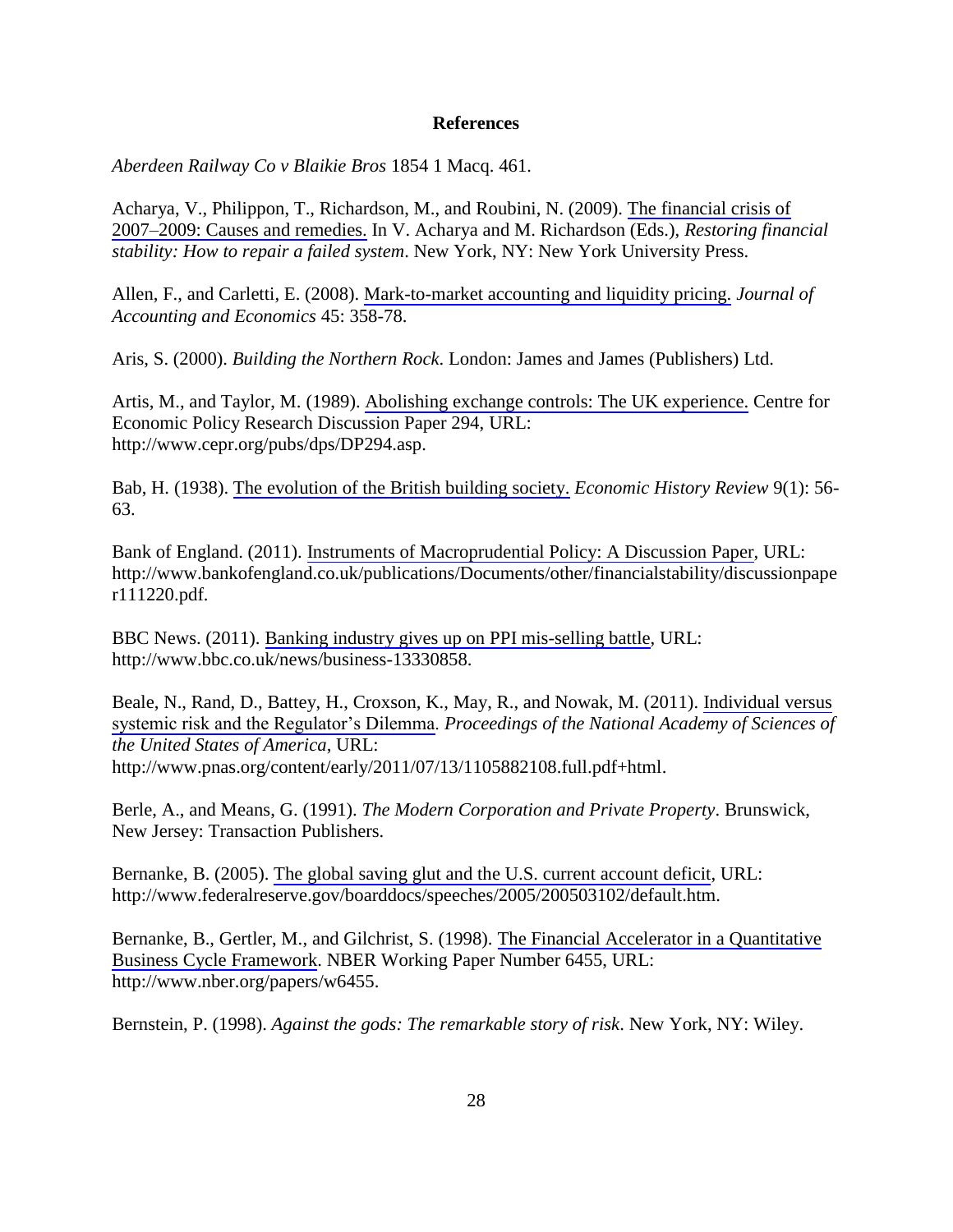Bezemer, D. (2011). [Causes of Financial Instability: Don't Forget Finance](http://www.levyinstitute.org/pubs/wp_665.pdf). *Levy Economics Institute* Working Paper Number 665, URL: http://www.levyinstitute.org/pubs/wp\_665.pdf.

Bholat, D., Dunn, A., and Gray, J. (2012). [Share and Share Alike? Hedge Funds, Human Rights,](http://onlinelibrary.wiley.com/doi/10.1111/j.1467-6478.2012.00578.x/abstract) [and Owning Enterprise in Britain.](http://onlinelibrary.wiley.com/doi/10.1111/j.1467-6478.2012.00578.x/abstract) *Journal of Law and Society* 39(2): 185-212.

Billings, M., and Capie, F. (2011). [Financial crisis, contagion, and the British banking system](http://www.tandfonline.com/doi/pdf/10.1080/00076791.2011.555105) [between the world wars](http://www.tandfonline.com/doi/pdf/10.1080/00076791.2011.555105). *Business History* 53(2) April: 193-215.

Bisias, D., Flood, M., Lo, A., and Valavanis, S. (2012). [A Survey of Systemic Risk Analytics.](http://www.treasury.gov/initiatives/wsr/ofr/Documents/OFRwp0001_BisiasFloodLoValavanis_) *Office of Financial Research* Working Paper 1, URL: http://www.treasury.gov/initiatives/wsr/ofr/Documents/OFRwp0001\_BisiasFloodLoValavanis\_ ASurveyOfSystemicRiskAnalytics.pdf.

Boléat, M. (1987). *The Building Society Industry*. London: Allen & Unwin.

Bordo, M. (1992). [The Bretton Woods international monetary system: An historical overview.](http://www.nber.org/chapters/c6867.pdf)  National Bureau of Economic Research Working Paper No. 4033. Cambridge, MA: National Bureau of Economic Research, URL: http://www.nber.org/chapters/c6867.pdf.

Borio, C., and Disyatat, P. (2011). [Global imbalances and the financial crisis: Link or no link?](http://www.bis.org/publ/work346.pdf) Working Paper Number 346. Basel, Switzerland: Bank for International Settlements. URL: http://www.bis.org/publ/work346.pdf.

*Borland's Trustee v Steel Bros & Co Ltd* [1901] 1 Ch 279.

British Bankers' Association. (2012). Abstract of Banking Statistics 28-2011. London: British Bankers' Association.

Brummer, A. (2008). *The crunch: The scandal of Northern Rock and the escalating credit crisis*. London: Random House Business Books.

Building Societies Association. 2009. Submission to the Walker Review. URL: [http://www.bsa.org.uk/policy/response/walker\\_review\\_bsa\\_response.htm](http://www.bsa.org.uk/policy/response/walker_review_bsa_response.htm)

Building Societies Act 1986.

Building Societies Act 1997.

Callen, T.S., and Lomax, J.W. (1990). The development of the building societies sector in the 1980s. *Bank of England Quarterly Bulletin* (November): 503-513.

Calomiris, C. (2008). [The subprime turmoil: What's old, what's new, and what's next.](http://www.voxeu.org/index.php?q=node/1561) URL: http://www.voxeu.org/index.php?q=node/1561.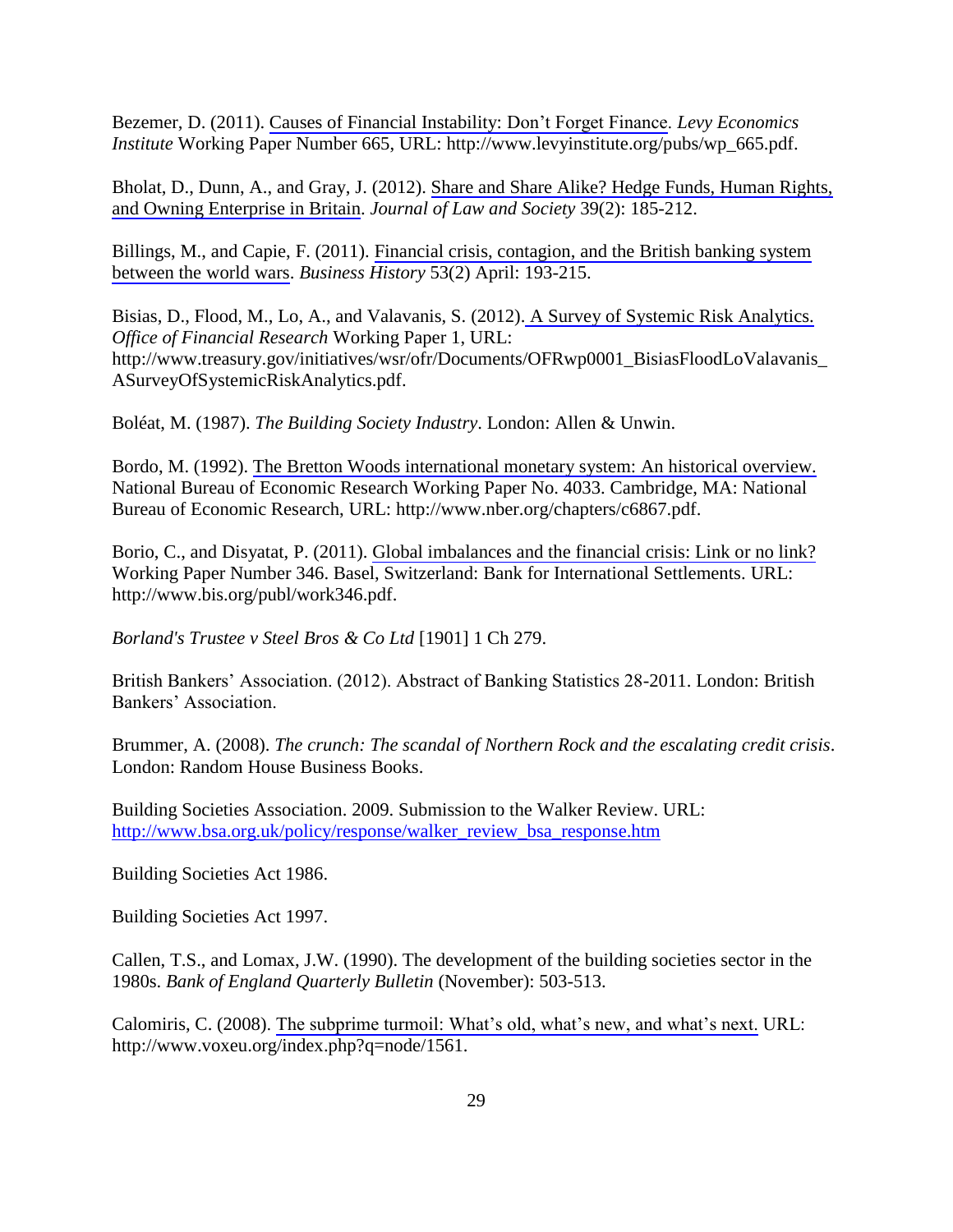Calomiris, C. (2010). [Banking crises yesterday and today.](http://journals.cambridge.org/download.php?file=%2FFHR%2FFHR17_01%2FS096856501000) *Financial History Review* 17(1): 3-12. URL:

http://journals.cambridge.org/download.php?file=%2FFHR%2FFHR17\_01%2FS096856501000 0028a.pdf&code=3b77c83f6adc9a7fa239898b8d35813a.

Capie, F. (2011). British financial crises in the nineteenth and twentieth centuries. Paper presented at Durham University.

Capie, F., and Billings, M. (2001). [Profitability in English banking in the twentieth century.](http://ereh.oxfordjournals.org/content/5/3/367)  *European Review of Economic History* 5: 367-401.

Capie, F., and Billings, M. (2004). [Evidence on competition in English commercial banking,](http://journals.cambridge.org/action/displayAbstract?fromPage=online&aid=227129)  1920-1970. *Financial History Review*11(1): 69-103.

Capie, F., Goodhart, C., and Schnadt, N. (1994). The development of central banking. F. Capie, C. Goodhart, and N. Schnadt (Eds.), *The future of central banking: the tercentenary symposium of the Bank of England*. Cambridge: Cambridge University Press.

Casu, B., Girardone, C., and Molyneux, P. (2006). *Introduction to Banking*. Harlow: Pearson.

Cerutti, E., Claessens, S., and McGuire, P. (2012). [Systemic Risk in Global Banking: What Can](http://www.bis.org/publ/work376.pdf) [Available Data Tell Us and What More Data Are Needed?](http://www.bis.org/publ/work376.pdf) BIS Working Papers 376. Basel, Switzerland: Bank for International Settlements. URL: http://www.bis.org/publ/work376.htm.

Chen, S. (2007). Northern Rock: The unravelling. *Panmure Gordon & Company*.

Chick, V. (2008). [Could the crisis at Northern Rock have been predicted? An evolutionary](http://cpe.oxfordjournals.org/content/27/1/115.full.pdf+html)  [approach.](http://cpe.oxfordjournals.org/content/27/1/115.full.pdf+html) *Contributions to Political Economy* 27(1): 115-124. URL: http://cpe.oxfordjournals.org/content/27/1/115.full.pdf+html.

Companies Act 1985.

Companies Act 2006.

Congdon, T. (2009). [The Northern Rock affair: An analysis of the "teaser rate strategy](http://ideas.repec.org/h/erf/erfssc/53-10.html)." In F. Bruni and D. Llewellyn (Eds.), *The failure of Northern Rock: A multidimensional case study.* Vienna, Austria: SUERF–The European Money and Finance Forum.

Congdon, T. (2011). *Money in a Free Society: Keynes, Friedman, and the New Crisis in Capitalism*. New York: Encounter Books.

Cook, J., Deakin, S., and Hughes, A. (2002). [Mutuality and corporate governance: The evolution](http://ideas.repec.org/p/cbr/cbrwps/wp205.html) [of UK building societies following deregulation](http://ideas.repec.org/p/cbr/cbrwps/wp205.html). *Journal of Corporate Law Studies* 2: 110-138.

Davies, D., Gough, N., and Erskine, R. (2003). Northern Rock: How does it do it*? ABN AMRO*.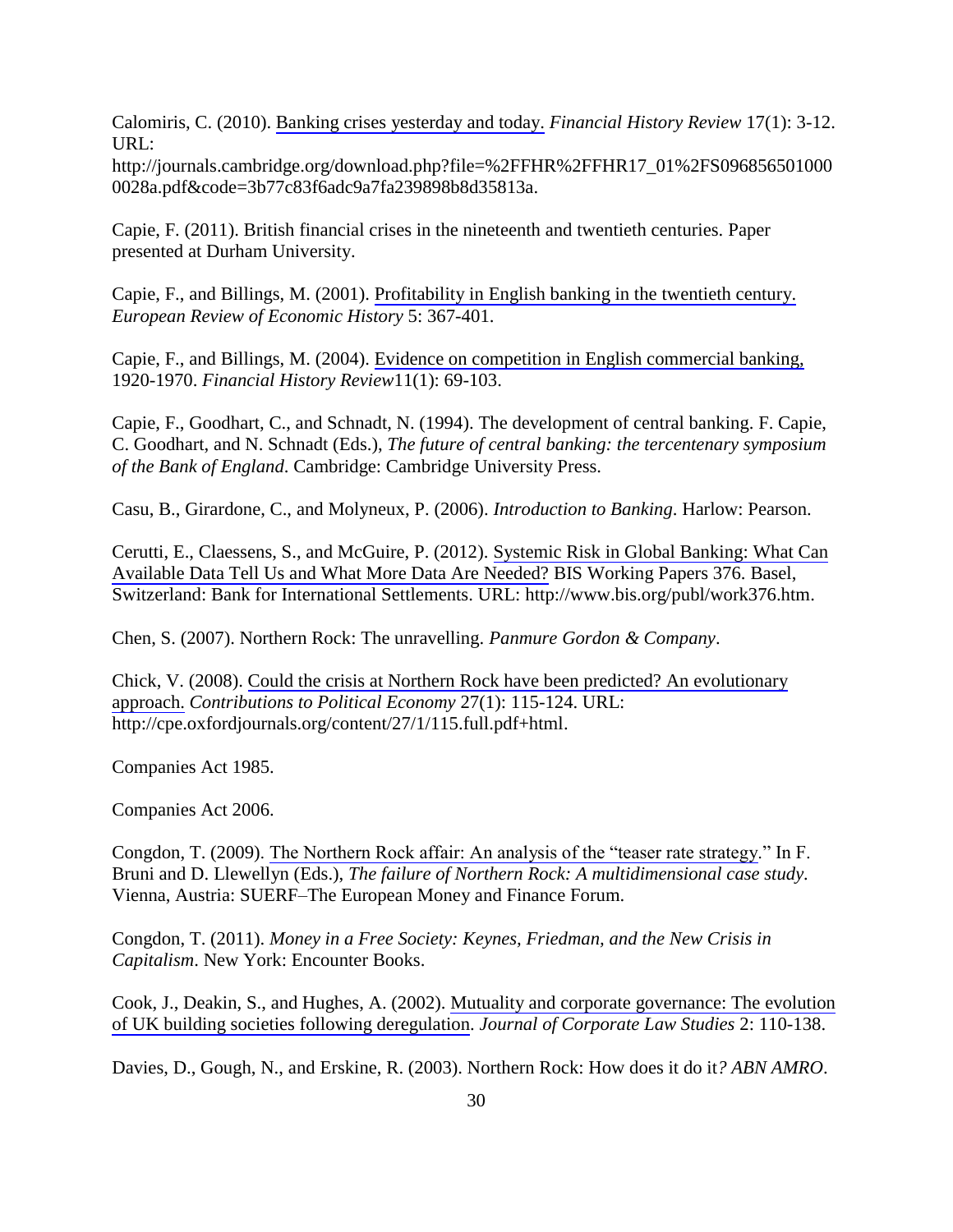Davies, R., Richardson, P., Katinaite, V., and Manning, M. (2010). Evolution of the UK banking system. *Bank of England Quarterly Bulletin* Q4: 321-332.

Dawley, S., Marshall, N., Pike, A., Pollard, J., and Tomaney, J. (2011). The Labour market impact of the run on Northern Rock: Continuity and evolution in an old industrial region. Papers in Evolutionary Economic Geography 1109. Utrecht, Netherlands: Utrecht University. URL: [http://econ.geo.uu.nl/peeg/peeg1109.pdf.](http://econ.geo.uu.nl/peeg/peeg1109.pdf)

De Bandt, O., Hartmann, P., and Peydró, L. (2012). Systemic Risk in Banking: An Update. In A. Berger, P., Molyneux, P., and J. Wilson (Eds.), *The Oxford Handbook of Banking*. Oxford: Oxford University Press.

Deryugina, M. (2009). Standardization of securities regulation: Rehypothecation and securities commingling in the United States and the United Kingdom. *Review of Banking & Financial Law* 29: 253-288.

Desai, M. (1991). Endogenous and Exogenous Money. J. Eatwell, M. Milgate, and P. Newman (Eds.), *The New Palgrave: Money*. New York, New York: WW Norton.

Dick, A., and Hannan, T. (2012) Competition and Antitrust Policy in Banking. In A. Berger, P., Molyneux, P., and J. Wilson (Eds.), *The Oxford Handbook of Banking*. Oxford: Oxford University Press.

Dicks, M.J. (1988). The demographics of housing demand: household formations and the growth of owner-occupation. Bank of England Discussion Paper 32(July).

Dintenfass, M. (1992). *The decline of industrial Britain, 1870–1980*. London: Routledge.

Dow, J. (2000). What is Systemic Risk? Moral Hazard, Initial Shocks, and Propogation. *Monetary and Economic Studies* 18(2): 1-24, URL: http://www.imes.boj.or.jp/research/papers/english/me18-2-1.pdf

Drake, L. (1997). The economics of mutuality; Building Societies Association Paper Number 3. D. Llewellyn, (Ed.), *Economics of mutuality and the future of building societies.* London: Building Societies Association.

Elliot, L., and Atkinson, D. (2008). *The Gods that failed*. London: Random House.

Erturk, I., Froud, J., Leaver, A., Moran, M., and Williams, K. (2011). Haldane's Gambit: Political Arithmetic and/or a New Metaphor. CRESC Working Paper 97, URL: [http://www.cresc.ac.uk/publications/haldane%E2%80%99s-gambit-political-arithmetic-andor-a](http://www.cresc.ac.uk/publications/haldane%E2%80%99s-gambit-political-arithmetic-andor-a-new-metaphor-0)[new-metaphor-0.](http://www.cresc.ac.uk/publications/haldane%E2%80%99s-gambit-political-arithmetic-andor-a-new-metaphor-0)

Fforde, J.S. (1983). Competition, innovation and regulation in British banking. Bank of England Quarterly Bulletin 23(3) September: 363-376.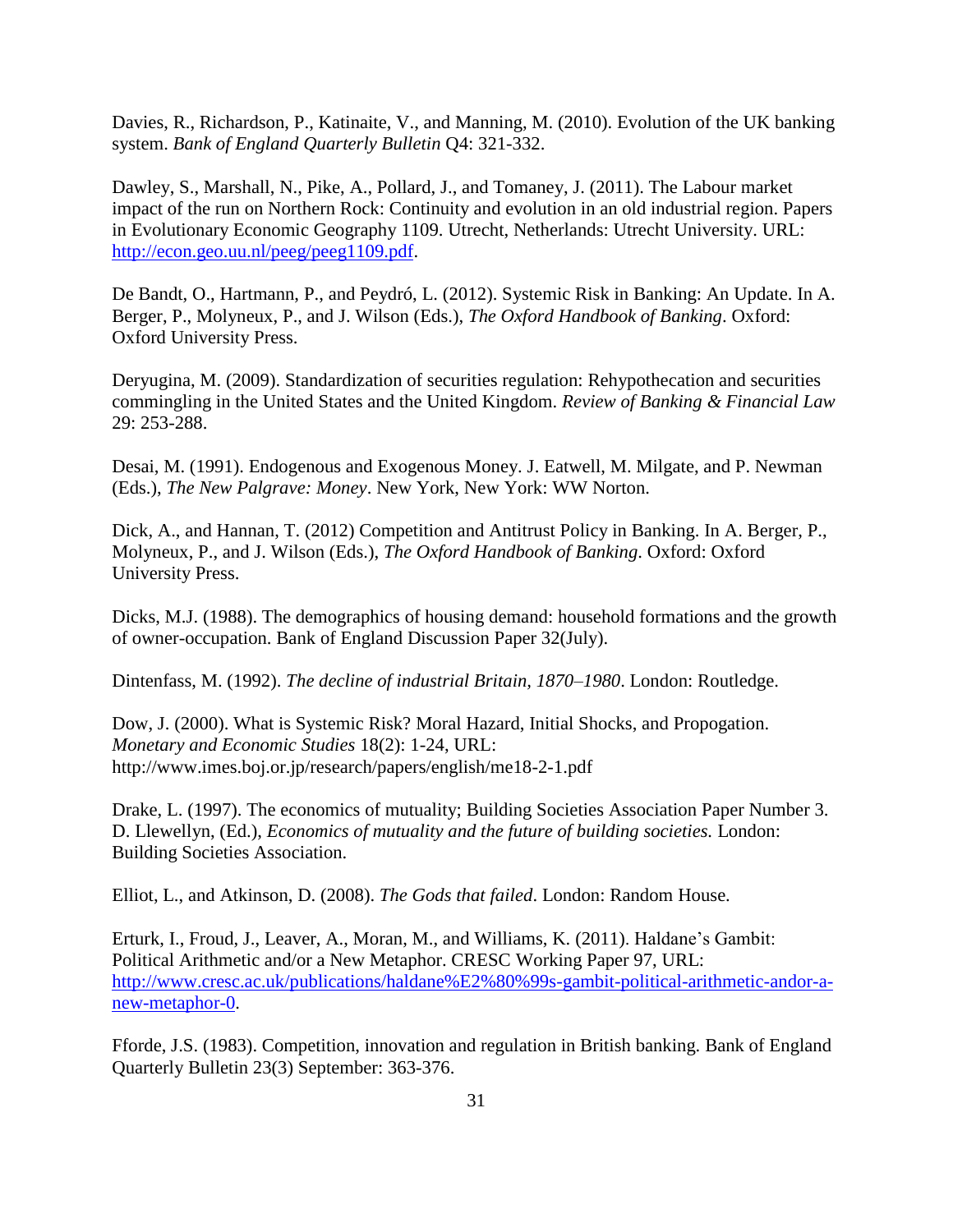Financial Services Authority. (2009). The Turner review: A regulatory response to the global banking crisis. London: Financial Services Authority, URL: http://www.fsa.gov.uk/pubs/other/turner\_review.pdf.

Financial Services Authority. (2011). The failure of the Royal Bank of Scotland. London: Financial Services Authority, URL: http://www.fsa.gov.uk/library/other\_publications/miscellaneous/2011/rbs.shtml.

Financial Services and Markets Act 2000.

Fisher, I. (1933). The Debt-Deflation Theory of Great Depressions. *Econometrica* 1(4): 337-357.

Fligstein, N. (2001). *The architecture of markets: An economic sociology of twenty-first century capitalist societies*. Princeton, New Jersey: Princeton University Press.

Freud, D. (1979). Exchange controls' quick end. *Financial Times*.

Galati, G., and Moessner, R. (2011). Macroprudential policy*—*a literature review. Bank for International Settlements Working Paper 337. Basel, Switzerland: Bank for International Settlements, URL: http://www.bis.org/publ/work337.htm.

Geanakoplos, J. (2010). Solving the Present Crisis and Managing the Leverage Cycle. *Federal Reserve Bank of New York Economic Policy Review* August: 101-131, URL: http://www.newyorkfed.org/research/epr/10v16n1/1008gean.pdf.

Goodhart, C. (2009). The Continuing Muddles of Monetary Theory: A Steadfast Refusal to Face Facts. *Economica* 76(1): 821-830.

Goodhart, C. (2010). Money, Credit, and Bank Behaviour: Need for a New Approach. *National Institute Economic Review* 214(1): 73-82.

Goodhart, C. (2011). The changing role of central banks. *Financial History Review* 18(2): 135- 154.

Gorton, G. (2010). *Slapped by the Invisible Hand: The Panic of 2007*. Oxford: Oxford University Press.

Gray, J., and Akseli, O. (2011). *Financial Regulation in Crisis? The Role of Law and the Failure of Northern Rock*. Cheltenham: Edgar Elgar.

Gray, J. (2004). Personal Finance and Corporate Governance: The Missing Link: Product Regulation and Policy Conflicts. *Journal of Corporate Law Studies* 4(1): 187-220.

Hacking, I. (1990). *The Taming of Chance*. Cambridge: Cambridge University Press.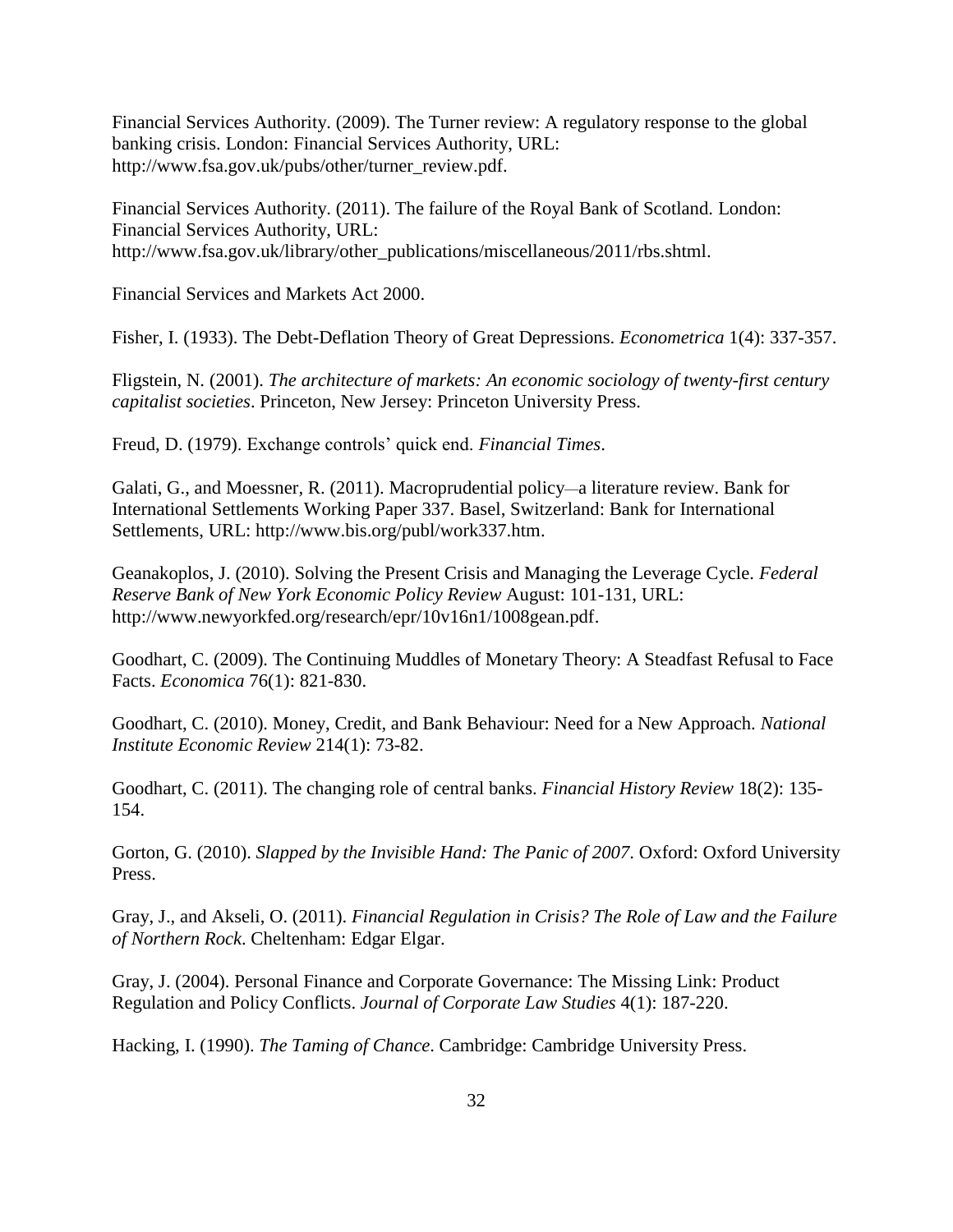Haldane, A. (2009). Rethinking the Financial Network. Speech delivered at the Financial Student Association, Amsterdam, URL: http://www.bankofengland.co.uk/publications/Documents/speeches/2009/speech386.pdf.

Haldane, A., and Nelson, B. (2012). Tails of the unexpected. Speech delivered at the University of Edinburgh Business School, URL: http://www.bankofengland.co.uk/publications/Documents/speeches/2012/speech582.pdf.

Hamalainen, P. (2009). Fallout from the credit squeeze and Northern rock crises: Incentives, transparency and implications for the role of market discipline. In F. Bruni and D. Llewellyn (Eds.), *The failure of Northern Rock: A multidimensional case study*. Vienna: SUERF–The European Money and Finance Forum.

Hamilton, J., and Bergoe, K. (2004). Northern Rock. *West LB*.

Hayek, F. (1973). *Law, Legislation and Liberty* Volume 1. Chicago, Illinois: University of Chicago Press.

Helleiner, E. (1994). *States and the reemergence of global finance: From Breton Woods to the 1990s*. Ithaca, NY: Cornell University Press.

Herrigel, G. (2006). Corporate Governance: History without historians, URL: http:// http://www2.e.u-tokyo.ac.jp/~sousei/Herrigel.pdf.

Herring, R. (2011). The Known, the Unknown, and the Unknowable in Financial Policy: An Application to the Subprime Crisis, URL: [http://www.law.yale.edu/documents/pdf/cbl/Herring\\_Known\\_Unknown.pdf.](http://www.law.yale.edu/documents/pdf/cbl/Herring_Known_Unknown.pdf)

*Hickman v Kent & Romney Marsh Sheep Breeders Association Ltd* [1915] 1 Ch 881

Hird, C. (1996). Building societies: Stakeholding in practice and under threat. *New Left Review*, 218: 40-52.

HM Treasury. (2009). Legislative Reform Order (Industrial and Provident Societies and Credit Unions). URL: http://www.legislation.gov.uk/uksi/2011/2687/contents/made.

Howe, G. (1994). *Conflict of loyalty*. London: Macmillan.

Independent Commission on Banking. (2011). Final Report: Recommendations. URL: http://bankingcommission.s3.amazonaws.com/wp-content/uploads/2010/07/ICB-Final-Report.pdf.

Ingham, G. (2004). *The Nature of Money*. Cambridge: Polity Press. International Monetary Fund. (2011). *Global Financial Stability Report.* URL: http://www.imf.org/external/pubs/ft/gfsr/2011/02/index.htm.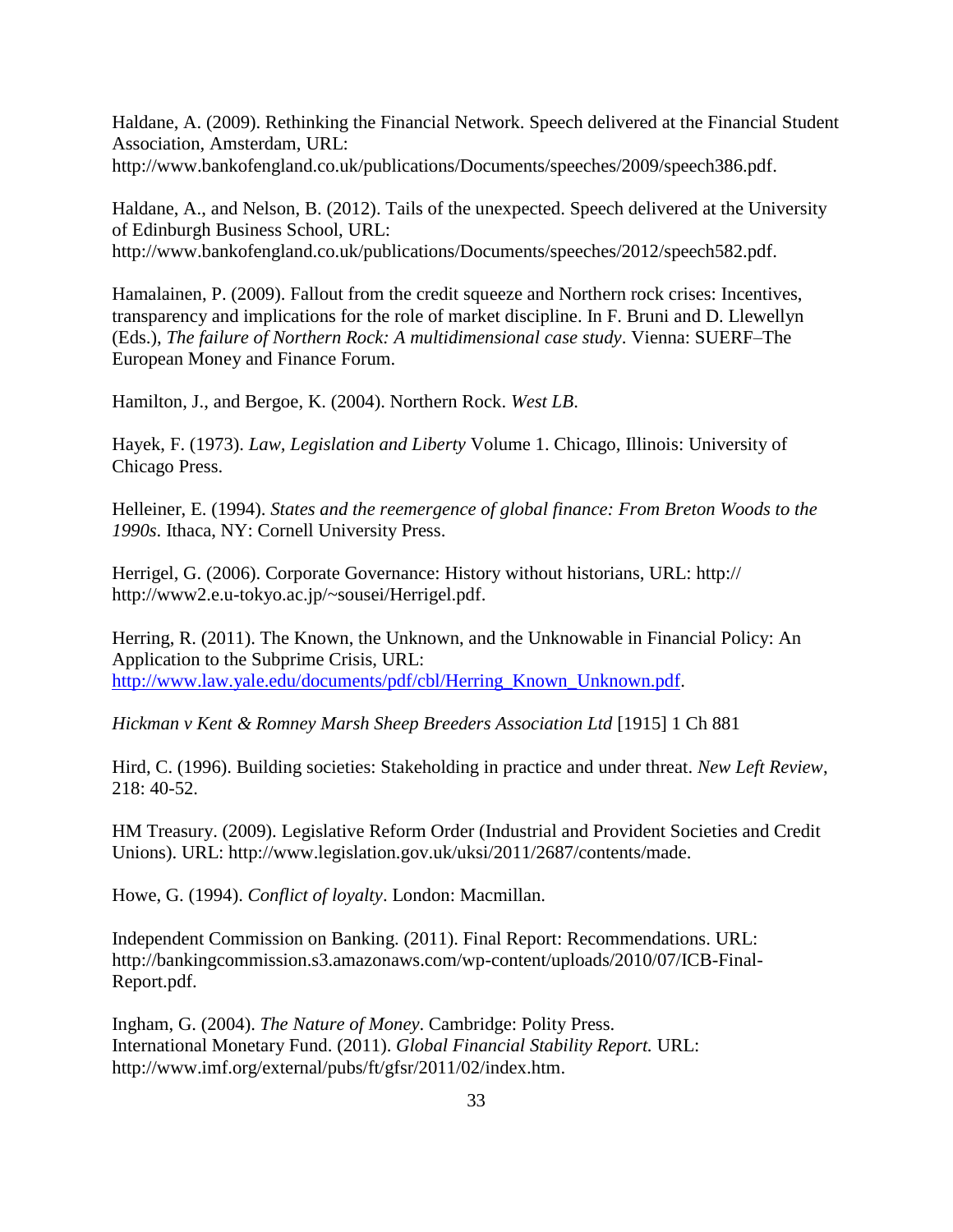Jones, S. (2007). Northern Rock: "The world changed on August 9." *Financial Times*. URL: http://ftalphaville.ft.com/blog/2007/09/14/7309/northern-rock-the-world-changed-on-august-9/.

Kettering, K. (1999). Repledge deconstructed. *University of Pittsburgh Law Review* 61: 45-239*.*

King, M. (2004). What Fates Impose: Facing Up to Uncertainty. *The Eighth British Academy Annual Lecture 2004*, URL:

http://www.bankofengland.co.uk/publications/Documents/speeches/2004/speech234.pdf.

Knight, F. (2010). *Risk, Uncertainty, and Profit*. Charleston, South Carolina: Nabu Press.

Knight, F. (1997). *Ethics of Competition*. Piscataway, New Jersey: Transaction Publishers.

Laeven, L., and Valencia, F. (2008). Systemic Banking Crises: A New Database. *IMF Working Paper* 224. Washington, DC: International Monetary Fund, URL: http://www.imf.org/external/pubs/ft/wp/2008/wp08224.pdf.

Lascelles, D. (2005). *Other people's money*. London: Institute of Financial Services.

Lavoie, M. (1984). The Endogenous Flow of Credit and the Post Keynesian Theory of Money. *Journal of Economic Issues* XVIII(3) September: 771-797, URL: http://cas.umkc.edu/econ/economics/faculty/wray/601wray/the%20endogenous%20flow%20of% 20credit.pdf.

Lazonick, W. (2012). The Financialization of the US Corporation: What Has Been Lost, and How it Can Be Regained. Conference paper presented at University College, London.

Lazonick, W., and O'Sullivan, M. (2000). Maximizing shareholder value: A new ideology for corporate governance. *Economy and Society* 29(1): 13-35.

LiPuma, E. and Lee, B. (2004). *Financial derivatives and the globalization of risk*. Durham, NC: Duke University Press.

Lo Duca, M. and Peltonen, T. (2011). Macro-financial Vulnerabilities and Future Financial Stress: Assessing Systemic Risks and Predicting Systemic Events. ECB Working Paper Series Number 1311. Frankfurt: European Central Bank, URL: http://www.ecb.int/pub/pdf/scpwps/ecbwp1311.pdf.

Macey, J., and O'Hara, M. (2003). The corporate governance of banks. *Federal Reserve Bank of New York Economic Policy Review* 9(1): 91-107, URL: http://www.newyorkfed.org/research/epr/03v09n1/0304mace.html.

Marshall, N., Willis, R., and Richardson, R. (2003). Demutualisation, Strategic choice, and social responsibility. *Environment and Planning C: Government and Policy* 21: 735-760.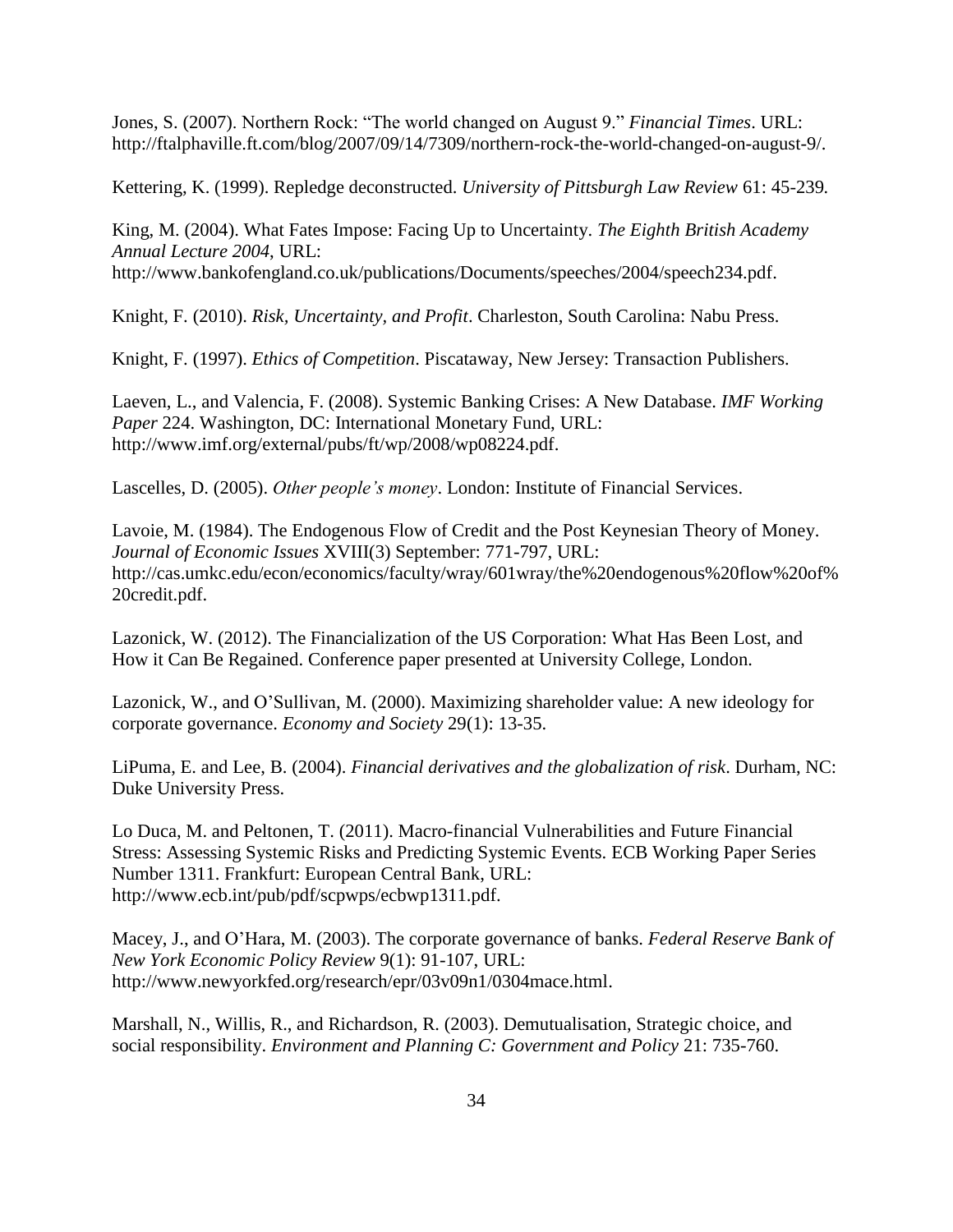Marshall, N., Pike, A., Pollard, J., Tomaney, J., Dawley, S., and Gray, J. (2011). Placing the run on Northern Rock. *Journal of Economic Geography* 12(1): 1-25.

Martin, R., and Turner, D. (2000). Demutualisation and the remapping of financial landscapes. *Transactions of the Institute of British Geographers* 25(2): 221-241.

Martin, R., Casson, P., and Nisar, T. (2007). *Investor engagement: Investors and management practice under shareholder value*. Oxford: Oxford University Press.

McKinnon, R. (1993). The rules of the game: International money in historical perspective. *Journal of Economic Literature* XXXI(March): 1-44.

Miller, R., and Wood, J. (1979). *Exchange controls for ever?* London: Institute of Economic Affairs.

Milne , A., and Wood, G. (2008). Shattered on the Rock? British financial stability from 1866 to 2007. Research Discussion Papers 30. Helsinki, Finland: Bank of Finland, URL: http://papers.ssrn.com/sol3/papers.cfm?abstract\_id=1318222.

Minsky, H. (1991). Financial Crises: Systemic or Idiosyncratic? Jerome Levy Economic Institute Working Paper Number 51. URL: http://estes.levy.org/pubs/wp51.pdf.

Mishkin, F. (1999). Global financial instability: Framework, events, issues. *The Journal of Economic Perspectives* 13(4): 3-20.

*Money Markets International Stockbrokers Ltd (An Irish Broking Firm – Action Brought By Liquidators) V London Stock Exchange Ltd [2001] EWHC 1052*.

Moore, B. (1979). The Endogenous Money Stock. *Journal of Post Keynesian Economics* 2 (Fall): 49-70.

Moran, M. (1984). *The politics of banking*. London: Palgrave MacMillan.

Morris, C. (2008). *The two trillion dollar meltdown: Easy money, high rollers and the great credit crash*. New York: Public Affairs.

*Needler Financial Services Ltd v Taber* [2001] EWHC Ch 5

Northern Rock. (2001). Annual report and accounts 2000. Newcastle: Northern Rock.

Northern Rock. (2004). Annual report and accounts 2003. Newcastle: Northern Rock, URL: http://www.northernrock.co.uk/downloads/report\_acc03.pdf.

Northern Rock. (2006a). Annual report and accounts 2005. Newcastle: Northern Rock, URL: http://www.northernrock.co.uk/downloads/report\_acc05.pdf.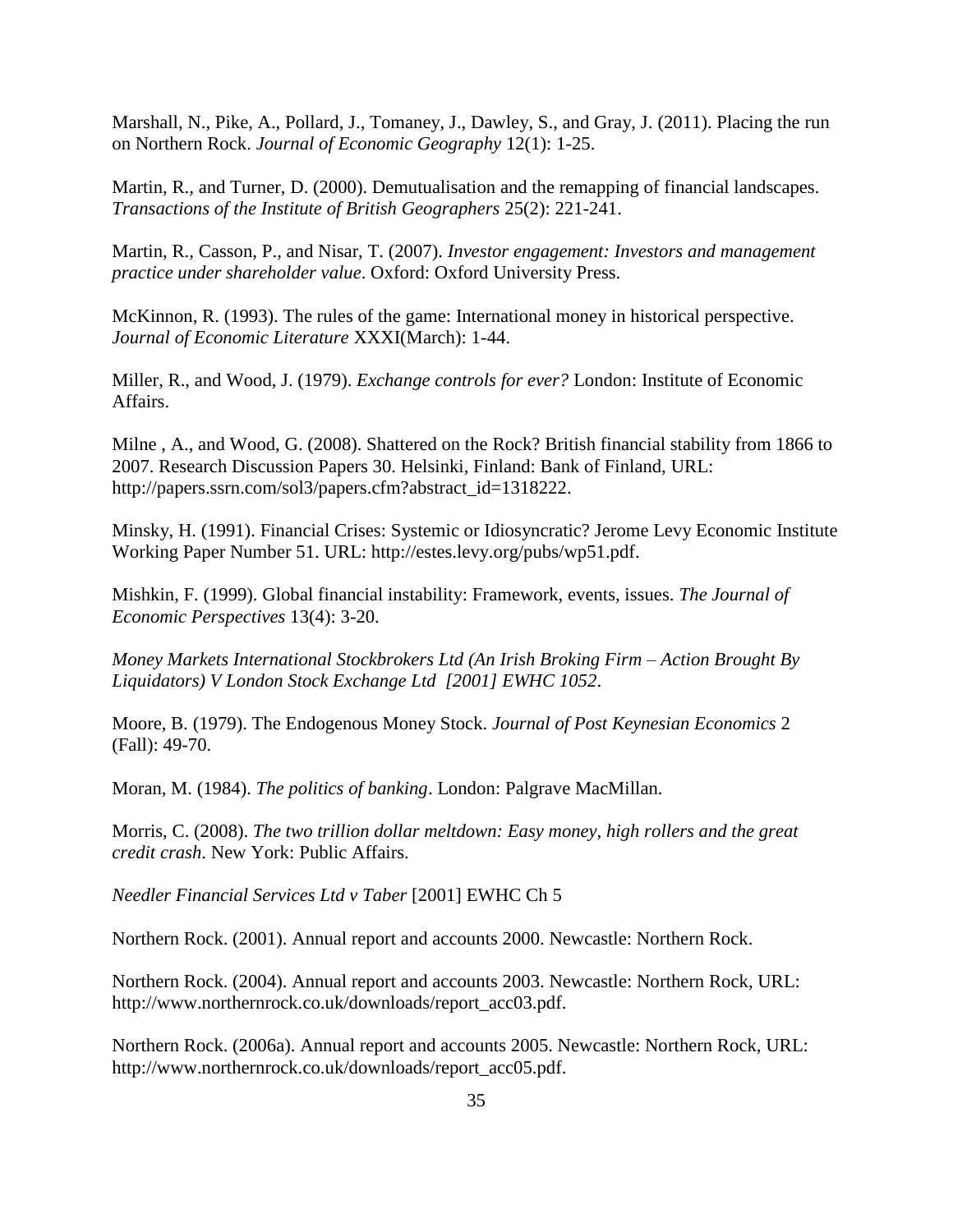Northern Rock. (2006b). Pursuing a growth strategy. *Times 100 Case Studies*, URL: http://companyinfo.northernrock.co.uk/downloads/results/NorthernRockFinalV2.pdf.

Northern Rock. (2007). Annual report and accounts 2006. Newcastle: Northern Rock, URL: http://www.northernrock.co.uk/downloads/report\_acc06.pdf.

Obrinksy, M. (1983). *Profit Theory and Capitalism*. Philadelphia, Pennsylvania: University of Pennsylvania Press.

Onado, M. (2009). Northern Rock: Just the tip of the iceberg. In F. Bruni and D. Llewellyn (Eds.), *The failure of Northern Rock: A multi-dimensional case study.* Vienna: SUERF–The European Money and Finance Forum.

Oxford Centre for Mutual & Employee-owned Business. (2009). *Converting failed financial institutions into mutual organisations*. London: Building Societies Association, URL:

*Percival v Wright* [1902] 2 Ch 421

*Peskin v Anderson* [2000] EWCA Civ 326

Postone, M. (2012) Thinking the Global Crisis. *The South Atlantic Quarterly* 111(2): 227-249.

Pozsar, Z., A., Ashcraft, A., and Boesky, H. (2010). Shadow Banking. *Federal Reserve Bank of New York Staff Report* 458, URL:

Rafferty, M. (2008). Northern Rock plc: A case study in banking policy during times of duress. Proceedings of the 2008 Annual System Dynamics Conference, URL: http://www.systemdynamics.org/conferences/2008/proceed/proceed.pdf.

*Re D'Jan* [BCC] 646.

Rajan, R. (2010). *Fault lines: How hidden fractures still threaten the world economy*. Princeton, New Jersey: Princeton University Press.

Reinhart, C., and Rogoff, K. (2009). *This Time is Different: Eight Centuries of Financial Folly*. Princeton, New Jersey: Princeton University Press.

Robb, R. (2009). Nietzsche and the Economics of Becoming. *Capitalism and Society* 4(1), URL:

Rogers, D. (1999). *The big four British banks: Organisation, strategy, and the future*. New York, New York: Palgrave Macmillan.

Rogers, E. (2007). Hitting Northern Rock bottom: Lessons from nineteenth-century British banking, URL: [http://www.historyandpolicy.org/hp/papers/policy-paper-64.html.](http://www.historyandpolicy.org/hp/papers/policy-paper-64.html)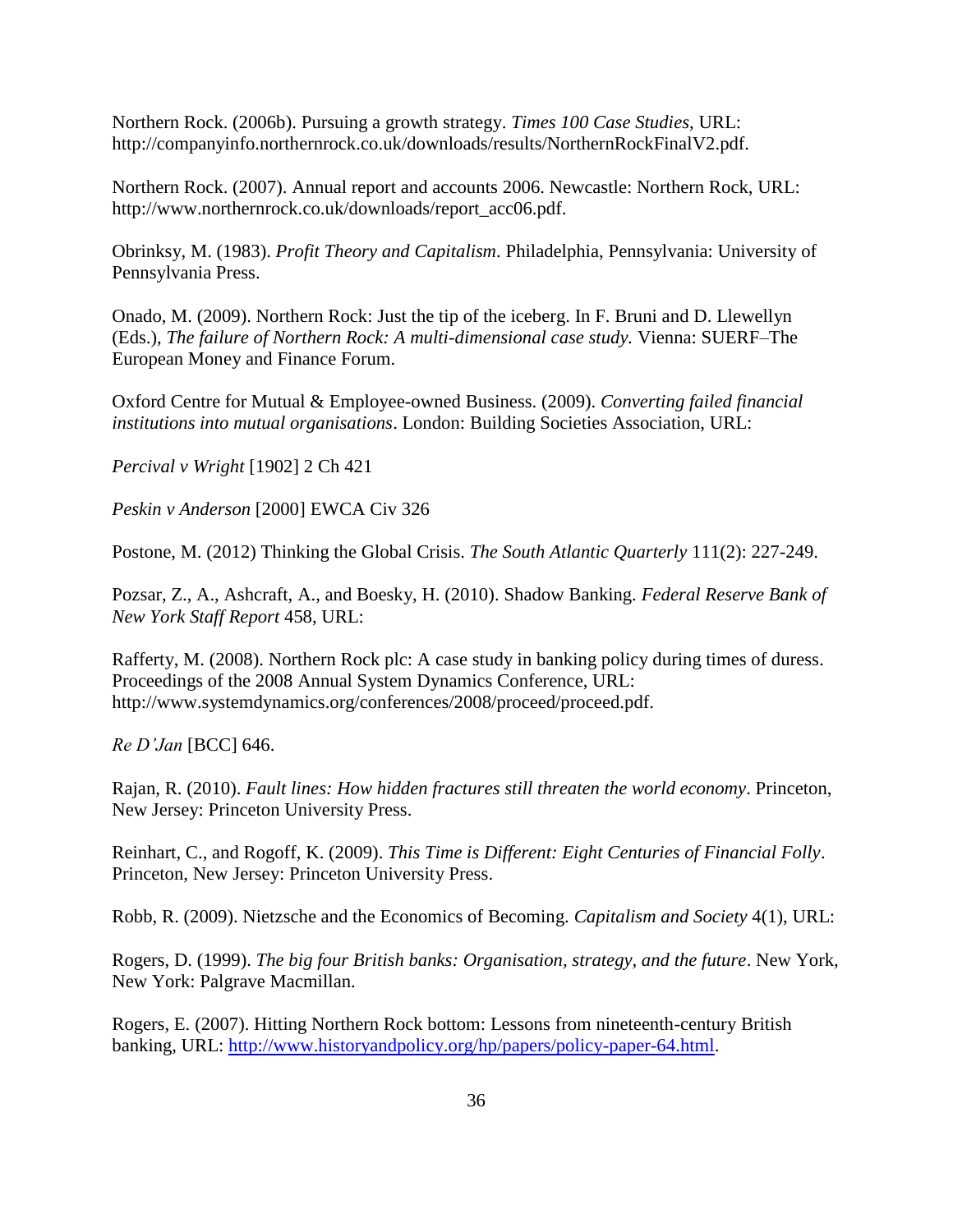Sage, R., and Patel, V. 17 September 2007. Northern Rock. *Bears Stearns*.

Samuelson, P. (2010). *Economics*. New York: McGraw-Hill.

Schularick, M., and Taylor, A. (2011). Credit Booms Gone Bust: Monetary Policy, Leverage Cycles, and Financial Crises, 1870-2008. Centre for Economic Policy Research Discussion Paper Series 7570, URL:

*Sheffield and South Yorkshire Permanent Building Society v Aizlewood and others* (1889) 44 Ch D 412

Shin, H. (2009). Reflections on Northern Rock: The bank run that heralded the global financial crisis. *Journal of Economic Perspectives* 23(1): 101-119.

Stephens, M. (2001). Building society demutualisation in the UK. *Housing Studies* 16(3): 335- 352.

Sollis, R. (2009). Value at risk: A critical overview. *Journal of Financial Regulation and Compliance* 17(4): 398-414.

Taylor, J. (2006). *Creating capitalism: Joint-stock enterprise in British politics and culture, 1800–1870*. Suffolk: The Boydell Press.

Toporowski, J. (2005). *Theories of Financial Disturbances: An Examination of Critical Theories of Finance from Adam Smith to the Present Day*. Cheltenham: Edward Elgar Press.

Wade, R. (2009). Iceland as Icarus. *Challenge* 52(3): 5-33.

Walters, B. (2008). *The fall of Northern Rock.* Petersfield: Harriman House Publishing.

Walker, D. (2009). A review of corporate governance in UK banks and other financial industry entities – Final recommendations, URL: http://webarchive.nationalarchives.gov.uk/+/http://www.hmtreasury.gov.uk/d/walker\_review\_261109.pdf

Warner, A. (1997). Faith of the converted. *The Banker* 147: 856.

Watson, K. (2004). The financial services sector since 1945. In R. Floud and P. Johnson (Eds.), *The Cambridge economic history of modern Britain, Volume III: Structural change and growth, 1939–2000.* Cambridge: Cambridge University Press.

Weale, M. (2007). Northern Rock: Solutions and Problems. *National Institute Economic Review*  $202: 4-8.$ 

Wolf, M. (2008). *Fixing global finance*. Batimore, MD: John Hopkins University Press.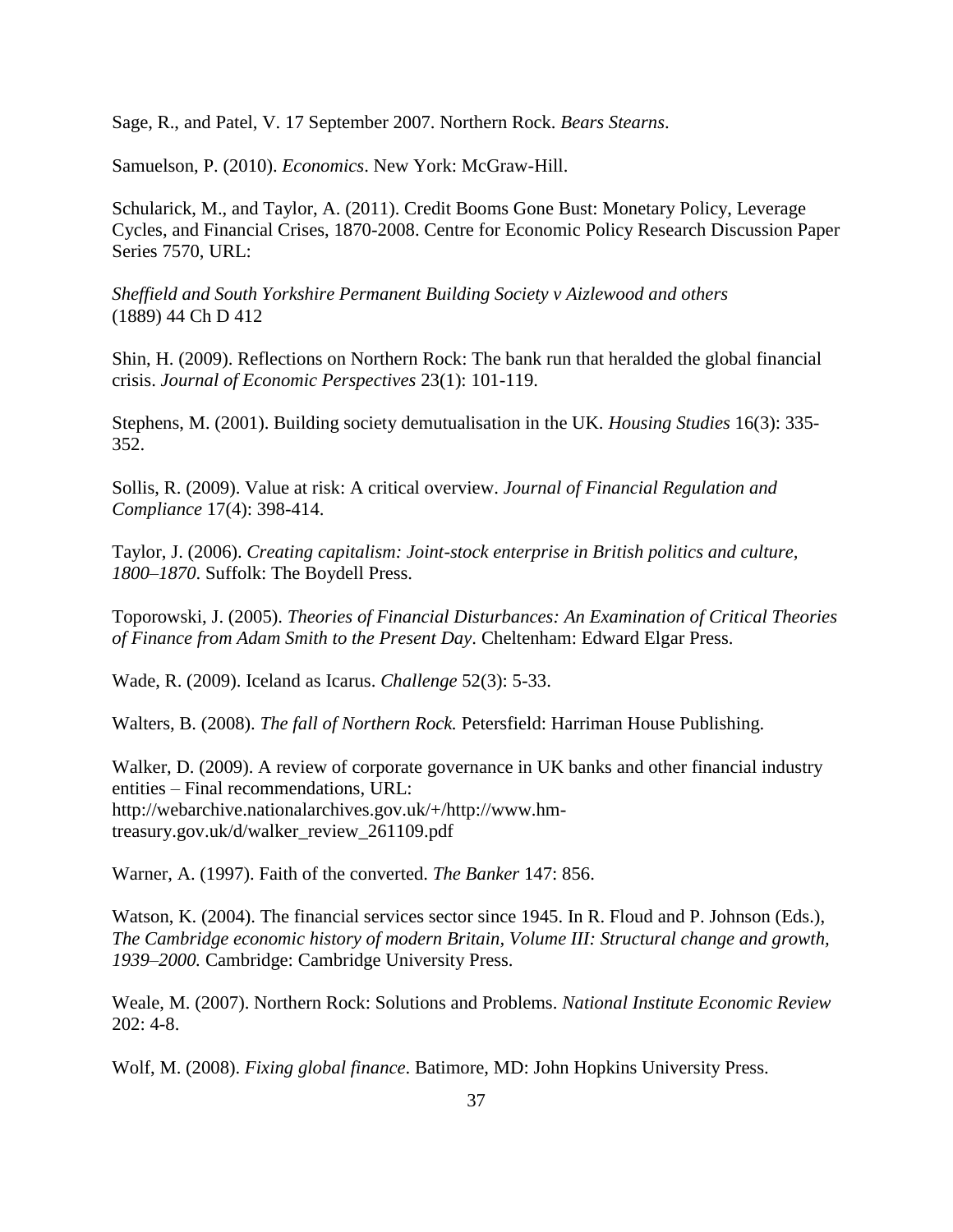Wood, G. (1985). Exchange controls in the United Kingdom. *Skandinaviska Enskilda Banken Quarterly Review* 3: 66-71.

Wray, R. (1990). *Money and Credit in Capitalist Economies: The Endogenous Money Approach*. Aldershot: Edgar Elgar.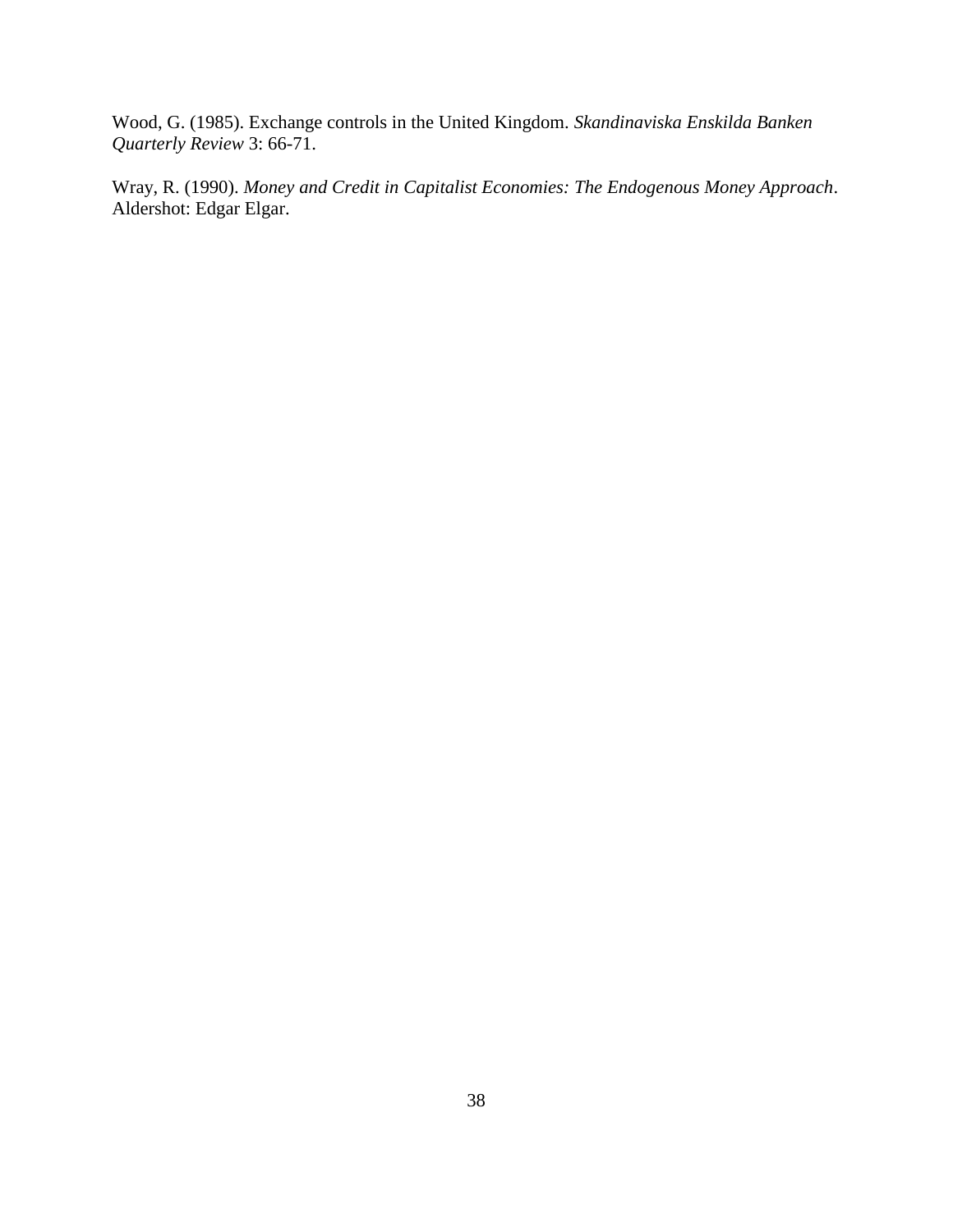

# **Figure 1: Net Interest Margin, Major British Banking Groups and Northern Rock**

Data Source: British Bankers' Association.

Notes: The data points between 1996-2003 are stated on a UK GAAP basis. From 2004 on the data is stated according to IFRS.



**Figure 2: The 'Virtuous Circle'** Data Source: Northern Rock Annual Report 2003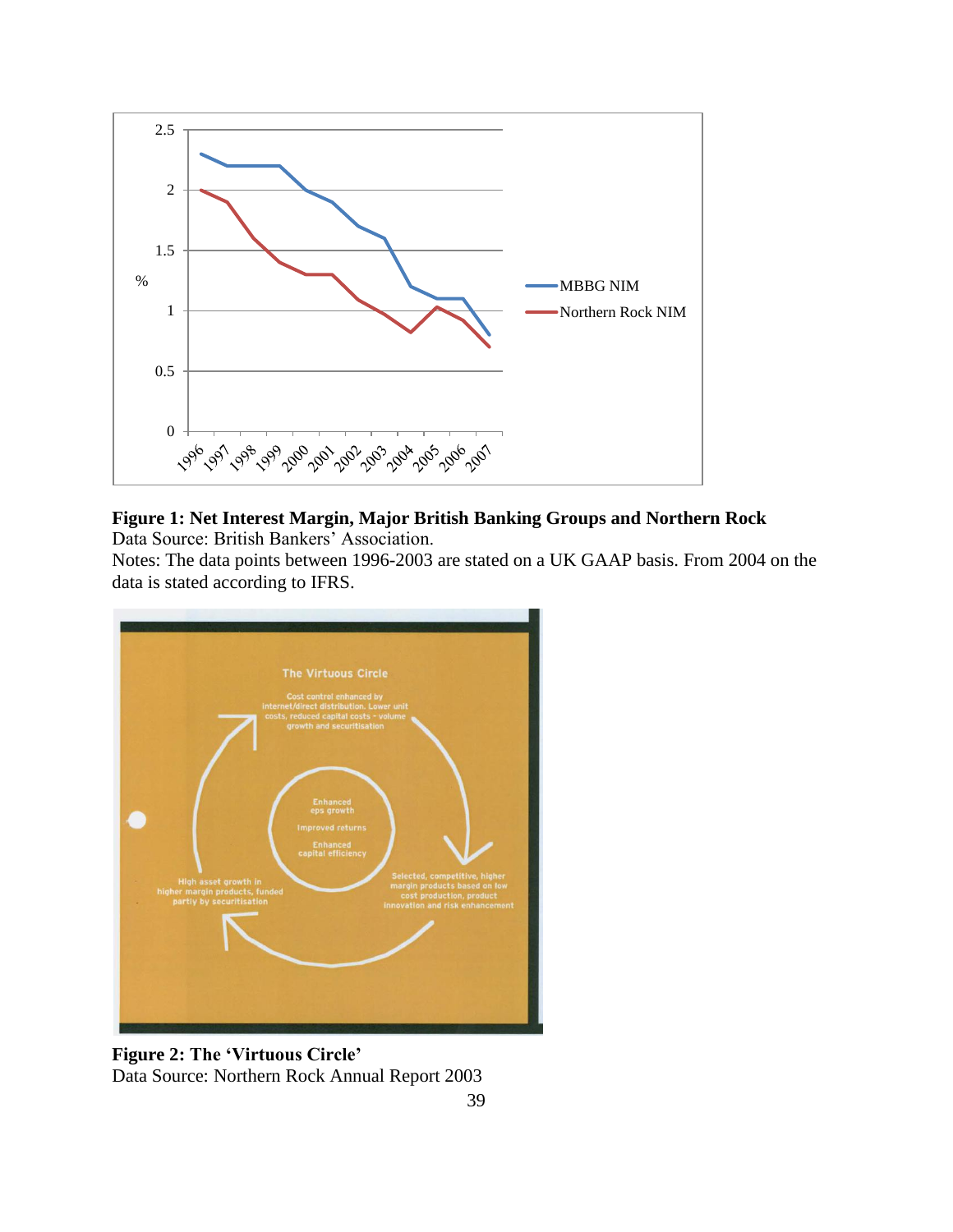

## **Figure 3: Net Lending and NIM**

Data Source: Northern Rock Annual Reports and Accounts various years.